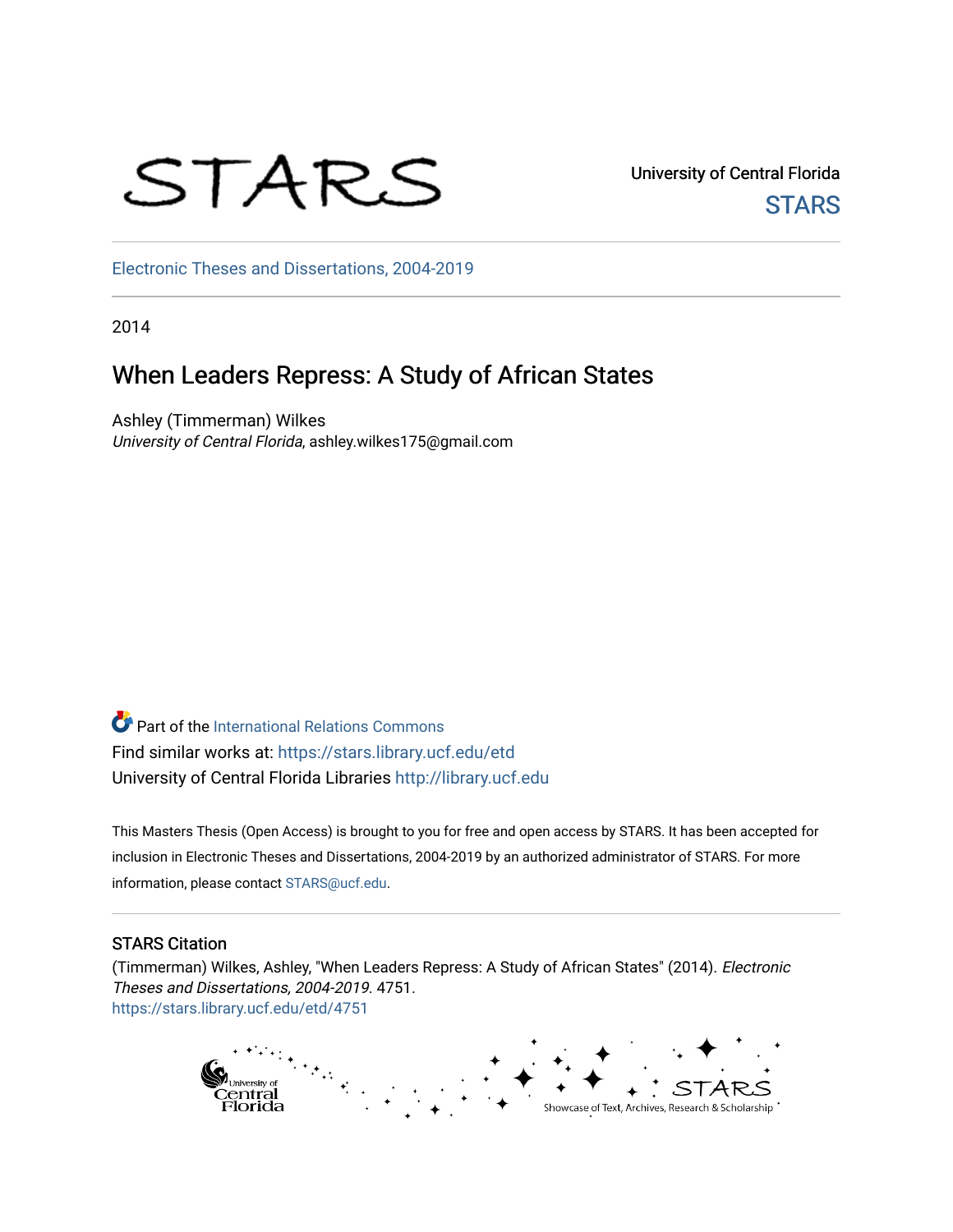## WHEN LEADERS REPRESS: A STUDY OF AFRICAN STATES

by

ASHLEY M. TIMMERMAN B.A. University of Central Florida, 2012 B.A. University of Central Florida, 2012

A thesis submitted in partial fulfillment of the requirements for the degree of Master of Arts in the Department of Political Science in the College of Sciences at the University of Central Florida Orlando, Florida

> Summer Term 2014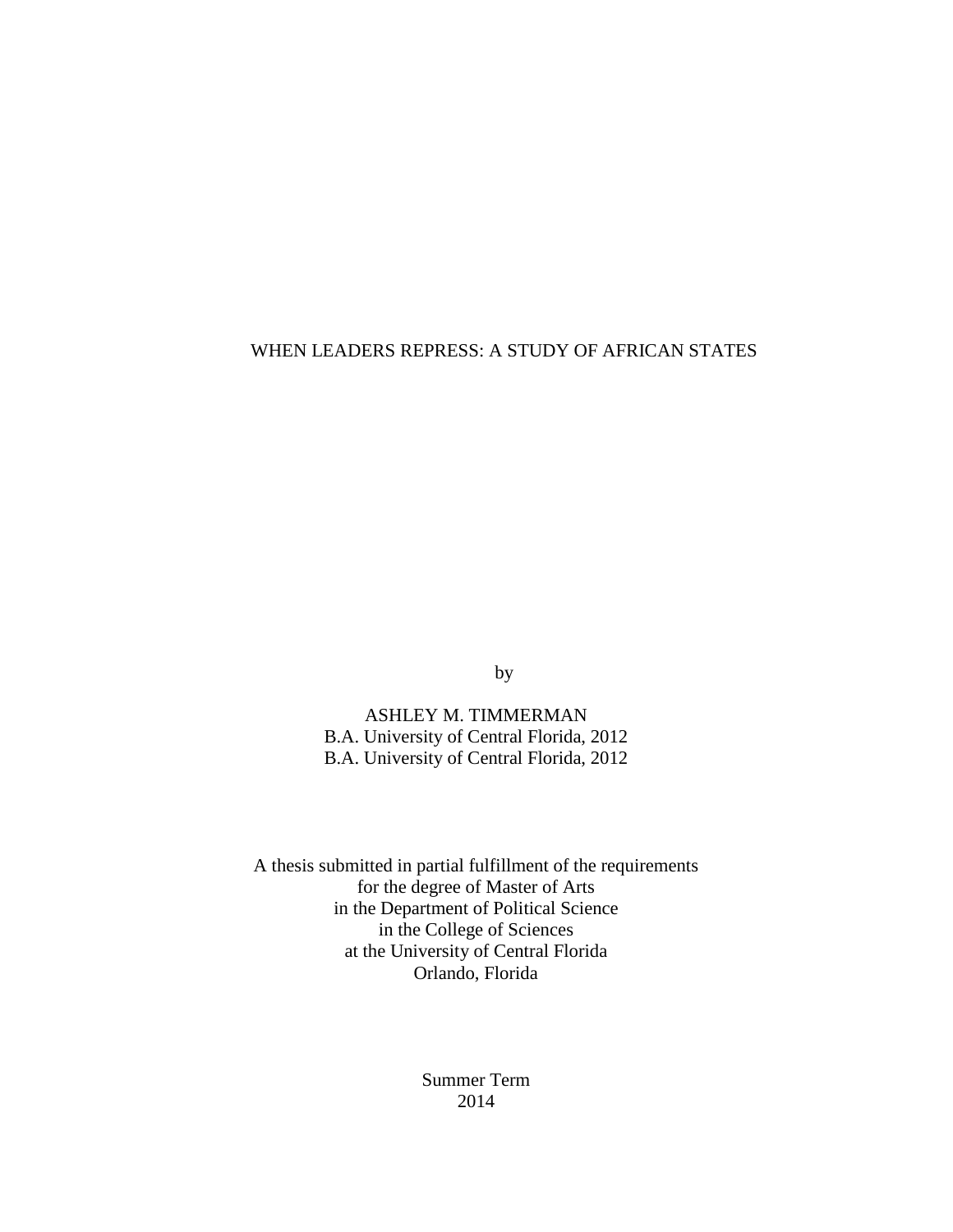**©** 2014 Ashley M. Timmerman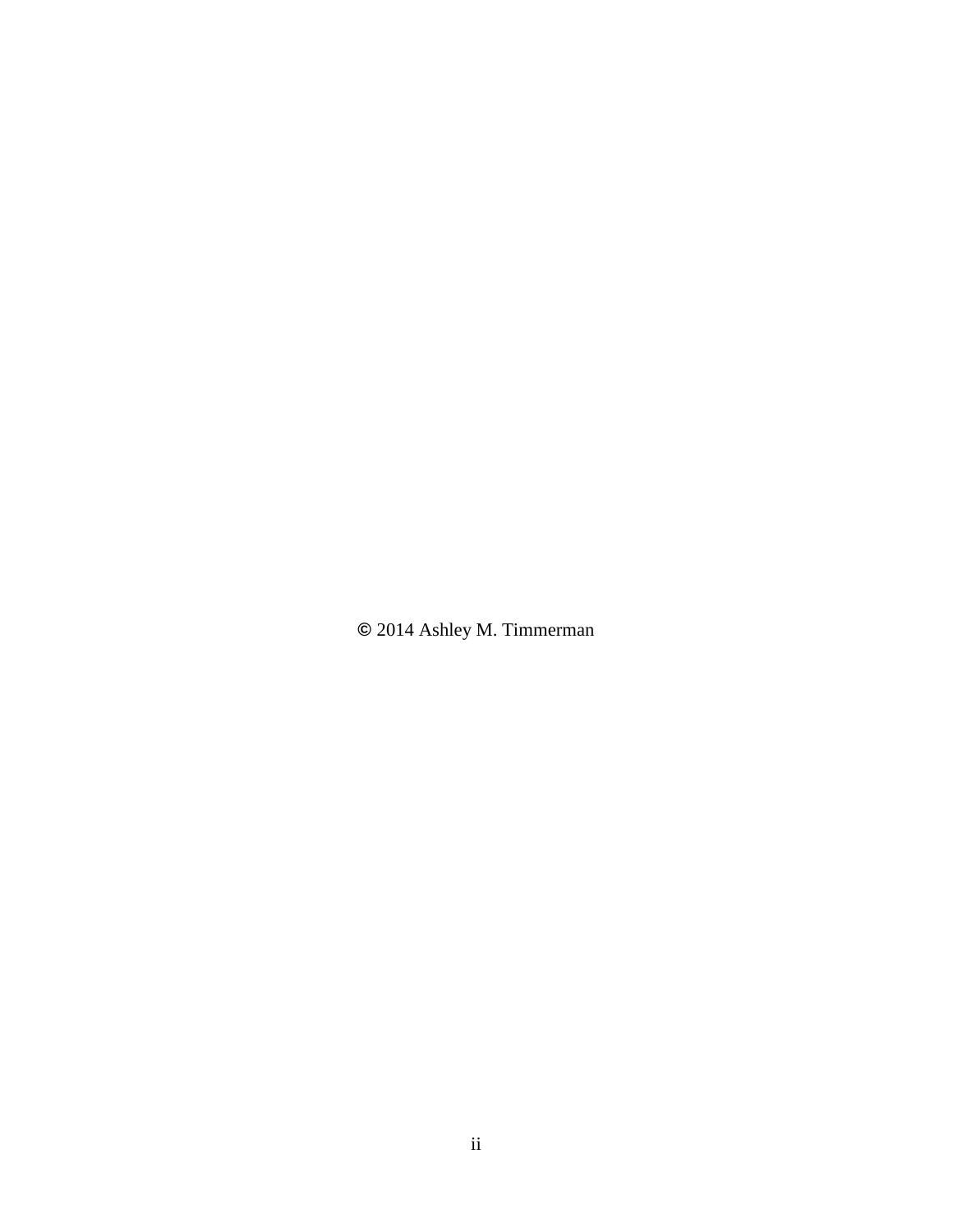## **ABSTRACT**

When do leaders choose state-sponsored repression as a response to certain threats to the state? Conventional wisdom states that authoritarian regimes will be more likely to use these repressive acts in order to maintain law and order, as well as to suppress the opposition. However, previous literature on the subject fails to recognize the effect of irregular civil wars on this decision, as well as the types of repression that will – or will not – be used against citizens. I analyze cross-sectional time series data in 46 African states between 1990 and 2010 on human rights violations and their causes. The key independent variable is irregular civil war, but I also look at the effects of protest movements and domestic terror attacks to find the levels of human rights violations and the specific type of human rights violations used. Irregular civil war is the most important indicator for human rights violations, specifically, the use of killing and disappearances to silence the opposition and end the warfare.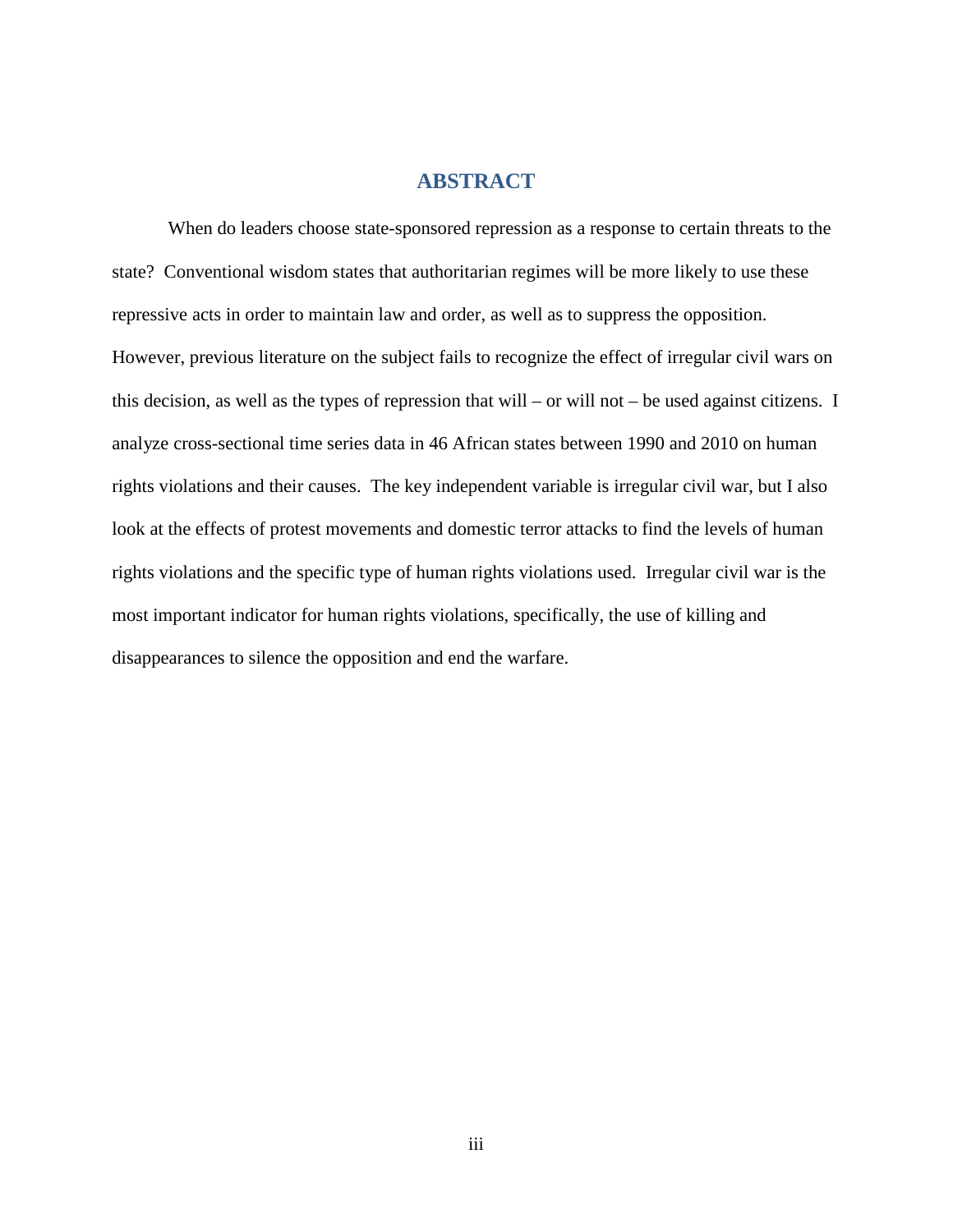This thesis is dedicated to Danette Chobanian. She has been there for me my whole life, from teaching me to read at an early age to my journey through graduate school. She has been instrumental in instilling the value of an education, as well as a great role model for other aspects of life. I only hope to become the person she is some day, and to repay her for everything she has ever done for me.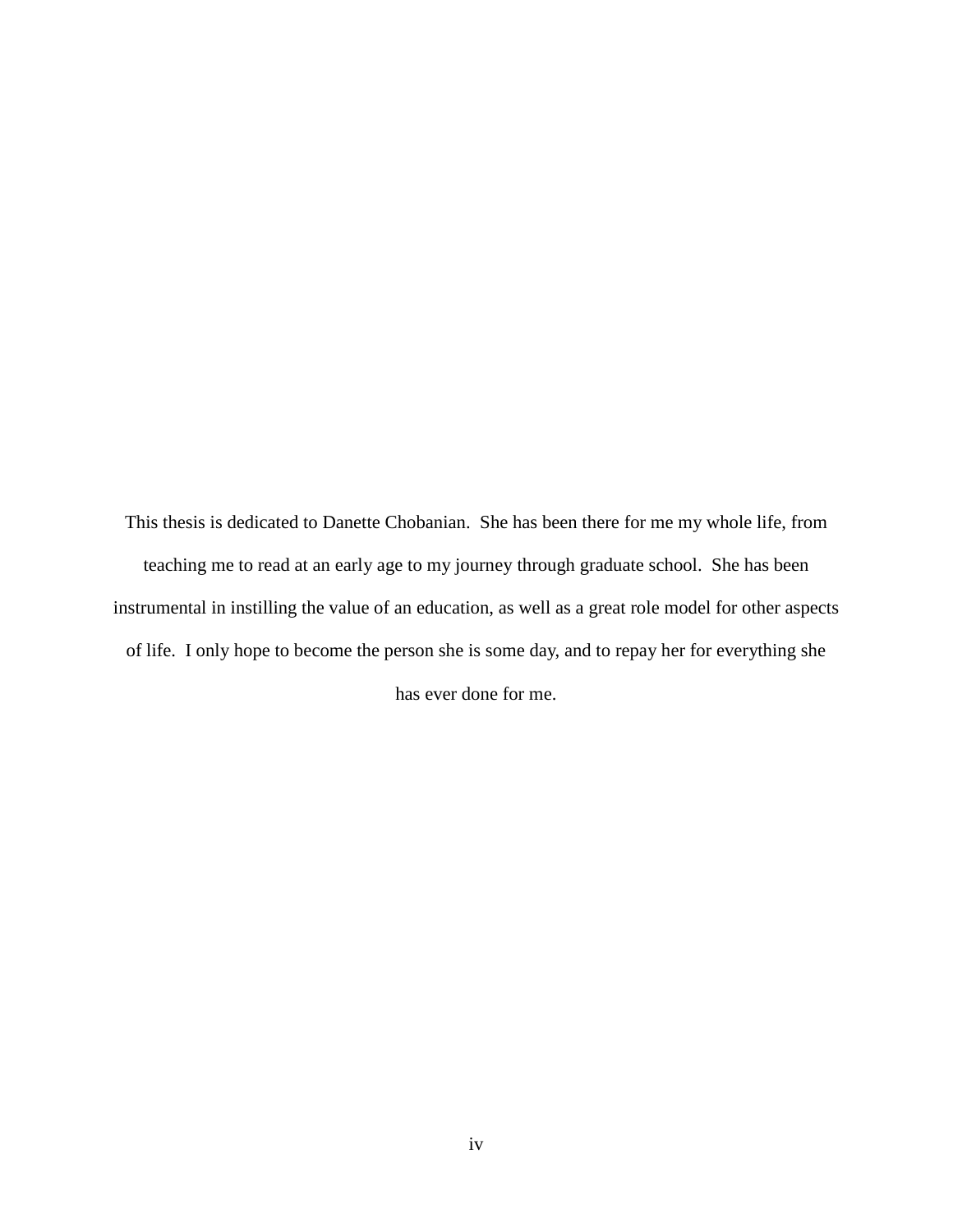# **ACKNOWLEDGMENTS**

I would like to acknowledge and thank all of the professors and fellow students with whom I have had the pleasure of working these last two years, particularly, my thesis committee: Dr. Thomas Dolan, Dr. Barbara Kinsey, and Dr. Nikola Mirilovic. They pushed me and had faith in me, even when I didn't. I would also like to thank Dr. Bruce Wilson, my mentor throughout my graduate career, who has always been both encouraging and supportive.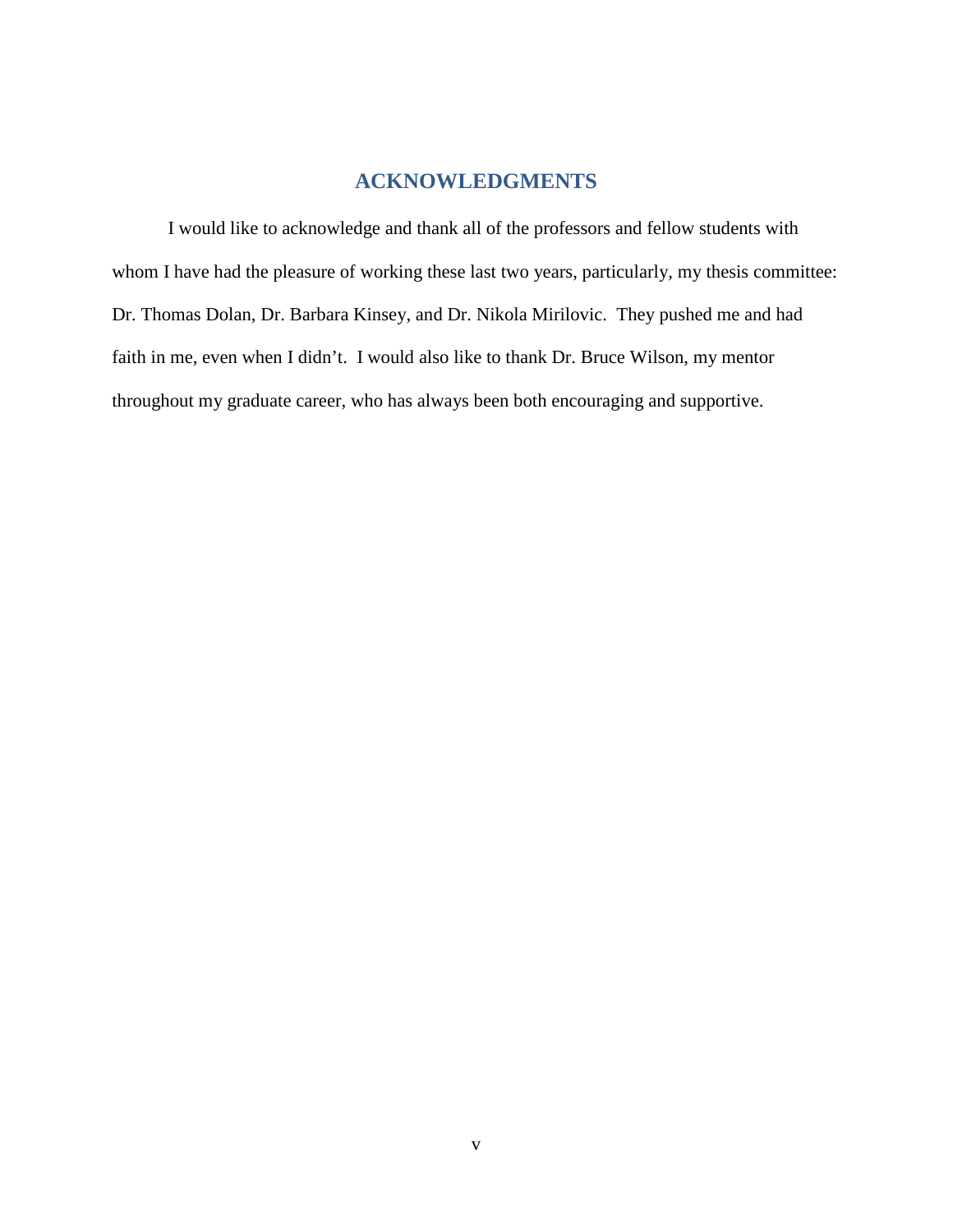# **TABLE OF CONTENTS**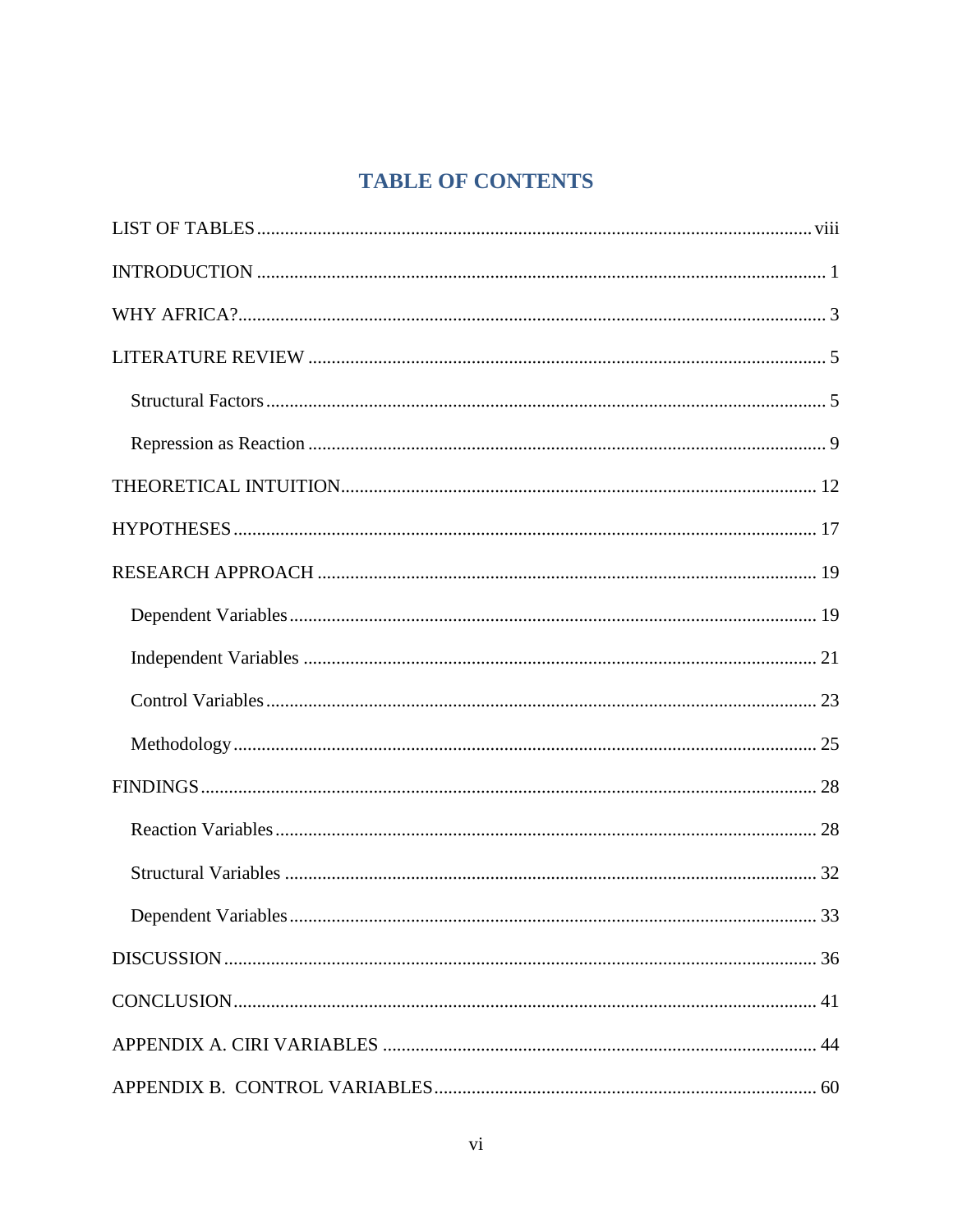|--|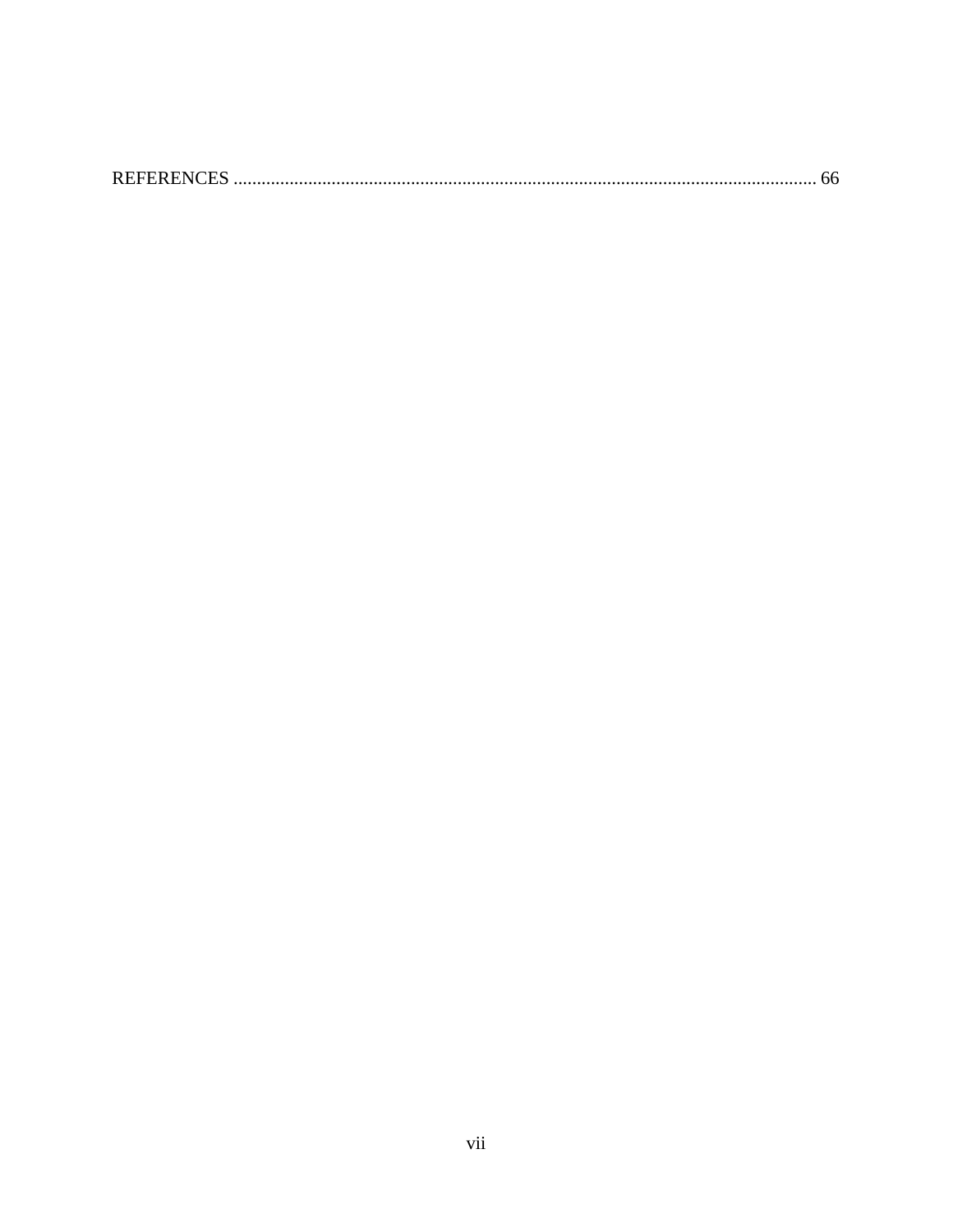# **LIST OF TABLES**

<span id="page-8-0"></span>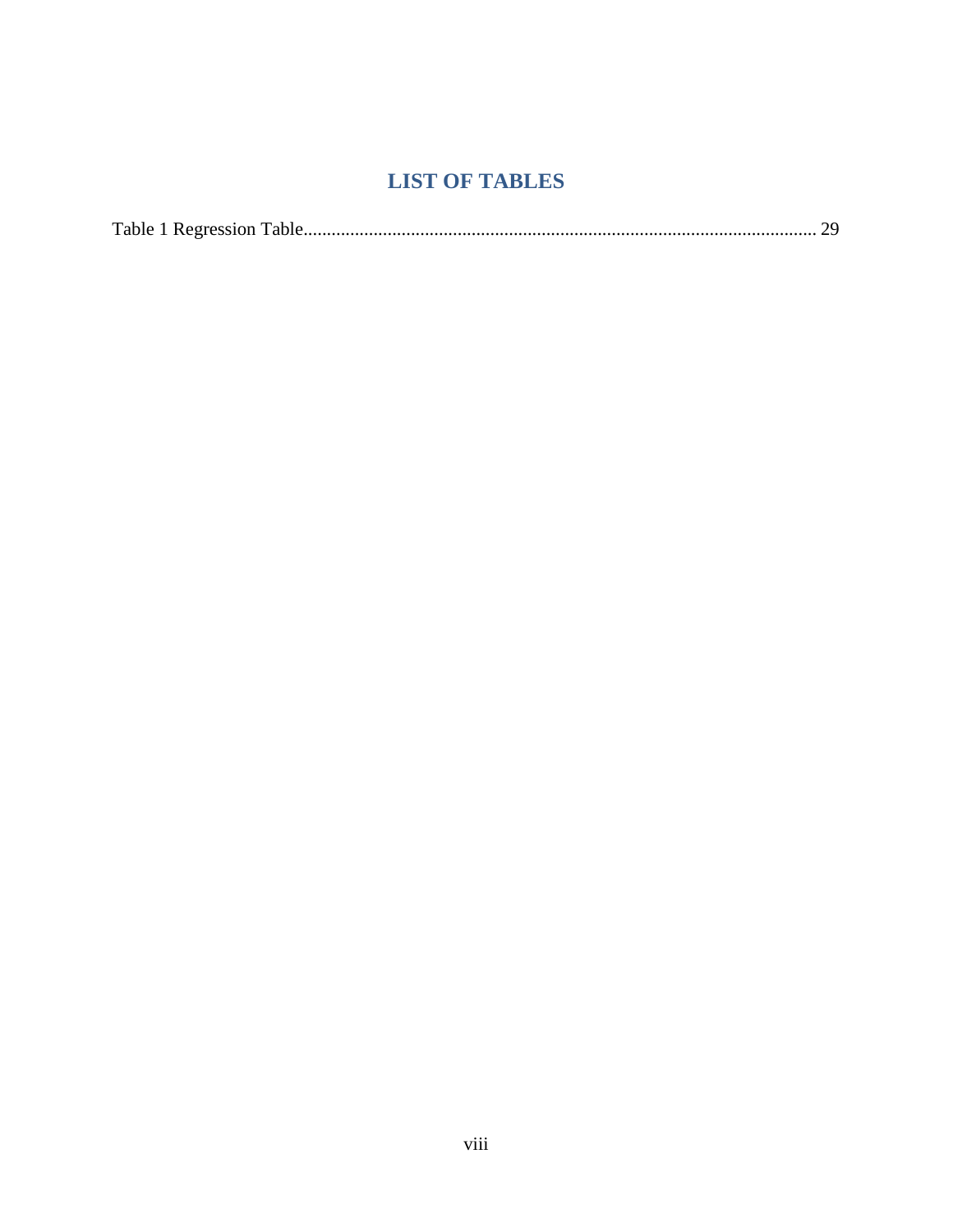#### **INTRODUCTION**

<span id="page-9-0"></span>Throughout the latter half of the twentieth century, instances of state-sponsored repression have been numerous. Government killing, torture, imprisonment, and disappearances have been exceptionally devastating due to highly efficient weaponry. However, governments do not always resort to repression. Domestic institutions and international human rights treaties have provided the contemporary world with more barriers to repression than ever in history. When do state leaders choose to engage in state-sponsored repression?

While Valentino et. al (2004) suggest that guerrilla warfare accounts for mass killings during war, my research shows that irregular civil war itself is a major cause of a range of human rights violations. Not only do I suggest that irregular civil wars provide for a higher likelihood of repression, but that they provide a higher likelihood for some types of repression, like killing and disappearances, but not for others, like political imprisonment. Additionally, I argue that domestic terrorism will result in discriminate forms of repression, but only in the extreme forms like extrajudicial killings and disappearances. In the existing literature, state-sponsored repression has a number of possible causes. Various studies (Dreher et. al, 2012; Escribá-Folch, 2012; Humphreys and Weinstein, 2006) have attempted to determine when leaders will use repression, from authoritarian regimes to a lack of globalization, upon which my study expands. Other factors explored are types of protest, trade agreements, ethnic fractionalization, and state wealth.

I test my hypotheses using panel data regression on data from 46 African states. Previous studies have primarily used logit analyses and not case years, while mine used fixed-effects,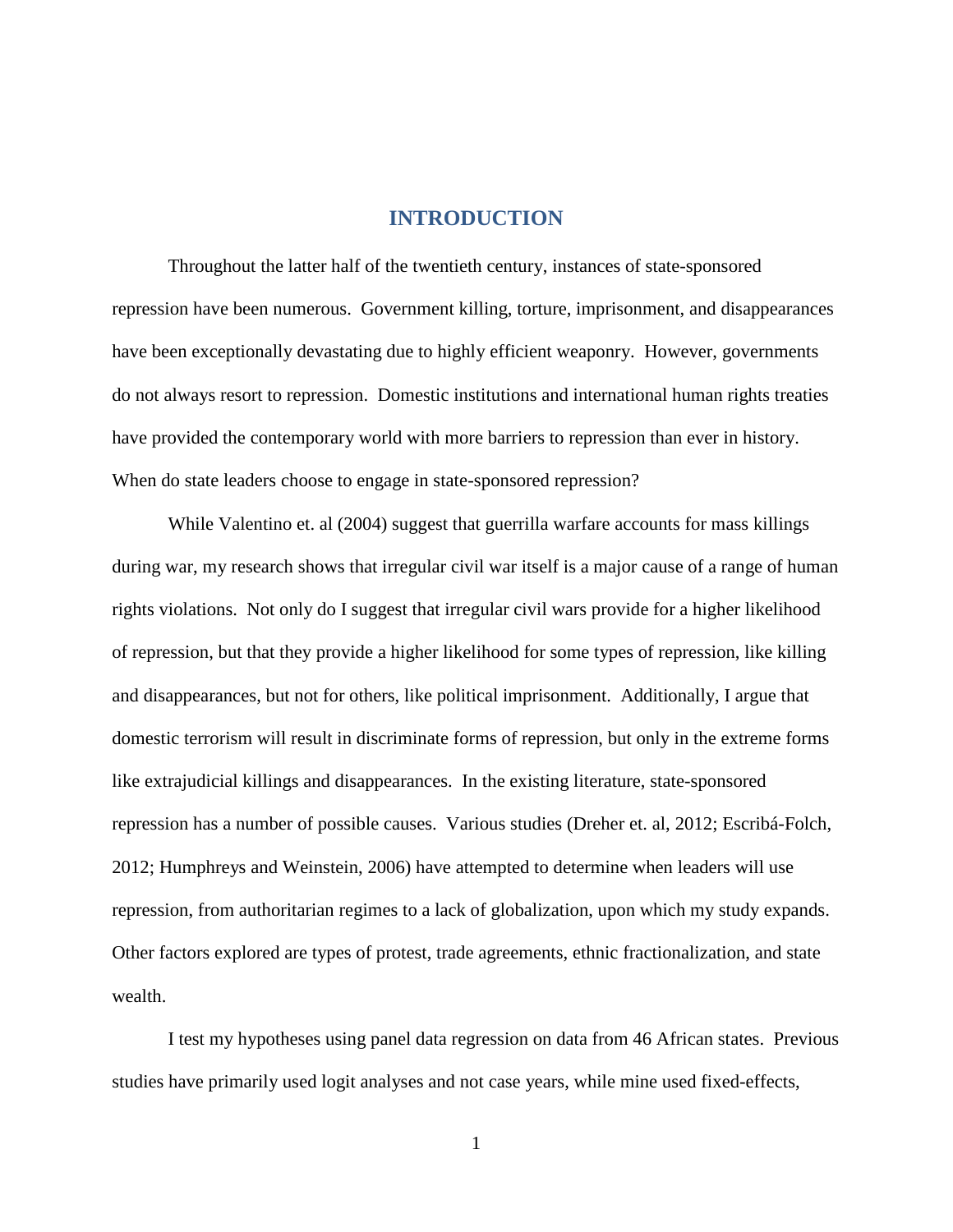random-effects GLS regression, and logistic regressions to determine the indicators for repression. These models allow tests for heteroskedasticity and correction for autocorrelation within panel data. This study improves upon the previous literature in that it accounts for the factors causing repression and the types of repression to expect. It also provides a broader explanation for the causes of repression on a continent that has seen some of the worst human rights abuses in history.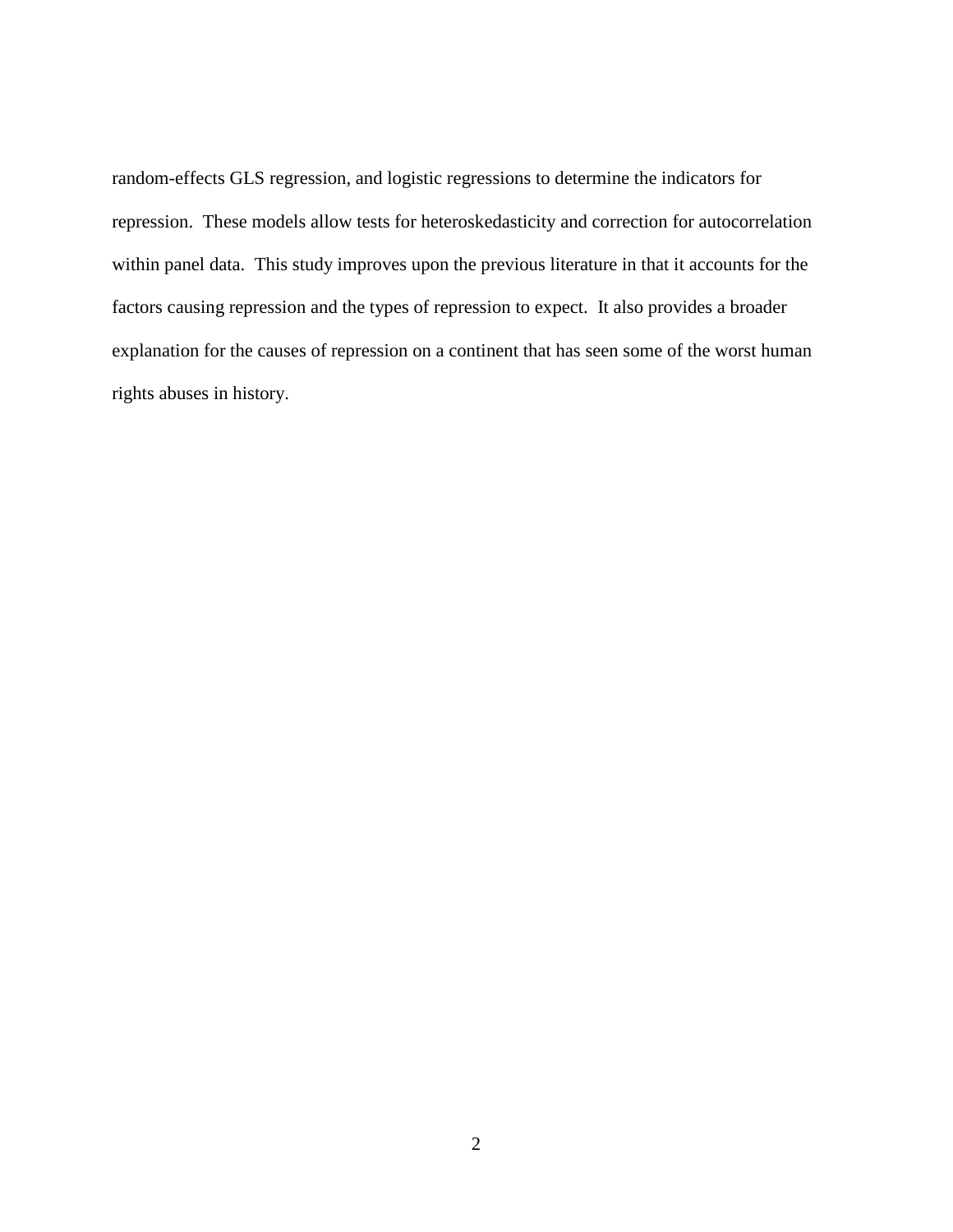## **WHY AFRICA?**

<span id="page-11-0"></span>After the so-called "scramble for Africa" in latter part of the nineteenth century, imperialism became the norm on the continent, with arbitrary lines drawn according to the convenience of the European states. Since then, independence has been fought for, gained, and awarded. While some were able to achieve democratic rule, many have gone through periods of upheaval, changing governments due to military coups and insurgencies. The continent has a wide range of variation; there are many cases of domestic terrorism, protest movements, and irregular civil wars. There is also variation among regime type, ethnic fractionalization, GDP per capita, levels of globalization, and strength of state.

Some previous studies (Cleary, 2000; Pereira, 2001) use Latin America as cases, while others (Humphreys and Weinstein, 2006; Balcells, 2010) focus solely on civil wars. However, my study focuses on the continent of Africa as a whole, which has not previously been researched. Studying a continent limits selection bias, and produces generalizable results.

Africa is an important area to study because it has seen various forms of repression over many years. There have been a number of wars throughout the continent, within both authoritarian and democratic regimes. While Africa hosts countries that have suffered from many instances of human rights violations, there are also states that strive toward democratic ideals.

Botswana is one example of a democratic state. It has shown low levels of human rights violations over the years, a lack of civil war, and lack of domestic terrorism. The government respect for physical integrity rights has been strong. Botswana also reports very low levels of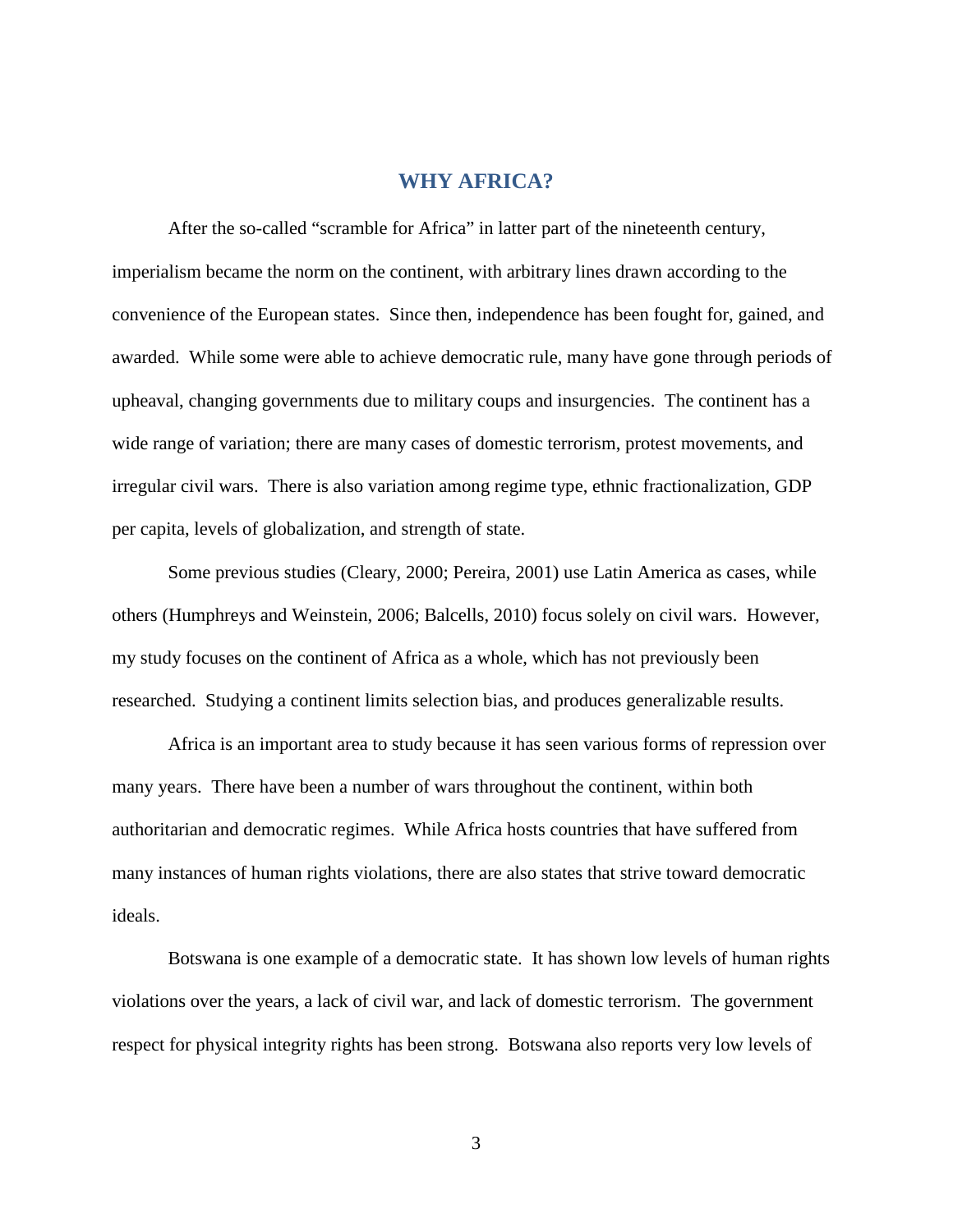human rights violations throughout the years studied, with most violations occurring in the form of torture.

However, there are also states with opposite situations. For example, the Democratic Republic of the Congo has seen various instances of domestic terrorism, protests, and civil wars. It is an authoritarian state with low GDP per capita and a relatively low level of globalization, according to the KOF Index. Additionally, it has a high level of ethnic fractionalization. The Democratic Republic of the Congo has seen high levels of human rights violations during the years studied, including many instances of extrajudicial killings.

Africa has states ranging from high levels of development to very low levels. No two states are a like and for this reason, it is possible to study the effects of these differences effectively.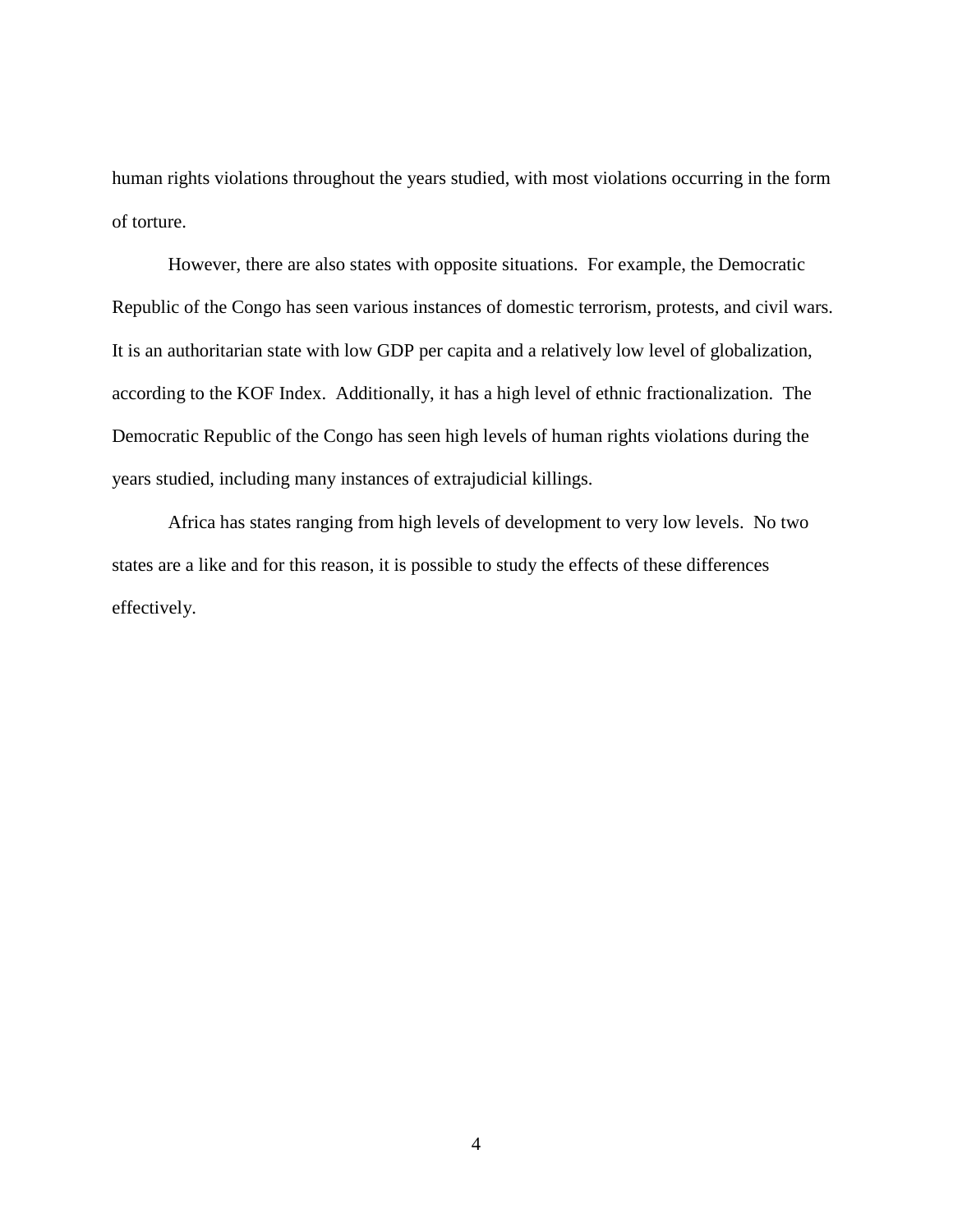## **LITERATURE REVIEW**

#### Structural Factors

<span id="page-13-1"></span><span id="page-13-0"></span>The previous literature on repressive regimes suggests many factors that could increase a leader's decision to use repression against his or her own people. Regime type is the most commonly used. Some studies (Bueno de Mesquita et. al, 2005; Davenport, 2007; Colaresi and Carey, 2008) show that democracy reduces personal integrity rights violations, due to electoral participation and accountability. Davenport (2007, 10) states that democracies make "the political system more accountable to constituents and decrease the likelihood that repressive behavior (especially the lethal forms) will be used." This accountability is combined with the inherent institutions associated with democracies according to Colaresi and Carey (2008), who study genocides. They assert that the "institutional checks and popular participation that are characteristic of democracies reduce the risk of an unstable political situation escalating into genocide: and compare this with authoritarian governments, where genocide is "three-and-a-half times more likely" to occur (Colaresi and Carey 2008, 42).

Some studies (Davenport and Inman, 2012) present evidence that contradicts this, saying that while regime type is important, it is "not universally applicable across all concepts." Davenport and Armstrong (2004) argue that the previous studies showing negative linear relationships between democracy and levels of repression are flawed. According to them, there is a negative linear relationship, but only above a particular threshold, that varies due to the measure in question. In their study, the measures include international war, civil war, and military control, among others. However, below this threshold, democracy does not affect the levels of repression. Beer and Mitchell (2006) also present evidence that suggest democracy is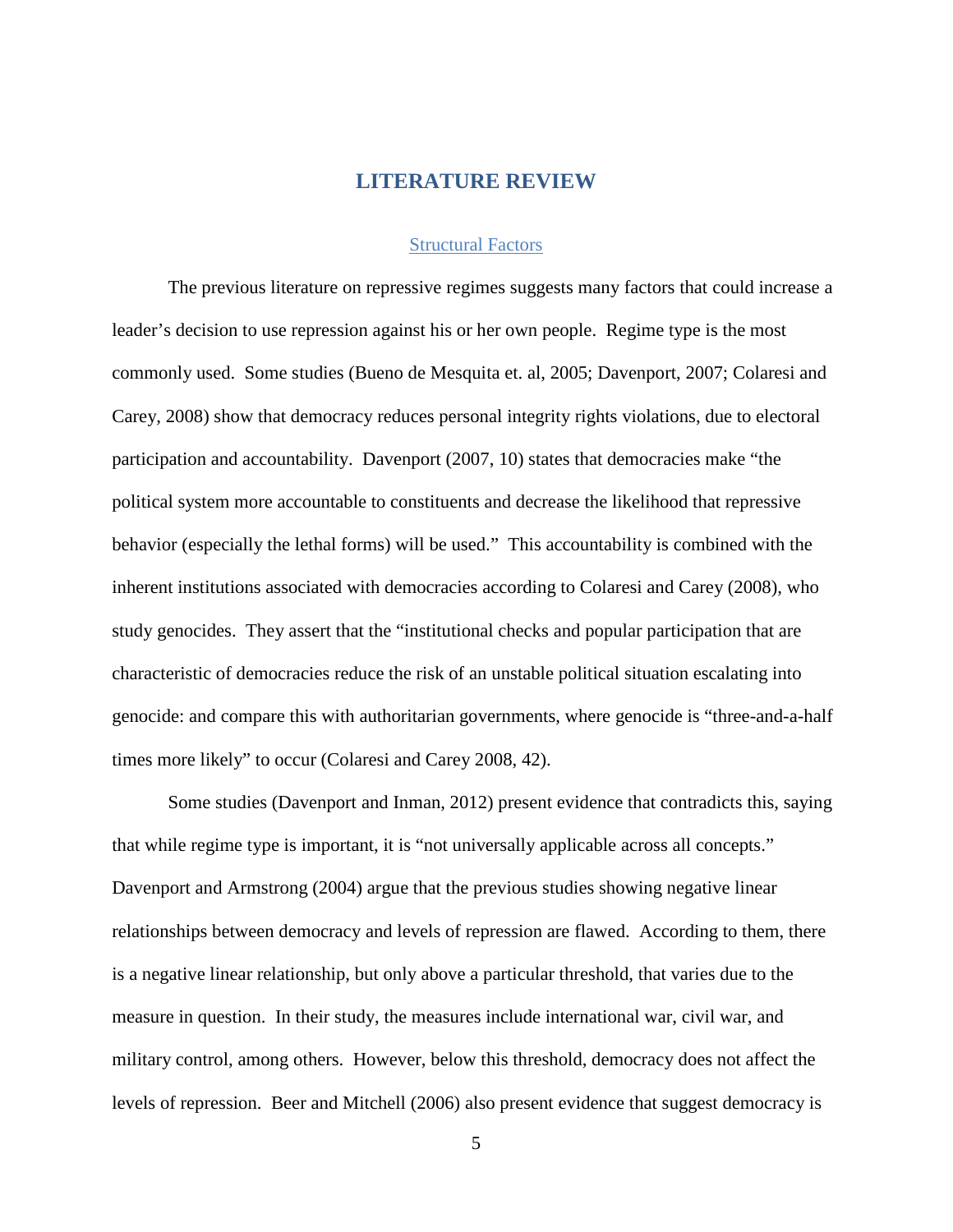not the deciding factor in whether or not a state will repress. Using the case of India as an example, Beer and Mitchell (2006) suggest ethnic and religious factors for the high levels of repression within a democratic state. The study accurately accounts for the election of specific political parties and the electoral participation as factors for repression, within this democratic state. This contradicts most of the previous research that suggests democracies will not repress.<sup>[2](#page-14-0)</sup>

Globalization (Hafner-Burton, 2005; Blanton and Blanton, 2009; Abouharb and Cingranelli, 2006; and Dreher et. al, 2012) is suggested to be an influencing factor on a leader's decision to use repression. Globalization is the interconnectivity of states in banking, trade, and cultural institutions. Dreher et. al (2012, 526) use the KOF Index of Globalization, which is "based on twenty-four variables that relate to different dimensions of globalization." The study finds that globalization increases government respect for physical integrity rights, as it exposes those governments to the world.

Economic globalization in the form of structural adjustment agreement and preferential trade agreements has also been studied. Structural adjustment agreements require a rapid liberalization of state economies in exchange for a loan from either the World Bank or International Monetary Fund (Abouharb and Cingranelli 2006, 233), while preferential trade agreements reduce tariffs on certain products between member states (Hafner-Burton 2005, 594). Abouharb and Cingranelli (2006) examine structural adjustment agreements (SAAs) actually

 $\overline{a}$ 

<span id="page-14-0"></span><sup>&</sup>lt;sup>2</sup> While most research focuses on authoritarian and democratic regimes and the affects on human rights violations, Hegre et. al (2001) look at a third option: intermediate regimes. Hegre et. al (2001) provide a study which shows that intermediate regimes are more likely to have civil wars and violence against civilians, while Colaresi and Carey (2008) show that unconstrained leaders within authoritarian regimes which are involved in civil wars are more likely to implement genocidal policies to maintain control. Hegre et. al (2001) address a hole in the existing literature, as previous research focuses on the division between authoritarian and democratic regimes, and fails to explain intermediate regimes.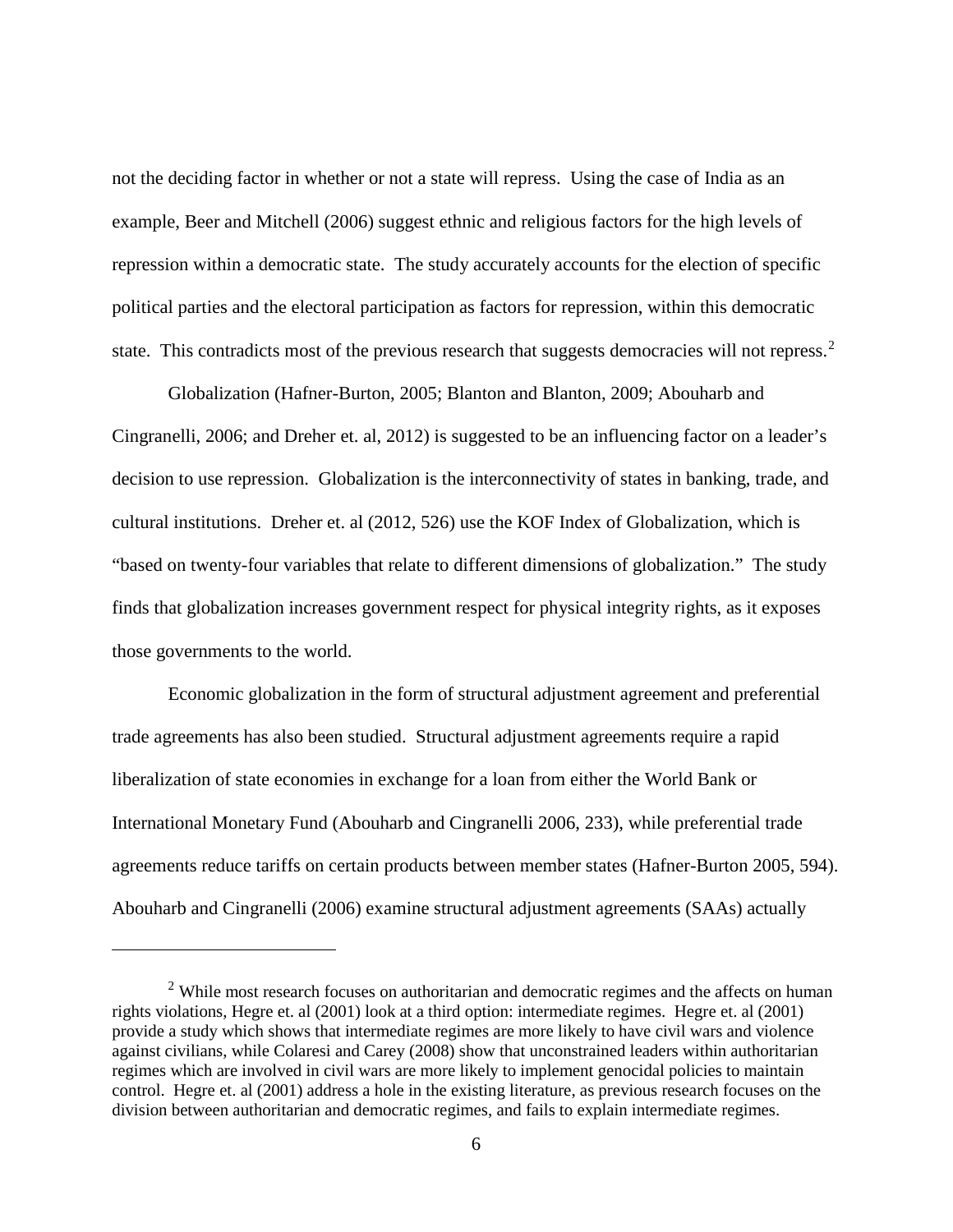worsen government respect for human rights, agreeing with previous studies on SAA with the International Monetary Fund. Preferential trade agreements (PTAs) are found to be more effective at preventing repression than human rights agreements (HRAs) by Hafner-Burton (2005). Unlike SAAs and PTAs, HRAs are specifically meant to protect human rights. This finding is in agreement with the findings of other studies on the effectiveness of human rights treaties (Powell and Staton, 2009; Hill, 2010; Neumayer, 2005; Vreeland, 2008). States involved with the IMF and World Bank are increasingly globalized, and with the SAAs, PTAs, and HRAs, the level of interconnectivity increases. With this interconnectivity comes worldwide attention, making it more difficult for states to repress. As a result, states that have higher levels of globalization will be less likely to repress.

However, there are other possibilities for intervening factors. Mason and Krane (1989, 177) state "escalating repression is perpetrated not because it has a high probability of success but because the weakness of the state precludes its resort to less violent alternatives." Stronger states may have the infrastructure necessary to find alternative forms of maintaining power. Fearon and Laitin (2003) use mountainous terrain and GDP, among others, in their definition of state strength. The strength of the state is important in determining when human rights violations will occur, but there does not seem to be a consensus on how to measure the strength of a state.

The final factor that has been discussed is state wealth. Conrad and DeMeritt (2013, 105) use natural resources as an explanation for state wealth, specifically revenue from oil, to explain increases in repression. The lack of research on the influence of state strength and wealth on state-sponsored repression leaves a large hole in the literature, which this study will hope to help fill.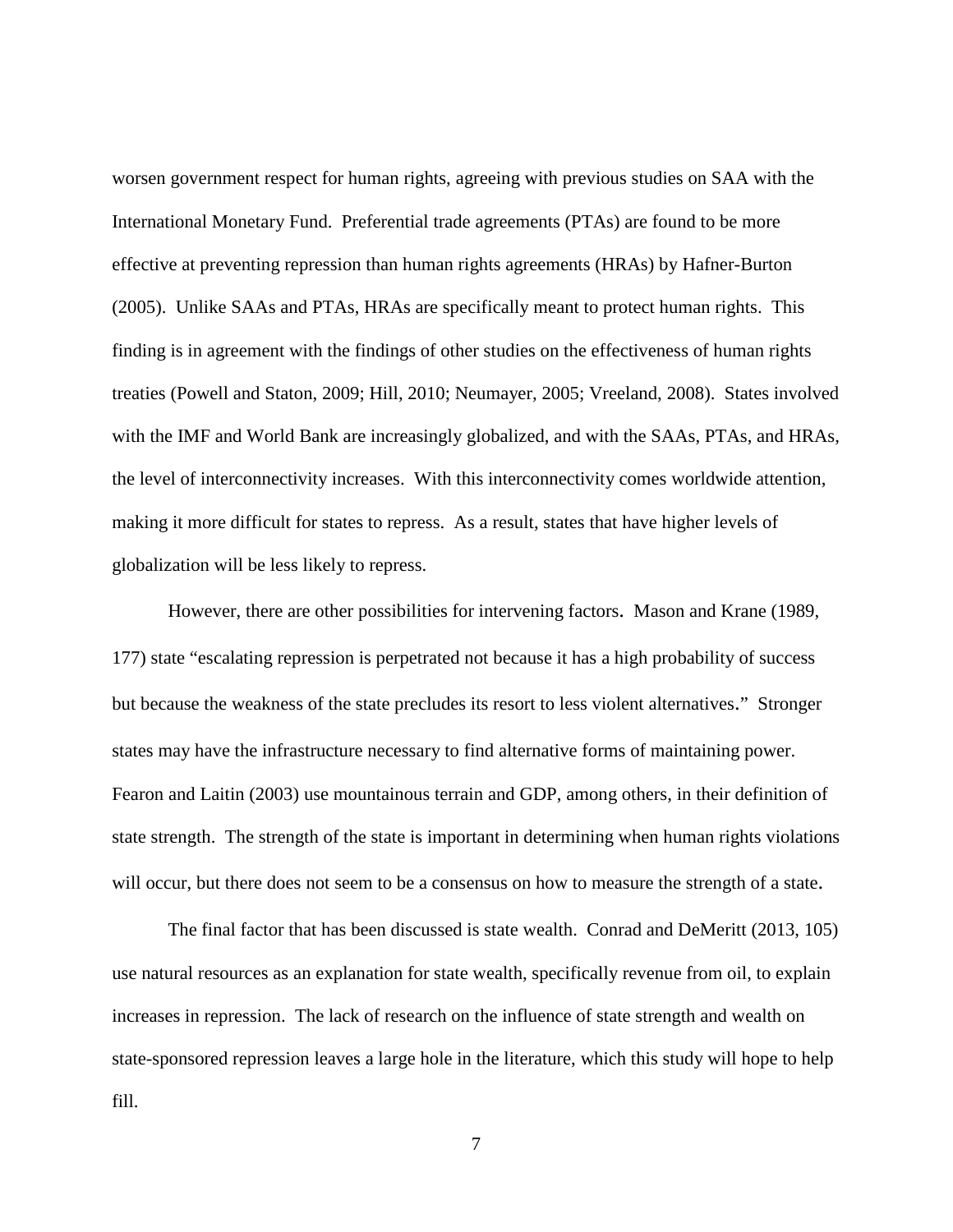The ratification of the Convention Against Torture (CAT) does not prevent states from repressing (Vreeland, 2008; Powell and Staton, 2009; and Hill, 2010). These studies show that the ratification actually makes repressive governments more likely to torture. Hill's (2010, 1171) results show that "ratification of CAT significantly raises the probability of falling in to the worst category (torture occurs frequently)." This is because single-party authoritarian governments rely on torture to control and induce fear, while the lack of accountability allows the ratification of CAT to simply be for appearances within the international community. Neumayer (2005, 925) finds that the Universal Declaration of Human Rights (UDHR) is similar to CAT in that it also does not affect a regime's likelihood to resort to torture.

Studies show that international outcry against human rights violations succeed in decreasing them (Lutz and Sikkink, 2000; Kim and Sikkink, 2010; Franklin, 2008). Lutz and Sikkink (2000) find that the governments of Latin America have widely outlawed torture in their constitutions. Unlike the ratification of CAT, which has no effect on human rights violations, governments will not be likely to commit human rights violations if the outlaw of torture is specific in the constitution. While a national ratification of this UN treaty affects intrastate relations, it also affects the state's position in the global community. Kim and Sikkink (2010) and Franklin's (2008) studies show that the prosecution and criticism of those who have committed human rights violations leads to a decrease in repression. DeMerritt (2012, 597) proposes that "naming and shaming" by international organizations decreases the likelihood of the use of human rights violations. Franklin's (2008) study specifies that the decrease in human rights is temporary and only lasts about six months. Keck and Sikkink (1998, 104) found that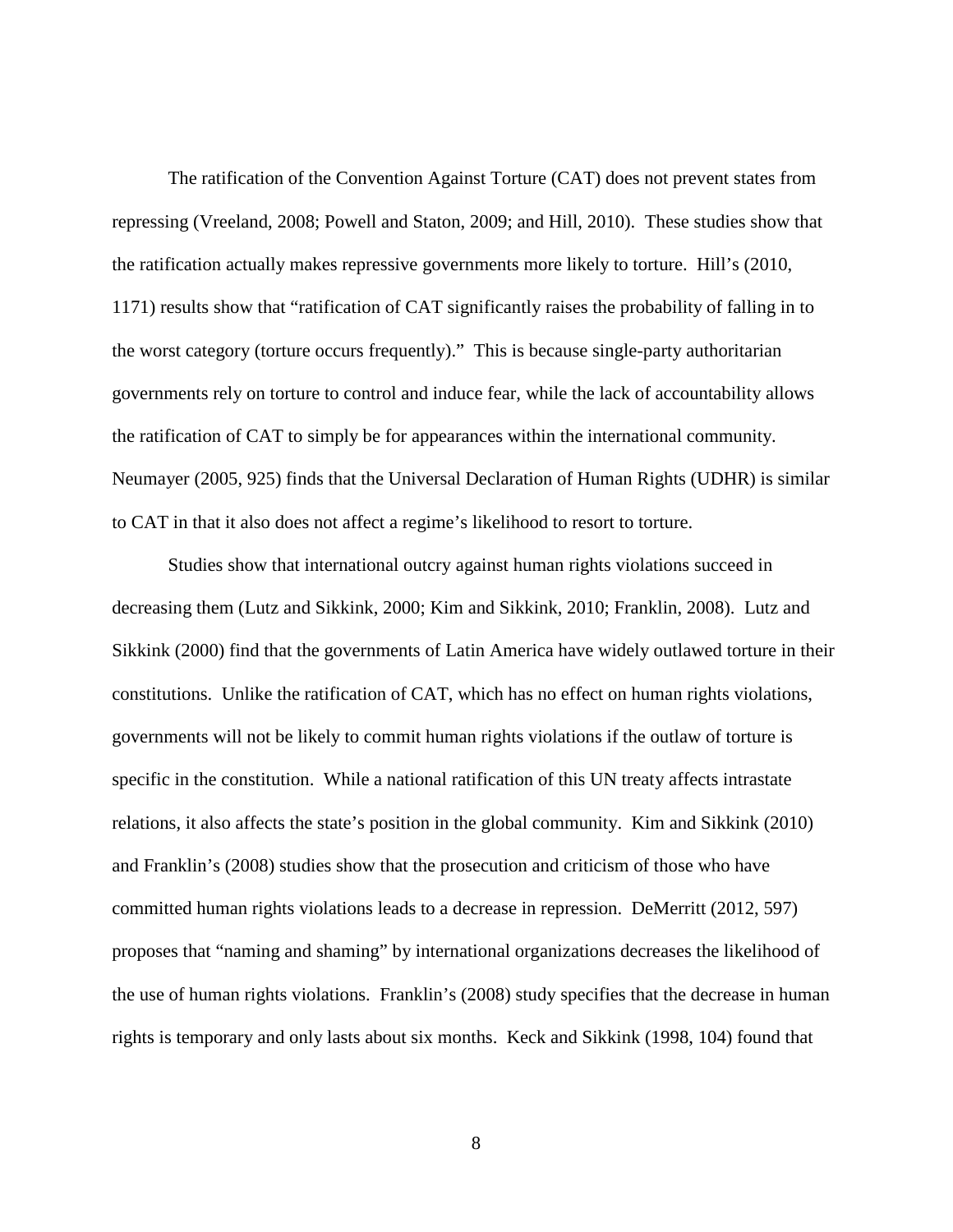the main influence rested upon "international human rights pressures" rather than the public imprisonment or execution of the subversives.

#### Repression as Reaction

<span id="page-17-0"></span>Chenoweth and Stephan (2011, 68) find that while nonviolent resistance is more successful than violent resistance, "violent regime repression reduces the likelihood of campaign success by 35 percent." They examine both peaceful and violent forms to understand when a state might be moved to repress, and how that potential repression will affect the success rate of the campaign in meeting its endgame.

When it comes to other causes of repression, protests (Cleary, 2000) and terrorist attacks (Piazza and Walsh, 2009) have been studied. Using examples of México and Nicaragua, Cleary (2000) provides evidence that protests result in repressive activity from the state. The problem with this study is that Ecuador is a "negative" example, in that the protests that occurred resulted in state concessions to the indigenous population and not in repressive activity against the indigenous as predicted. Colaresi and Carey (2008) study rebel movements, hunger strikes, and riots as possible indicators for state-sponsored repression, but they find that these situations do not result in state-sponsored repression. In the case of terrorist attacks, Piazza and Walsh (2009) find that there are increases in extrajudicial killings and disappearances, while the levels of torture and imprisonment remain steady after terrorist attacks. Their findings are consistent with those of my study, providing evidence toward a strategic approach to repression.

Valentino et. al (2004) suggest that guerrilla warfare is more likely than conventional war to cause mass killings. One factor that would have been interesting to examine in the study is the likelihood for mass killings in guerrilla warfare associated with civil wars. Perhaps there is a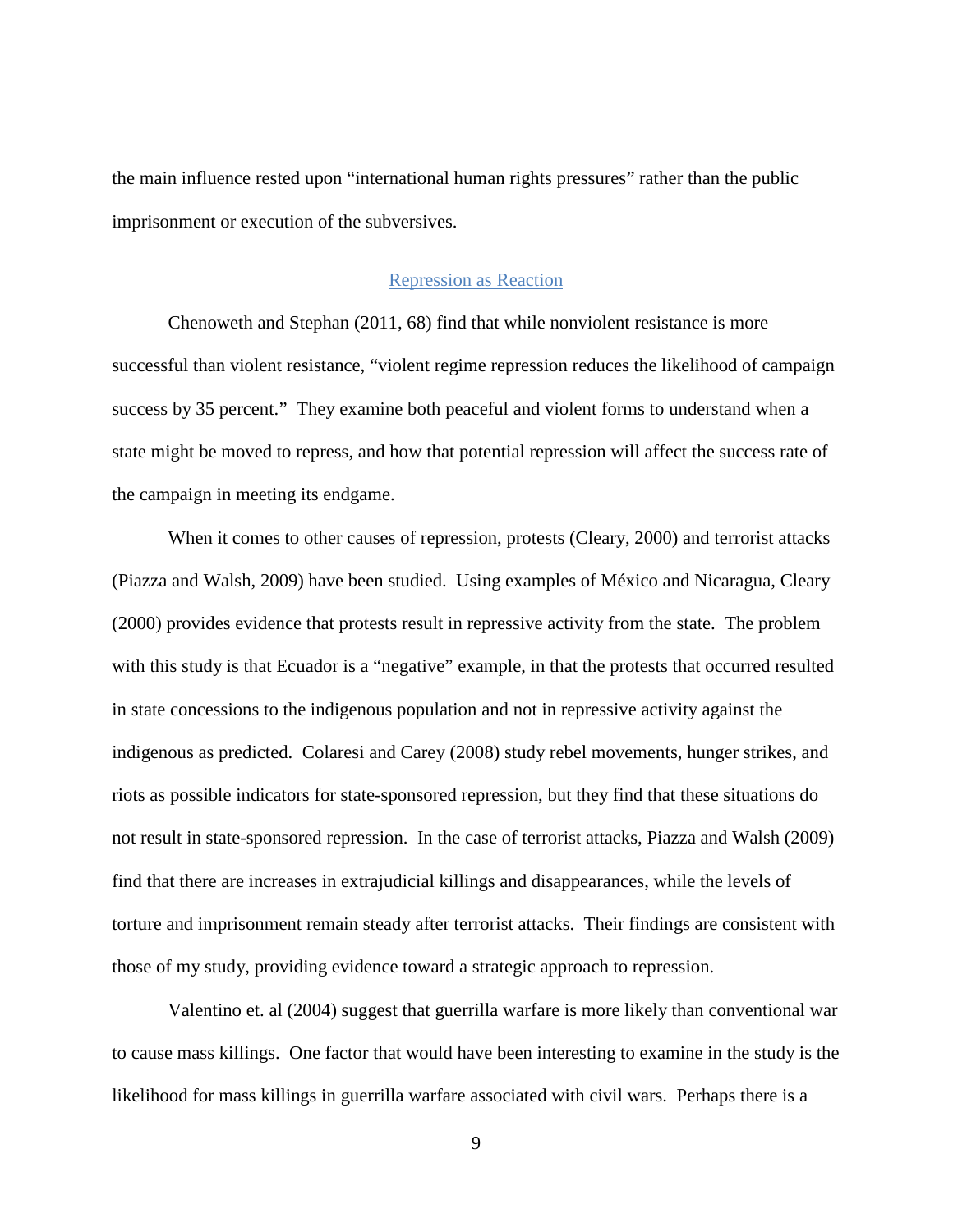higher chance using guerrilla tactics in civil wars than interstate wars because there are higher stakes in civil wars, that is who will ultimately gain control of the state. Carey (2010, 167) provides evidence on widespread violence, stating that "only guerilla warfare increases the probability of repression onset."

My research differs from that of Valentino et. al (2004) in that his focuses only on war as a cause of mass killings. This means that his finding that guerrilla war is related to repression is more limited because he only compares it to the effects of conventional war. In contrast, I expect that violent irregular challenges to the state, rebel groups, insurgents, militias, and domestic terrorism are the most important causes of repression relative to both war and peace. My definition of irregular war includes not only guerrilla war, but also rebel groups, insurgents, and militias fighting against the government to either attain secession or control of the state. Guerrilla fighters will not be easily identifiable by the government and will use supportive citizens to help with food, shelter, and information. They will use tactics that include, but are not limited to raids, ambushes, and sabotage. Unlike guerrilla fighters, it is likely that militias are not supported by citizens in secret; one either is a member of the militia or is not. Additionally, militia members and insurgents will have clear uniform distinction and will be easily identifiable. Valentino et. al (2004), on the other hand, has a very limited scope, which addresses mass killings within guerrilla warfare. It also accounts for why political imprisonment may not be a viable option in those situations. Additionally, my study looks at protests movements and domestic terrorism as causes of human rights violations, and the strategy behind the choice in repressive acts used to silence this opposition and maintain power.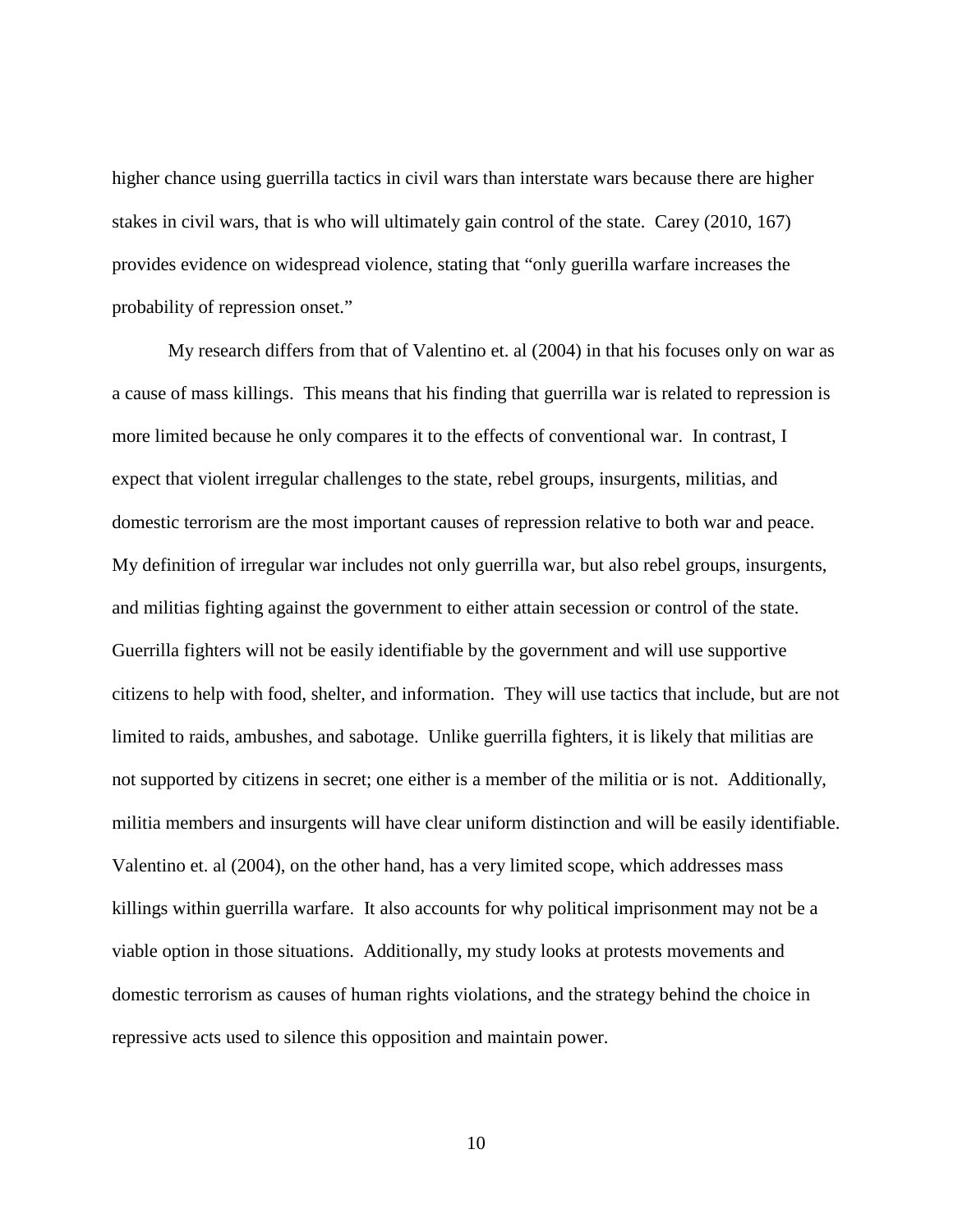Humphreys and Weinstein (2006) provide a study on the repression of civilians in civil war, which shows that high levels of ethnic fractionalization within warring factions is a cause for using repression against the civilian population. This is supported by a general study that suggests "governments in highly diverse societies are more likely to use political repression against their citizens" (Walker 2007, 23). Manekin (2013), on the other hand, examines the length of deployment as a factor that leads to military use of repression against civilians. Within weak command structures, soldiers deployed over long periods of time in the Second Intifada were found to be more opportunistic than those with strong command structures, in that they are more likely to use violence as a means for monetary gain. It is not clear if this study could be expanded and applied to different types of conflicts.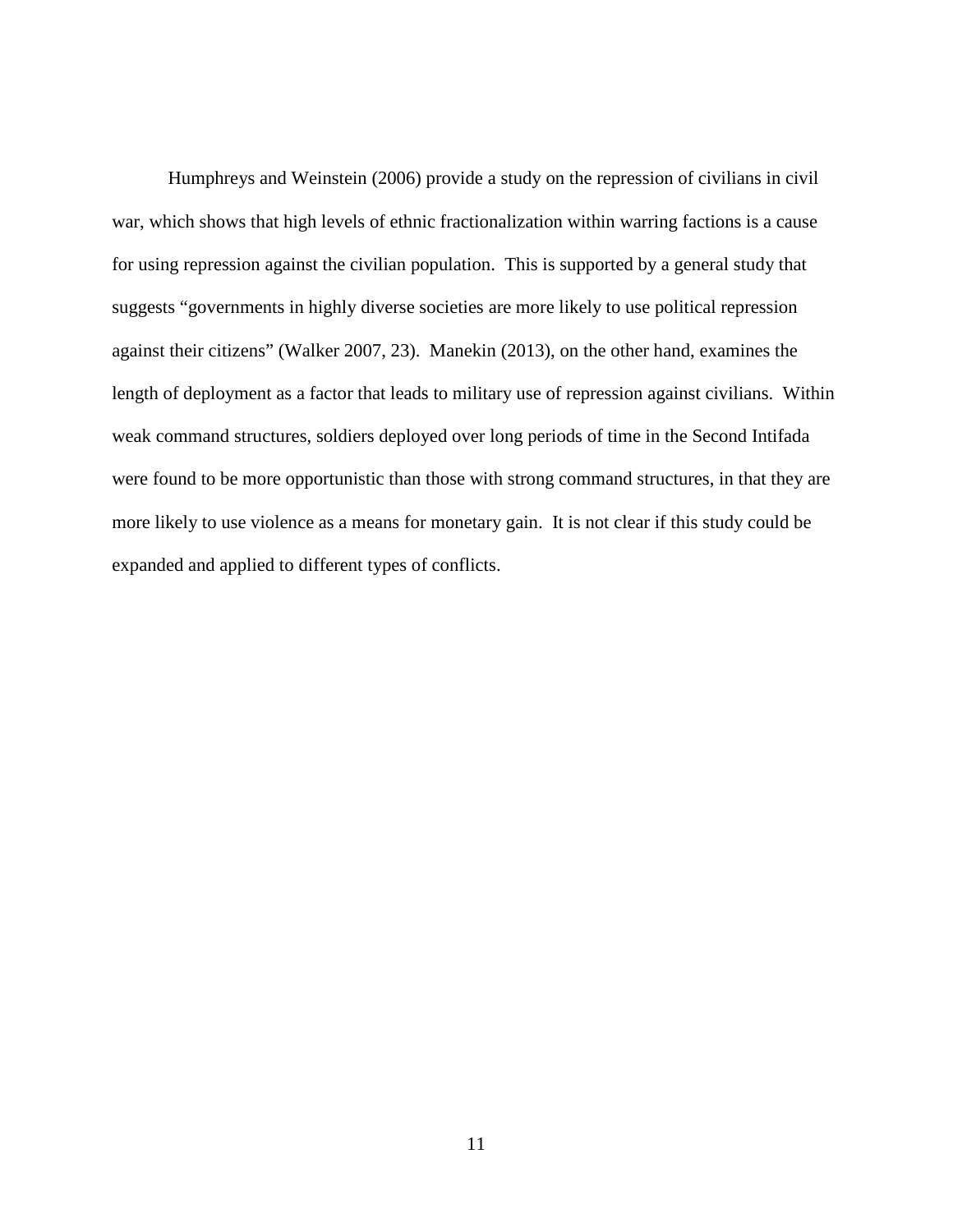# **THEORETICAL INTUITION**

<span id="page-20-0"></span>Repression can be usefully studied as a strategy of power maintenance within a state. Political coalitions form the basis of the incumbent's power, and the maintenance of such coalitions is the priority of the leadership in charge. As a politician's main goal aims to retain power, either by election or otherwise, the stability of the coalition is key. It is pertinent for the leader to bring control, either via repression or other means, while maintaining his or her winning coalition. To lose the foundation of the coalition by legislative or policy measures would ultimately destroy the coalition and therefore, destroy the leadership itself.

Political coalitions are necessary within both authoritarian and democratic forms of government, with the former often requiring much smaller numbers within the coalition itself. The coalitions within democratic governments are often required to adhere to institutions, per constitutional law, which prevent extreme human rights violations such as extrajudicial killing and torture. Constitutions are not always respected unless the judicial systems of the state enforce these laws, a key aspect of the democratic system, which ultimately prevents repressive acts. However, in both types of governments, repression could be utilized if the coalition in power deemed it useful and necessary. While Bueno de Mesquita et. al (2003) set the stage for winning coalitions, they do not fully address the manner in which such coalitions maintain themselves. Coalitions need to use coercion in order to implement repression, but also to maintain those involved in the coalition. Within democracies, strong ideological ties would be necessary for the coalition to agree to utilize such acts. Authoritarian states, on the other hand, have access to private goods that could used to push through extreme repression. Using these private goods, the coalition is able to prevent members from leaving, by using bribery to retain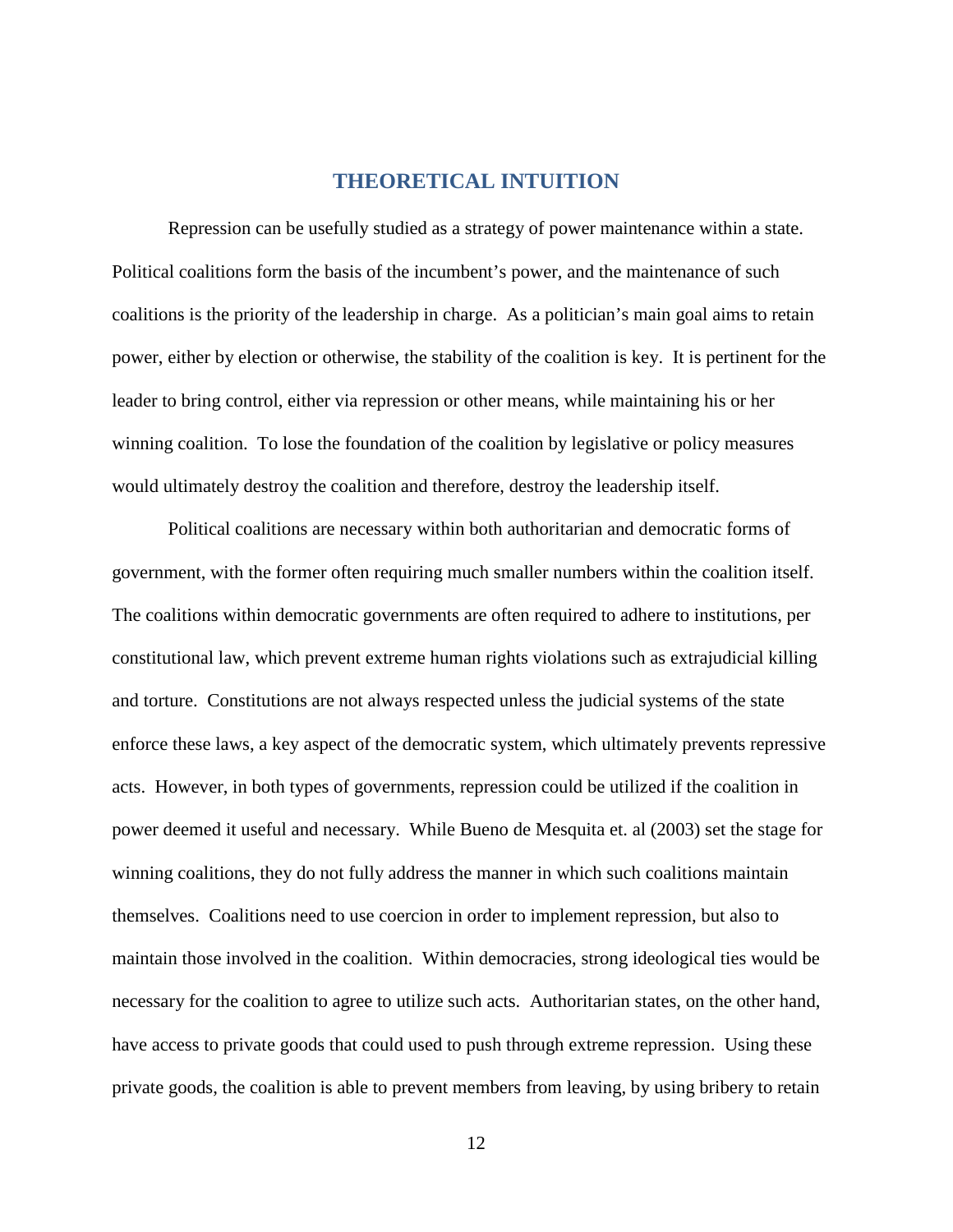them. Additionally, it would be difficult to leave the coalition in power, as that would put one at risk of being a target of repression. It is also a power maintenance strategy employed by the coalition, and is implemented using the military, police groups, and others loyal to the coalition, either due to ideological agreement or a simply drive to advance in the coalition.

Within the regimes, the question of whom and how to repress is significant. Authoritarian regimes would aim to repress those undermining their power, by protests or other forms of discontent, and could utilize extreme types of repression. The institutions within democratic states would allow for repression as a reaction to violent protests, terrorist acts, and irregular civil war, but only in non-lethal forms. Peaceful protests would not be likely to result in repression within democratic states.

Torture, imprisonment, killings, and missing persons clearly occur during war. However, this research is simply looking at state-sponsored repression, and the indicators present that may predict repression. This study looks at Africa as a whole, and the findings suggest that the involvement in an irregular civil war is a strong indicator of repression; states are less likely to use repression as much when they are not involved in irregular civil wars. The nature of irregular civil wars almost requires the decision to repress so as to maintain power against the challenging insurgents. While this is the case, the question of what types of repression will and will not be used is important. Within authoritarian states, it is almost certain that irregular civil wars would result in discriminate extrajudicial killing and disappearances, in agreement with Kalyvas' (2006) study. In his research, Kalyvas (2006, 209) discusses the use of discriminate violence as a means to collect information and foster a "joint process" between civilians and military actors. This allows for a wider strategy to combat challenging insurgents, but stops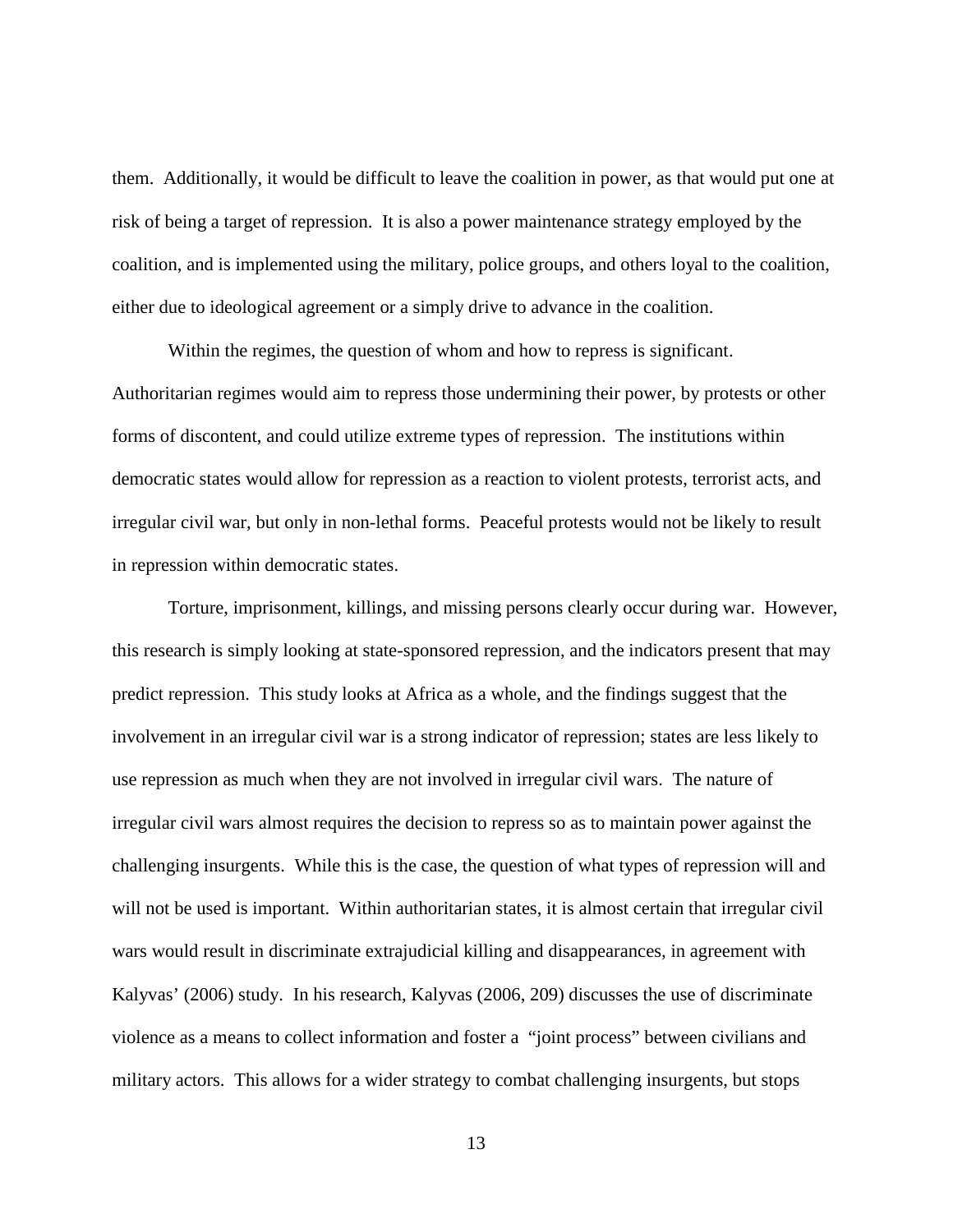short of indiscriminate violence like massacres. Torture may be necessary, as the nature of guerrilla warfare implies an insurgent group hiding among public supporters. It would be strategic to torture citizens and members of the insurgency to have them expose others involved that are against the government in power. However, political imprisonment may be less likely due to infrastructure weakness. Such regimes would not place much importance on keeping those challengers alive, as they may incite a civil war again once freed. Additionally, the infrastructure may prevent the option of political imprisonment, as the food, housing, and security would potentially be too high a cost for the coalition. Instead, killings and disappearances may be more financially viable.

The winning coalition would, in times of protest and domestic terrorism, attempt to quiet the unrest so as to prevent further disruption. In both types of governments, domestic terrorism would be relatively easy to convince the coalition in power to use repression on, as not repressing them would leave the terrorists unanswered. However, because domestic terrorism directly challenges the state for power, the primary goal of the coalition would be to remove all possibility of future terrorist attacks. Therefore, extrajudicial killing and disappearances may be the only option, as this would ensure that the terrorists would not be able to restructure and plan future attacks. Authoritarian regimes are less inclined than democratic regimes to spend scarce resources to contain the terrorists in prisons.

Protests can be either peaceful or violent, with the latter form providing a need and excuse to use repression. Peaceful forms, however, will not cause the coalition to repress in democratic states. It can potentially pressure an authoritarian coalition to use extreme forms of repression, if the coalition views peaceful protest as a severe threat.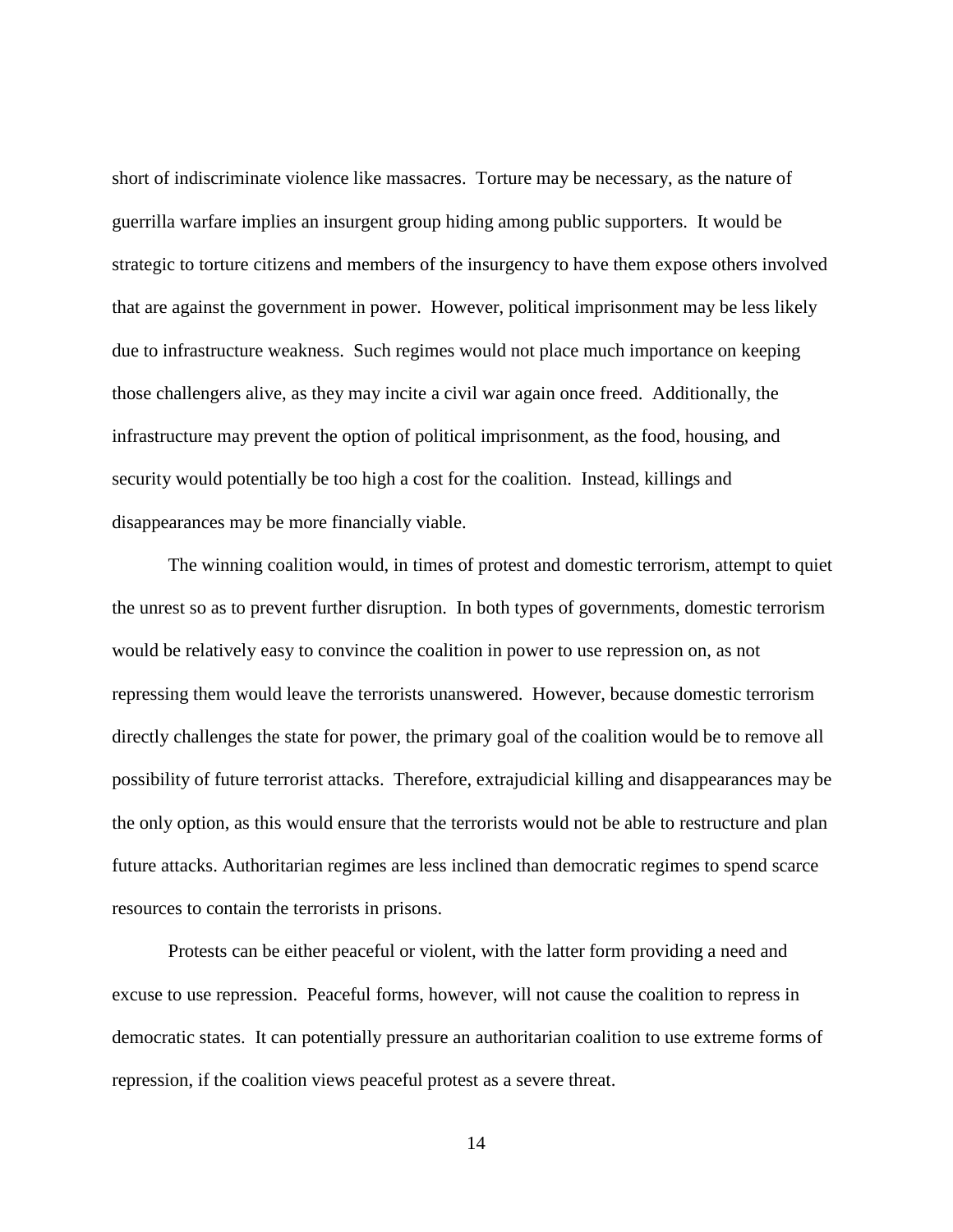Strong states will have the institutional structure to prevent the winning coalition from using repression against its citizens. There is a correlation between regime type and strength of state, meaning that democratic regimes will be both strong and have institutions to prevent repression. Additionally, weak states will be more likely to repress indiscriminately. They will lack the institutions to prevent repression and therefore have the ability to commit such human rights violations in high numbers.

Globalization further prevents the coalition in power from using repression against its citizens. Because they would not like to incur costs like economic sanctions, they would attempt to find other solutions to problems, which would otherwise motivate them to use repression. This is the case in both democratic and authoritarian governments, since economic sanctions would hinder the reputation along with causing damage to the economic strength of the state.

Democratic states with high levels of ethnic fractionalization will not result to repression on the basis of ethnic unrest alone. Authoritarian states can use this as a cause for using repression if the coalition in power deems the fractionalization as a threat. In the case of civil war, ethnic fractionalization could cause worse tensions and therefore, allow the winning coalition the motive necessary for implementing repression. The factor that would push democratic states to repress would be the combination of civil war and irregular warfare by the insurgent group. Authoritarian states with a strong ideological coalition in power would likely have the necessary support for using repression during irregular warfare, both within civil wars and interstate wars.

In states with high levels of income inequality, repression could be utilized against those who would rise against the government. This would likely be the lower class citizens who are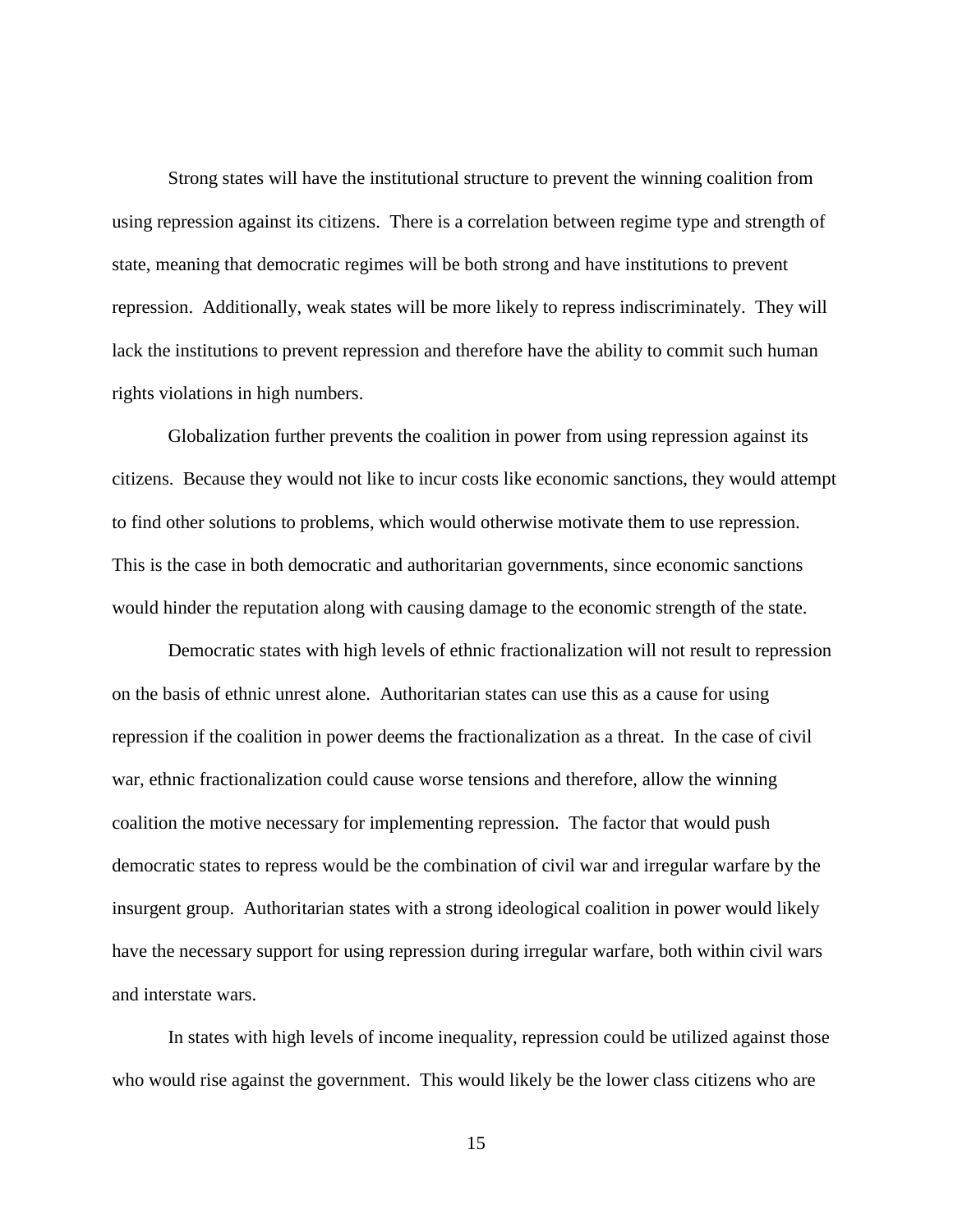not likely to be members of the coalition in power. Those who reside in the upper class are likely to be members of the coalition in power, and would not benefit from acts that would damage their status. As they are members of the winning coalition, they share in the benefits of power and wealth, and they would support the coalition's use of repression against other citizens.

One of the most important aspects to consider is the downside to repression. The implications, both nationally and internationally, are often enough to persuade a leader against using repression to crush opposition. Repression against those using peaceful forms of protest is often too extreme a response, depending on the form of government and strength of coalition involved. This can lead to more violent protests, if not a full-fledged rebellion. The involvement of the international community can, many times, result in the leadership choosing not to repress. Economic sanctions, among others, can be so detrimental to the repression and the coalition in power that the leader will not repress. There are, however, leaders that will continue the repressive acts in defiance to international opposition.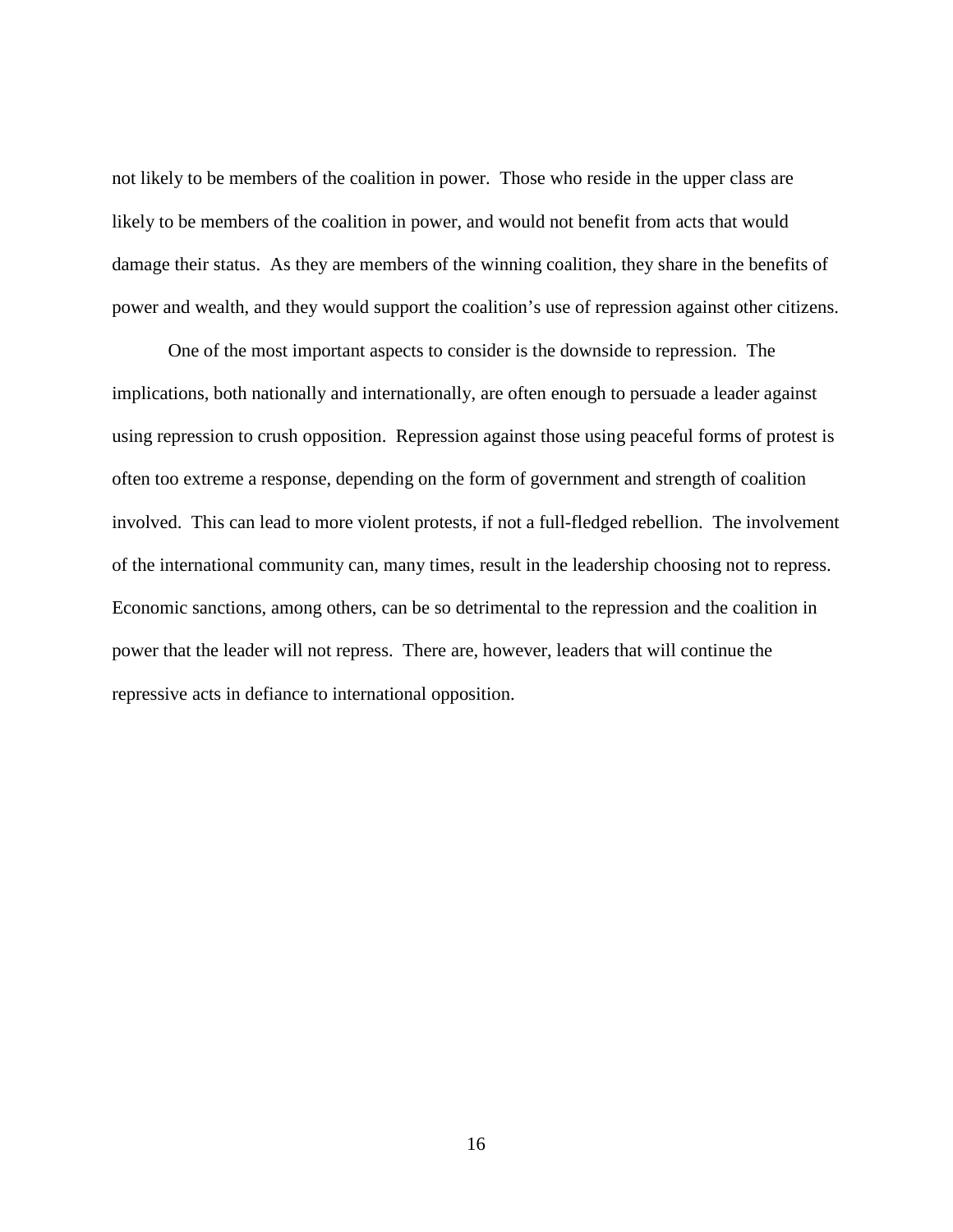#### **HYPOTHESES**

<span id="page-25-0"></span>**H1:** In years when domestic terrorist attacks have occurred, states will be more likely to use more extreme forms of repression, like killing and disappearances.

As a response to a domestic terrorist threat, state leaders will repress in order to prevent future terrorist attacks. This repression will be violent, with the intent to kill those involved in such terrorist attacks.

**H2a:** In years when peaceful forms of protest have occurred, states will be likely to use less extreme forms of repression, such as political imprisonment and torture.

**H2b:** In years when violent forms of protest have occurred, states will be likely to use more extreme forms of repression, such as killing and disappearances.

State leaders will not likely repress with such extreme measures as a response to peaceful protest as they will to violent forms. Such violence, if left unanswered, may undermine the authority of the regime, so the leadership may move to repress to maintain control. **H3a:** In years when civil wars have occurred, states will be likely to repress with political imprisonment and torture.

**H3b:** In years when irregular wars have occurred states will be likely to repress torture, killing, and disappearances.

**H3c:** In years when irregular civil wars have occurred, states will be likely to repress in higher quantities, with more extreme repression such as torture, killing and disappearances.

In order to maintain control of the state, the leadership may use repression to prevent the insurgents from reaching their goals. This may be to achieve secession or total government takeover. Because of the nature of irregular warfare, the ability to clearly search for and destroy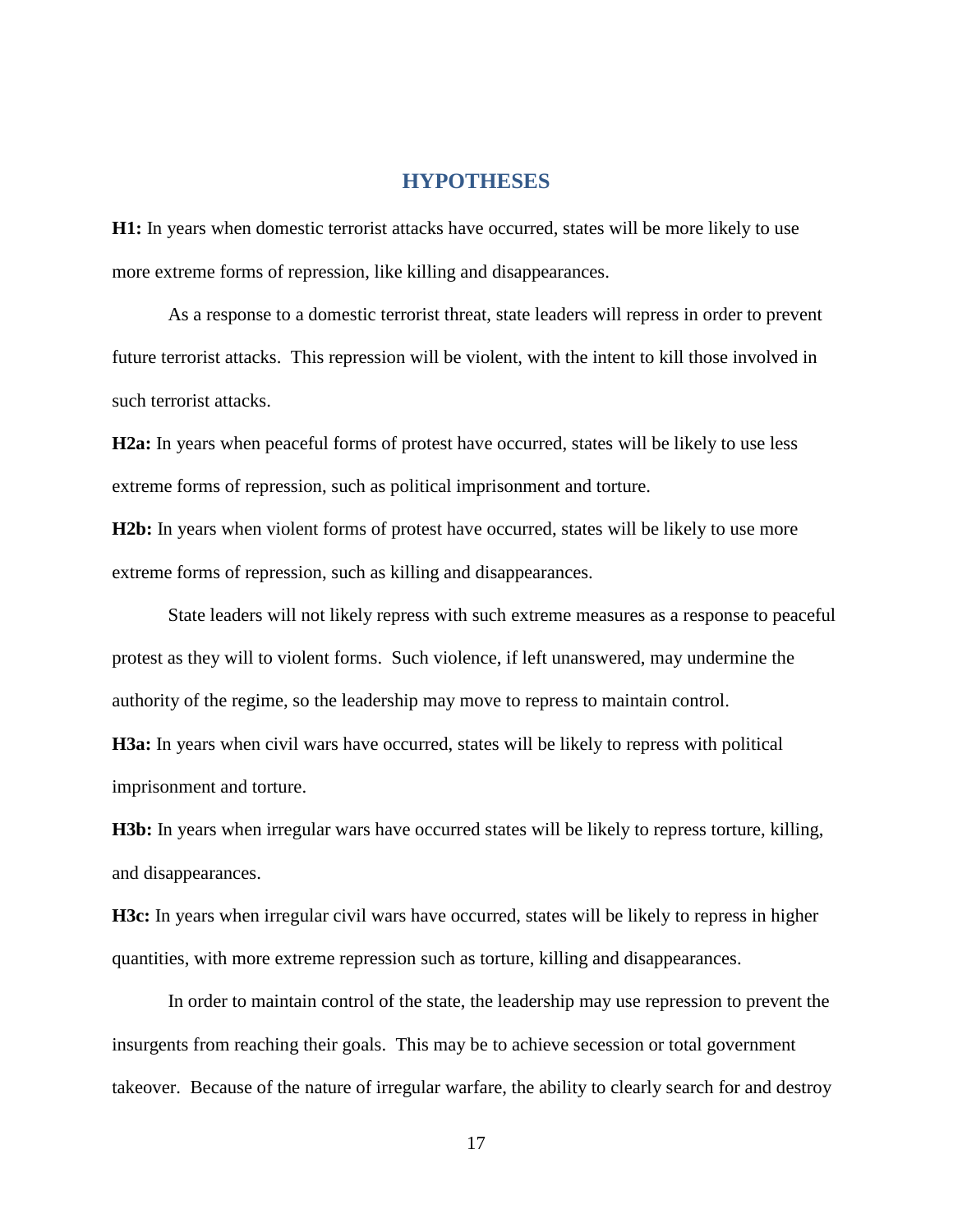insurgent forces is limited. As a result, state leadership may use repression to silence the insurgency or to induce fear to extent that the insurgency loses its civilian allies.

Other studies have demonstrated that ethnic fractionalization, globalization, state wealth, strength of state, and regime type may influence the decision to repress. These factors will be included in the analysis as control variables. States with high levels of ethnic fractionalization will be more likely to repress if the state leadership is of one ethnic group and has tensions with other ethnic groups within the state. This could also be a result of prejudices. Globalization will affect repression because globalized states are subject to international law. Using repression may subject them to economic sanctions or other forms of punishment by the international community, which would ultimately sway the state leadership away from such action. Regime type plays a role in repression, with democratic leaders less likely to repress. State wealth will be a factor, and it is important to note that there is a high correlation between wealth and regime type. Rich states will have the institutions and political strength necessary to avoid repression, instead using less violent alternative forms to control the situation. Strength of state will be important, as those with a strong infrastructure will not be likely to repress with extreme forms.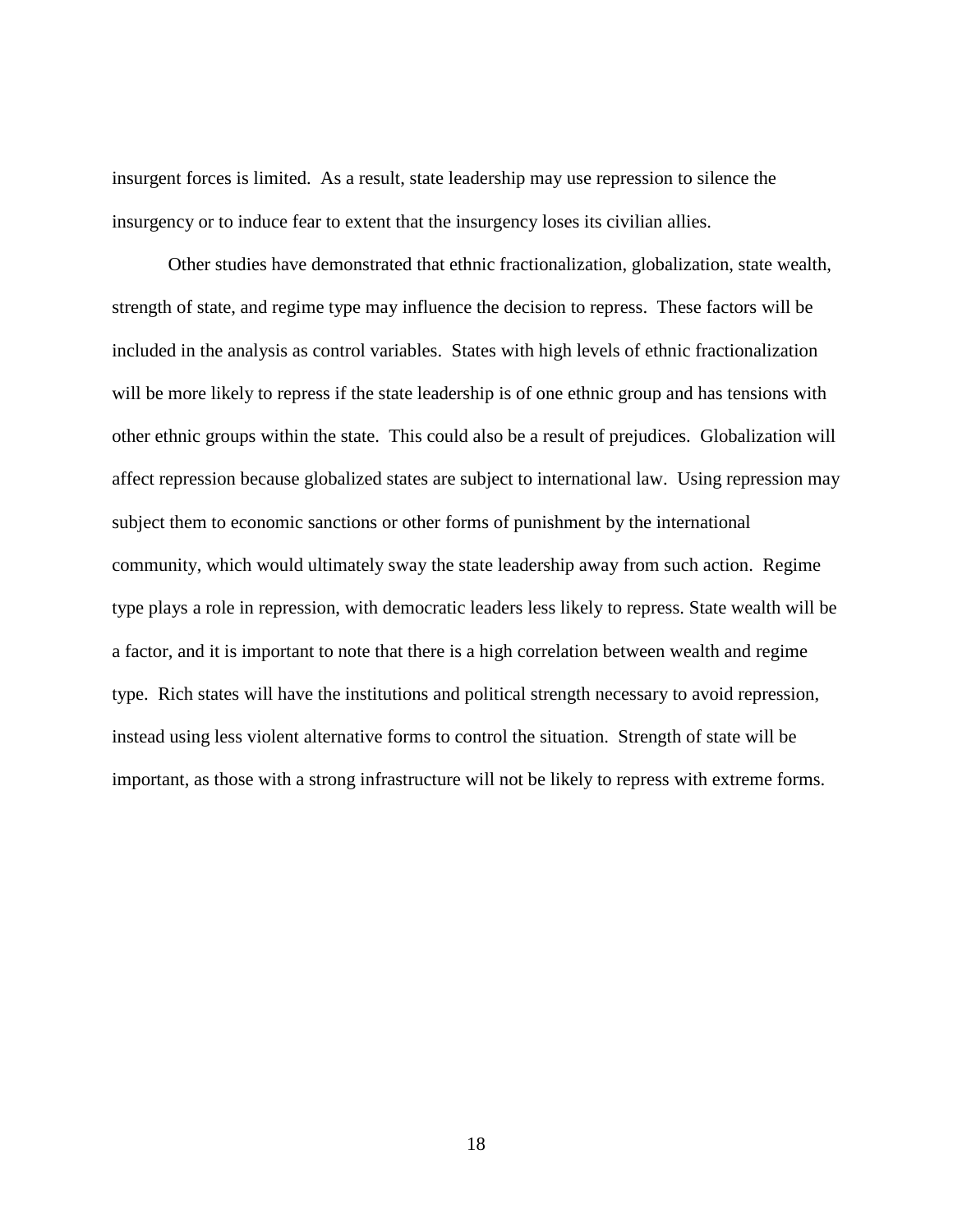# **RESEARCH APPROACH**

<span id="page-27-0"></span>This research utilizes a large-n analysis of repression in 46 African states. Initially, all African states were intended to be studied, but I excluded those that had a majority of missing data like Somalia, as well as smaller island states.<sup>[3](#page-27-2)</sup> Using the majority of the continent prevents selection bias and allows for findings that can be generalized over the region. Panel data regression allows cross-sectional time-series data to produce accurate results and can account for problems like heteroskedasticity. Colaresi and Carey (2008) used rare event corrected logit analyses to account for genocides and mass killings, which occurred only thirty-two times over the period of their study, 1955 to 2003. As the events I measure are much more common, panel data is a better fit.

#### Dependent Variables

<span id="page-27-1"></span>Disappearances, according to Cingranelli et. al (2013, 3), are "cases in which people have disappeared, political motivation appears likely, and the victims have not been found." The perpetrators and circumstances of the disappearances are both known publicly, in most cases. The extrajudicial killing variable is comprised of "killings by government officials without due process of law, . . . [which] may result from the deliberate, illegal, and excessive use of lethal force by the police, security forces, or other agents of the state whether against criminal suspects, detainees, prisoners, or others" (Cingranelli et. al, 3).

Political imprisonment is the "incarceration of people by government officials because

 $\overline{a}$ 

<span id="page-27-2"></span><sup>3</sup> The full list of eight states excluded are as follows: Cape Verde, Comoros, Djibouti, Equatorial Guinea, São Tomé and Príncipe, Seychelles, Somalia, and South Sudan. South Sudan was not considered a state during the years of my study.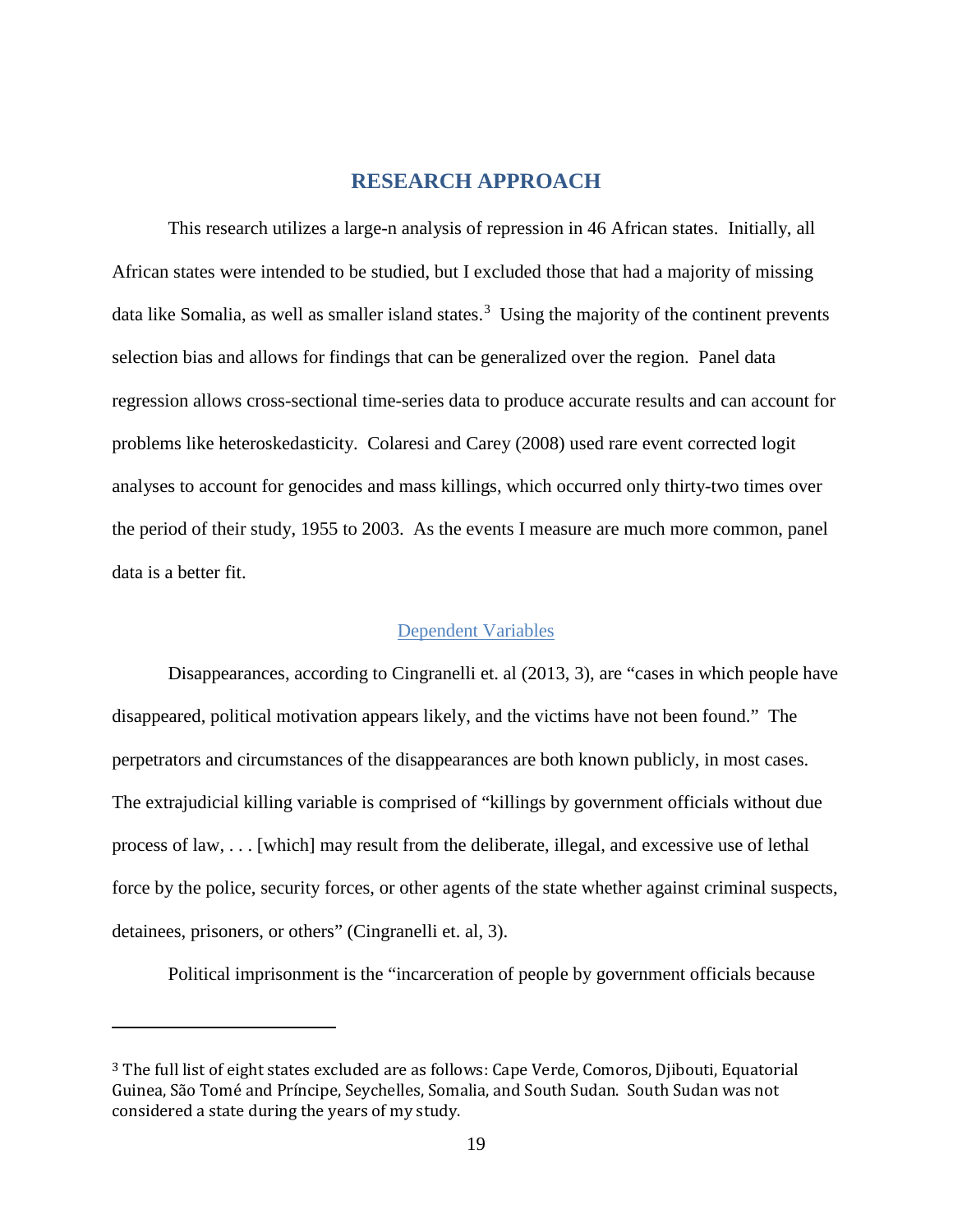of: their speech; their non-violent opposition to government policies or leaders; their religious beliefs; their non-violent religious practices including proselytizing; or their membership in a group, including and ethnic or racial group" (Cingranelli et. al 2013, 3). They define torture as "the purposeful inflicting of extreme pain, whether mental or physical, by government officials or by private individuals at the instigation of government officials" (Cingranelli et. al 2013, 4).

In the most recent coding (Cingranelli and Richards, 2008), the four CIRI variables were scored as follows: a score of 0 means there were frequent occurrences, which are numbered at 50 or more. A score of 1 means there were infrequent occurrences and these fall between 1 and 49 instances. A score of 2 means none of the violations occurred. However, for the goals of this research, a recode was necessary. Previous scores of 2 were recoded to 0, and previous scores of 0 were recoded to 2. Previous scores of 1 remained the same.

The dependent variable for this study is the state's concern for physical integrity rights, taken from the Cingranelli-Richards (CIRI) dataset. The physical integrity rights variable is an additive index that is constructed using the following four variables: torture, extrajudicial killing, political imprisonment, and disappearances. These four categories include scores ranging from 0 to 2. At 2, the country has no occurrences of the violation in question. A score of 1 means there were low levels of the violation, while a score of 0 signifies that there were high levels of the violation occurring. Therefore, the physical integrity rights variable is a range of 0 to 8, 0 meaning no government respect for these rights and 8 meaning there was full government respect for these rights. As with the recode for the four base variables, this physical integrity rights variable was renamed "physical integrity rights violations," as the recode means a score of 0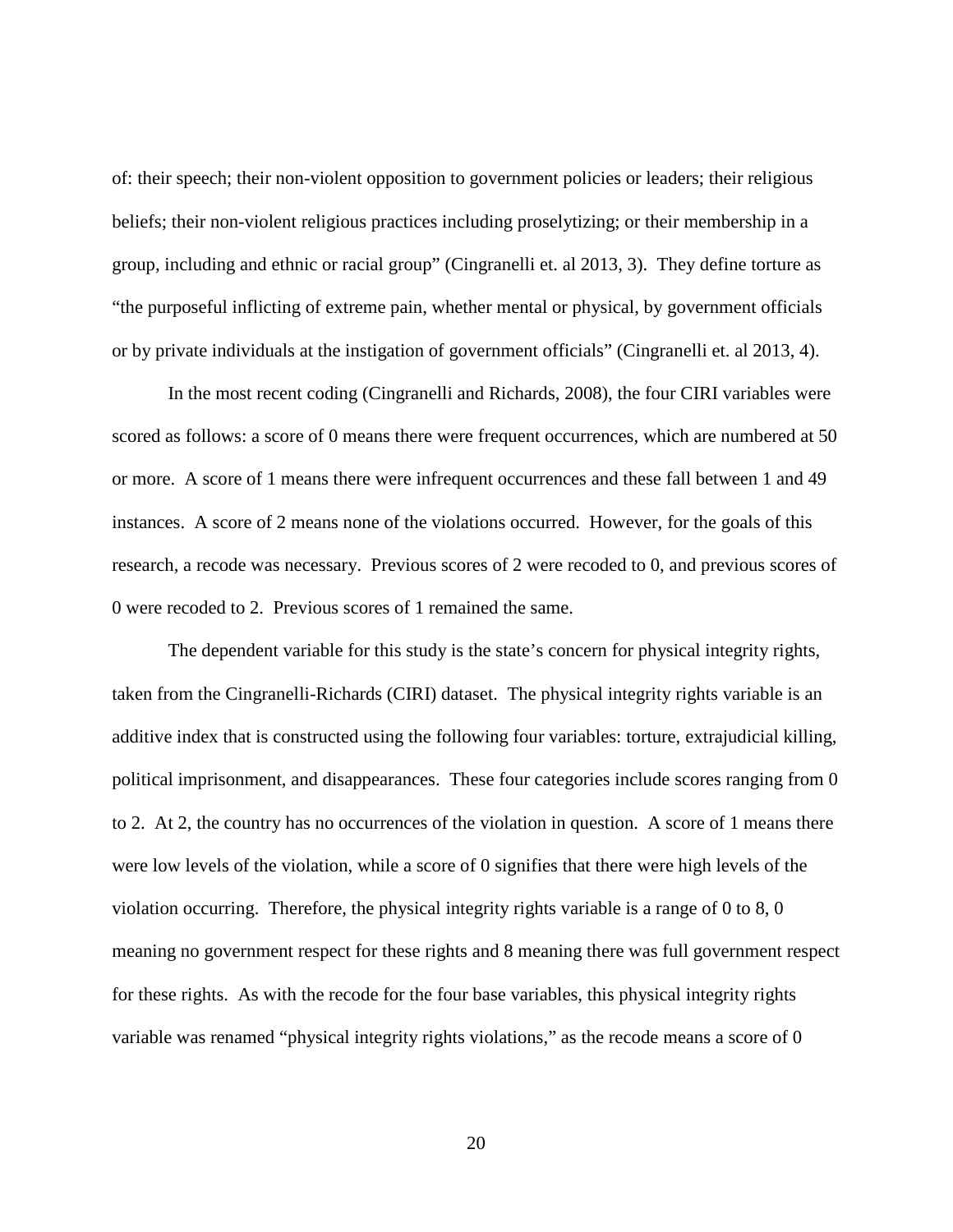means full government respect for physical integrity rights and a score of 8 means no government respect for physical integrity rights.

There were some missing data in the CIRI data for the African cases used. As the official data comes from Amnesty International and State Department Annual Reports, I referenced these to discern the number of violations per year, according to the same coding rules as the CIRI data used. Totals were kept for the following CIRI variables: torture, political imprisonment, extrajudicial killing, and disappearances. The 104 missing data were coded according to the previously mentioned coding rules for each variable. The basis for the data in these situations is included in the appendix, with the country, year, new value, and justification for each.

I also used data from the Social Conflict in Africa Database (Hendrix and Saleyhan, 2011), which includes a "repression variable," coded 0 for no repression, 1 for nonlethal repression, and 2 for lethal repression. This was used to construct two dependent variables: nonlethal repression and lethal repression. These dichotomous variables were given a 0 for absence of repression and 1 for presence of repression. The SCAD data was utilized to test the robustness of my theories. It has broader categories for repression and can show whether states use more extreme forms of repression or not. It helps to show the strength of the theories outlined for this research, and may provide further insight into when and how states repress.

#### Independent Variables

<span id="page-29-0"></span>Using the Global Terrorism Database (LaFree and Dugan, 2006), a continuous variable was constructed to note when terrorist attacks occur in a state. These terrorist attacks were limited to agents or organizations that originate in said state, and do not include external terrorist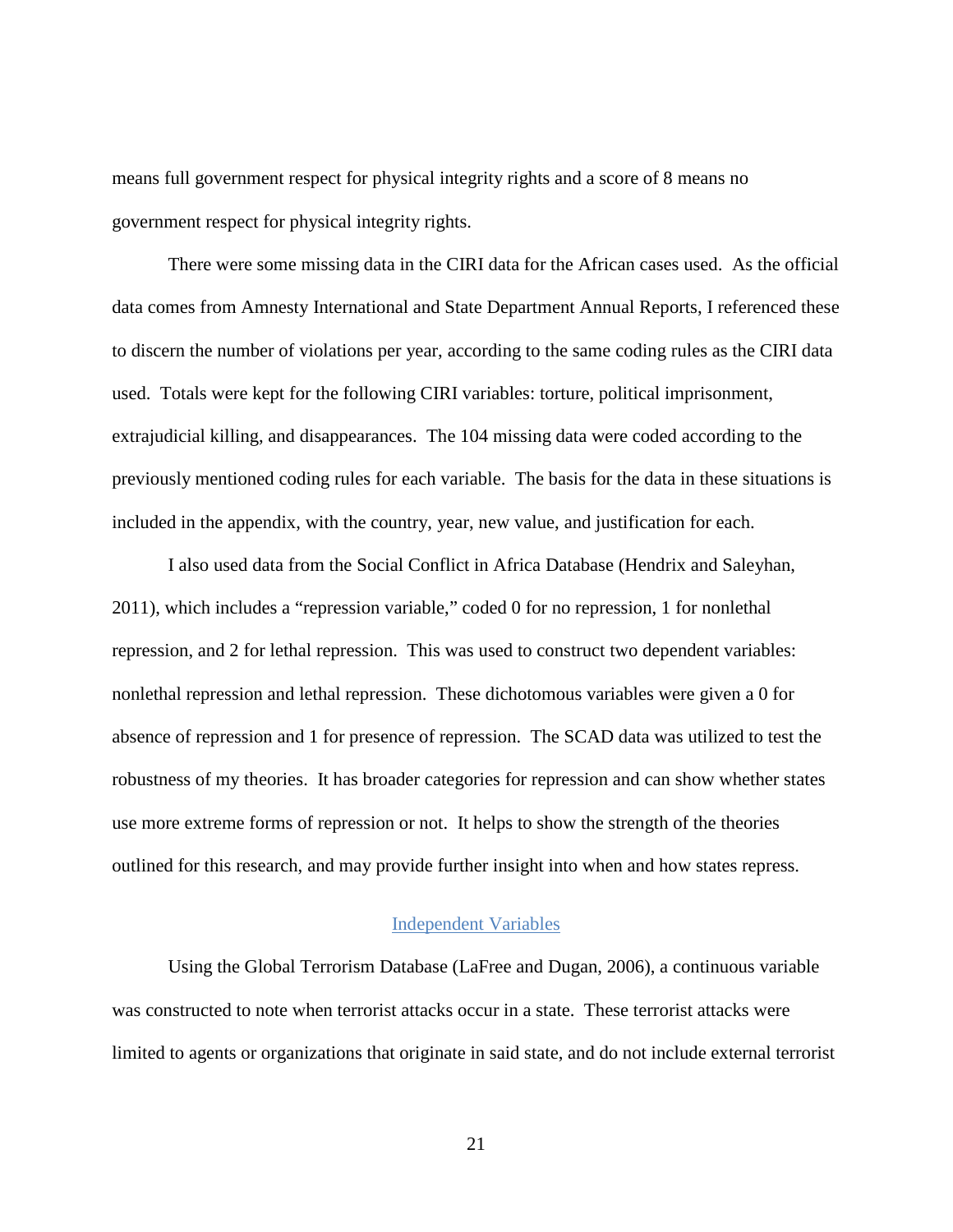groups or individuals. The variable was coded by measuring the number of casualties that result from terrorist attacks within the given year.

Peaceful protests and violent protests were also investigated. The Social Conflict in Africa Database (SCAD) was utilized to construct these dichotomous variables (Hendrix and Salehyan, 2011). The events classified as organized demonstrations, spontaneous demonstrations, general strikes, and limited strikes were coded as peaceful forms of protest. The appearance of peaceful forms was coded as 1, with the absence of peaceful protest coded as 0. Organized riots, spontaneous riots, anti-government violence, and extra-government violence were coded as violent forms of protest, with the presence of these given a value of 1. The absence of violent protest was given a value of 0. Pro-government violence was excluded from this. It is possible that, during some years, both peaceful and violent protests appear.

Involvement in civil war is a dichotomously coded variable. Using the Correlates of War (COW) dataset (Singer and Small, 1994), states involved in a civil war were given a 1, while all others were given a 0. Regardless of the month in which the civil war begins, the entire year was designated a 1. This can be cross-referenced with SCAD.

State involvement in conventional or irregular warfare was shown using two constructed dichotomous variables derived from the Kalyvas and Balcells appendix (2010). States involved in conventional war were given a 1 value, with the absence of conventional war given a value of 0. States involved in irregular war were given a 1 value, with the absence of irregular war given a value of 0.

There were instances in which the COW dataset noted a civil war but the Kalyvas and Balcells appendix (2010) did not specify as to whether it was conventional, irregular, or both.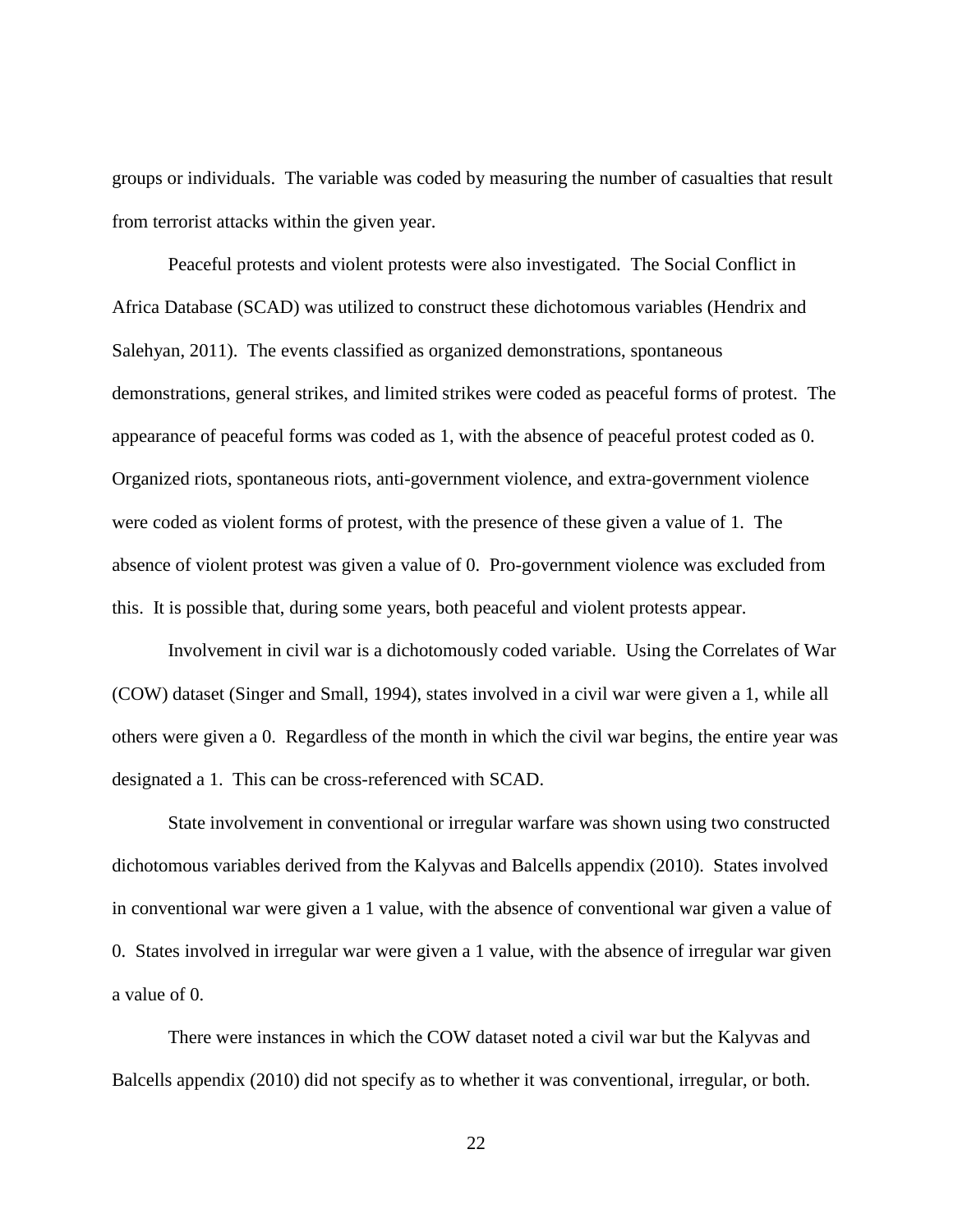Therefore, I researched using books and articles referencing the civil wars, scanning for specific words like insurgency, militia, guerrillas, and rebels to signify irregular warfare. I coded according to the rules of the irregular war variable. Further details, including the sources, are included in the appendix.

When applying the statistical methods to the data I had gathered, I realized the coding for the war variables (civil war, conventional war, and irregular war) resulted in collinearity. Because my main hypothesis in regards to irregular civil wars, I simply dropped the civil war and conventional war variables and renamed the irregular war variable irregular civil war. Because the variable for irregular war was only given a 1 value if there was a civil war recorded, it does not include irregular interstate wars because irregular interstate wars were never a focus for the study – I did not have a variable for interstate war, only the presence of intrastate war. This solved the problem and allowed for a more accurate approach.

#### Control Variables

<span id="page-31-0"></span>For this study, the Freedom House data on regime type was employed, with the "Free" states being considered democratic and the "Partly Free" and "Not Free" states being considered authoritarian. The collapse of the latter two variables into one solid category account for situations in which transitioning regimes are more likely to use repression. The democratic states were coded as 0, with the authoritarian states coded as 1.

The strength of states was measured with the World Bank's indicator of improved sanitation facilities, which is measured by the percent of population with access to these facilities. States with a high percentage of access are generally more developed in their infrastructure, and if the following hypothesis finds support, are therefore less likely to repress.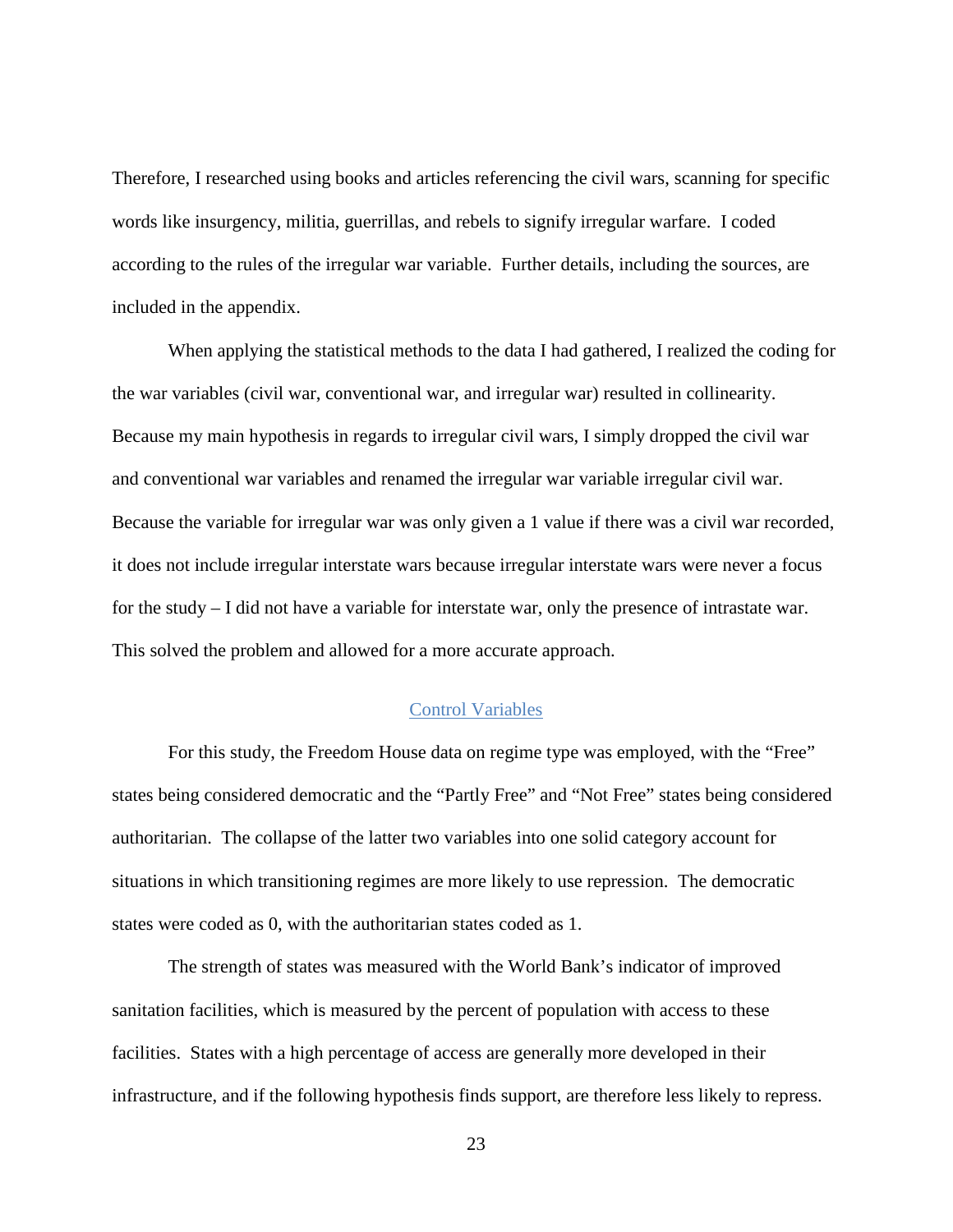This variable was formed using information from the World Health Organization and UNICEF's Joint Monitoring Programme (JMP) for Water Supply and Sanitation, compiled by the World Bank (2008). This is a new manner of measurement for the strength of states, differing from Fearon and Laitin's (2003) use of GDP, a measure that will be utilized in a different variable for this study. As this study uses GDP per capita as a measure for state wealth, this sanitation data is better for measuring the infrastructure, and therefore better for state strength.

The wealth of states was measured using the gross domestic product (GDP) per capita in US dollars. The adjustment into a base currency allows stabilization of the variable in question. This information is gathers from the World Bank and Organization for Economic Cooperation and Development (World Bank, 2008). According to this, states with a high GDP per capita will be less likely to use repression than states with a low GDP per capita.

This study uses the KOF Index of Globalization to measure the extent to which a state is considered globalized. This index measures the three "main dimensions of globalization: economic, social, and political" (Dreher, 2006). It also measures actual economic flows, economic restrictions, data on information flows, data on personal contact, and data on cultural proximity (Dreher, 2006). This data is appropriate to use as it not only measures the extent of economic globalization, but social and political. Sometimes underestimated within political theory, there have been examples of how social globalization affects certain crises, like the recent protests in Colombia across social media websites.

Ethnic fractionalization was measured using Matthew Krain's (1997) data, which is a valuable update to that of Taylor and Hudson (1972). This is a continuous index and measures "the proportion of the population of each ethnic group to the total population of the country is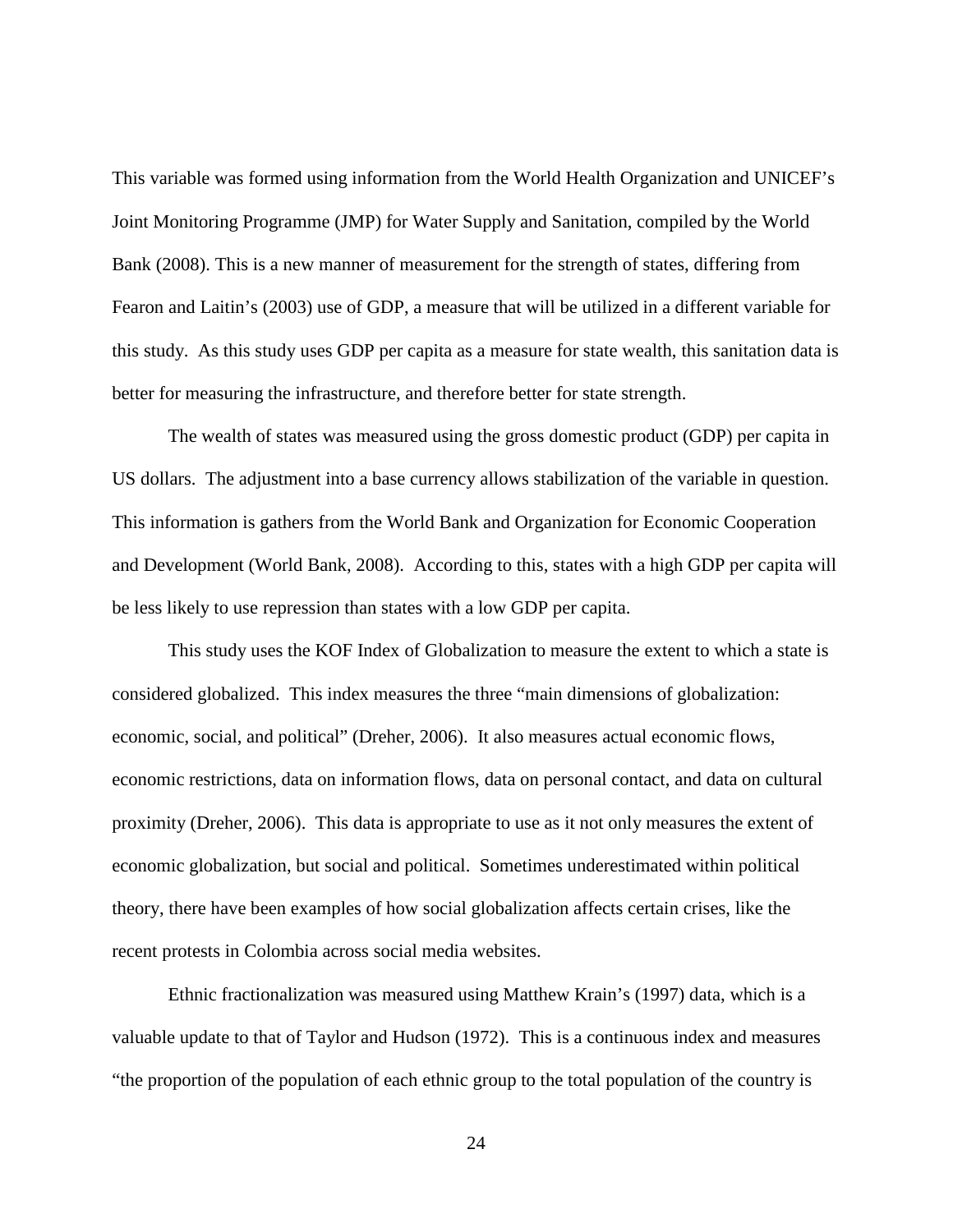squared; the squared proportions for all groups are then summed and that number is subtracted from one to come up with the fractionalization measure for that country" (Krain 2005, 377). A low score means there is ethnic homogeneity within the population, while a high score shows many ethnic groups at about equal percentages of the total population.

#### Methodology

<span id="page-33-0"></span>The methodology used to test these hypotheses is panel data regression. The panel dataset is necessary since my dataset contains a set of observations across multiple states over many years. Additionally, panel data allows for controlling factors that vary across states but do not vary over time. It also allows a control for unobserved factors as well as controlling for omitted variable biases.

Using STATA, models were run to determine the relationships between variables. For the seven dependent variables, it is important to run the correct models in accordance with the types of variables. The base CIRI variables are ordinal variables, which require a linear regression model. The two SCAD variables are dummy variables and therefore require logistic regression. The final dependent variable, physical integrity rights violations, is an interval level variable and needed linear regression like the other CIRI variables.

The next important move in running the appropriate models was the Hausman test. This is a test to determine whether the models will need to have fixed-effects or random-effects. The Hausman test showed that only the torture and political imprisonment models would need random-effects models, which means that variables may either remain the same over time but vary across cases, or they may remain the same across cases and vary over time. The equation for the random-effects models is: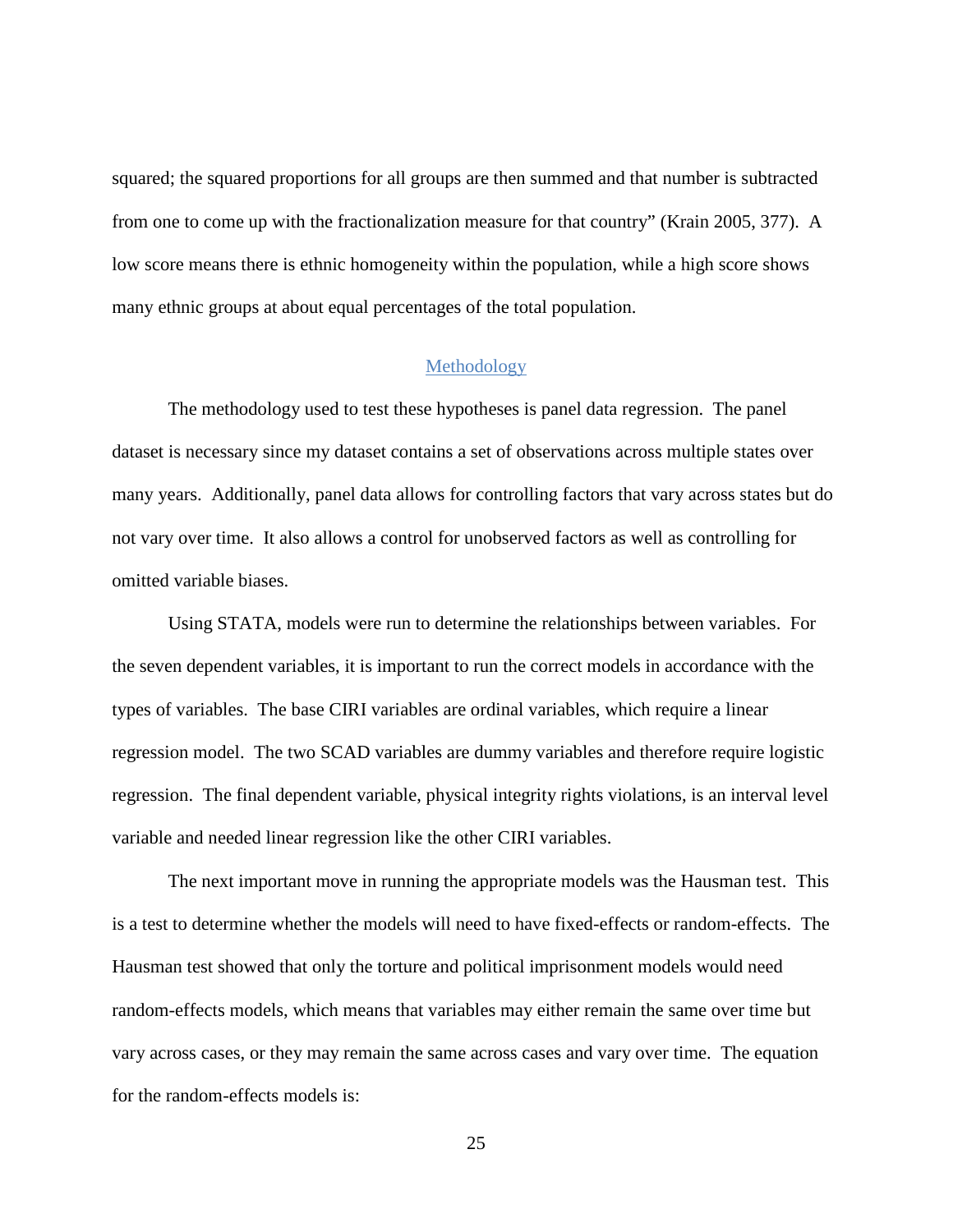$$
y_{it} = \beta_1 \cdot \text{domter}_{it} + \beta_2 \cdot \text{ppro}_{it} + \beta_3 \cdot \text{ppro}_{it} + \beta_4 \cdot \text{irr}_{it} + \beta_5 \cdot \text{ethfrac}_{it} + \beta_6 \cdot \text{glob}_{it} + \beta_7
$$

$$
\cdot \text{wealth}_{it} + \beta_8 \cdot \text{sani}_{it} + \beta_9 \cdot \text{regime}_{it} + a_i + u_{it} + \varepsilon_{it}
$$

The fixed-effects models used for the other dependent variables accounts for certain variables that differ between cases but are constant over time. The equation for the fixed-effects models is as follows:

$$
y_{it} = \beta_1 \cdot \text{domter}_{it} + \beta_2 \cdot \text{ppro}_{it} + \beta_3 \cdot \text{ppro}_{it} + \beta_4 \cdot \text{irr}_{it} + \beta_5 \cdot \text{ethfrac}_{it} + \beta_6 \cdot \text{glob}_{it} + \beta_7
$$

$$
\cdot \text{wealth}_{it} + \beta_8 \cdot \text{san}_{it} + \beta_9 \cdot \text{regime}_{it} + a_i + u_{it}
$$

Disappearances, extrajudicial killing, the physical integrity rights index, lethal repression, and nonlethal repression models used the fixed effects model.

One issue amongst panel data is heteroskedasticity (Gujarati, 652). This is when there is an unequal spread, or variance, of the dependent variable. This is symbolized as follows:

$$
var(u_i|X_i) = \sigma_i^2
$$

In STATA, this can be easily accounted for using the modified Wald test. This test was used for the linear regression models, which therefore excludes the SCAD dependent variables, and also excludes the random-effects models for torture and political imprisonment. Thus, the modified Wald test was needed for the disappearances, extrajudicial killing, and physical integrity rights violations models, the equation for which is as follows:

$$
W = \sum_{i=1}^{N_g} \frac{(\sigma_i^2 - \sigma^2)^2}{V_i}
$$

After having run this test, it was determined that there is groupwise heteroskedasticity in the three models, so it was important to account for this using the robust modifier.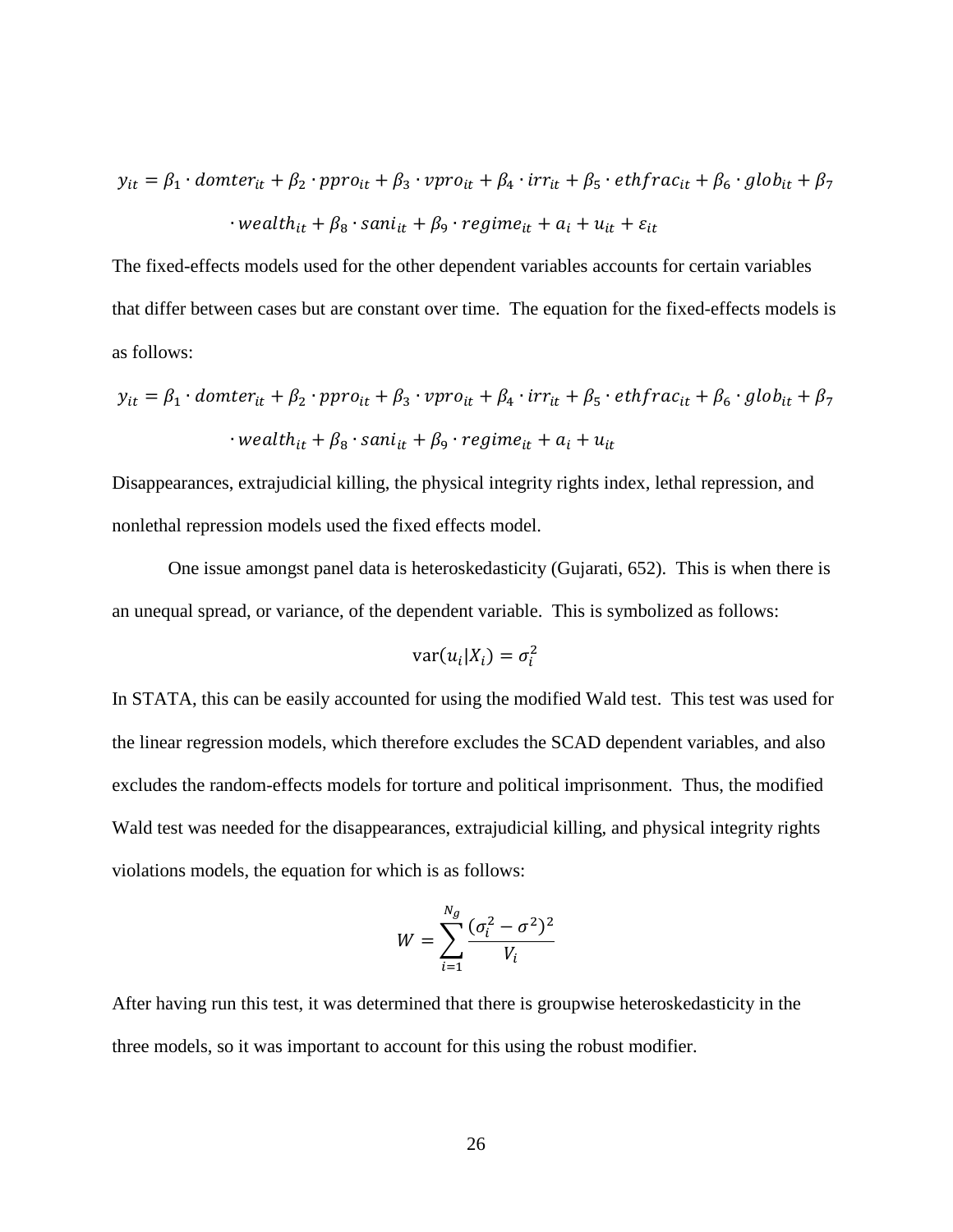There are, however, limitations to each statistical methodology. There are also problems with standard errors being too low. It is possible to account for these issues, but they may pose a problem in interpreting the models effectively.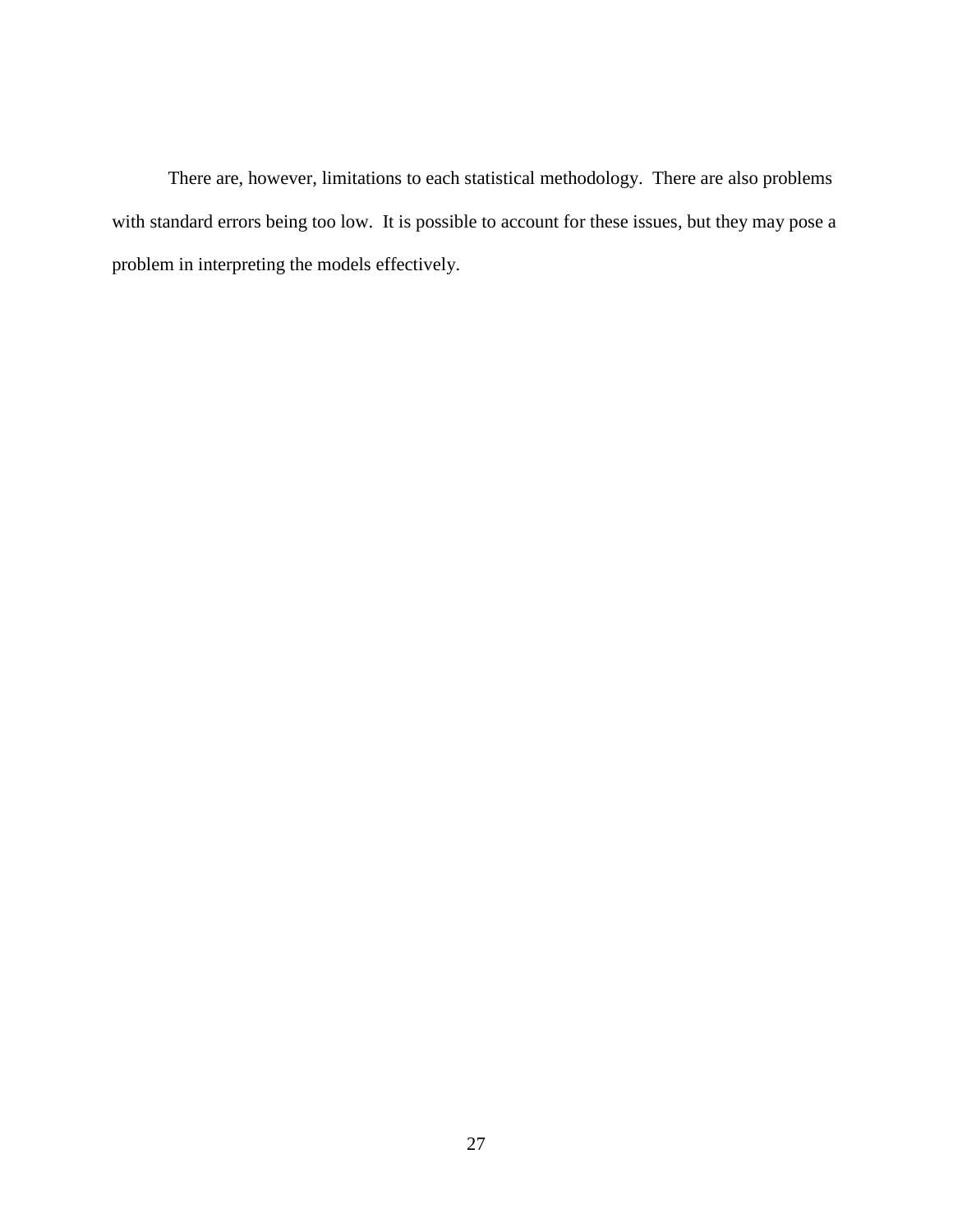### **FINDINGS**

### Reaction Variables

As the estimates of Models 1 through 7 show, irregular civil war is the most significant predictor of human rights violations. The variable is significantly related to many of the variables, like torture, killing, disappearances, lethal repression, and the physical integrity rights violations index. The variable does not predict political imprisonment and nonlethal repression.

Irregular civil war makes torture somewhat more likely to occur  $(\beta = 1481576, p = 0.038)$ , see Model 2). Irregular civil war would make torturing opponents useful, as the guerilla tactics employed during irregular warfare allow the opposition to blend in with society. The coalition in power, then, would authorize the use of torture to reveal the location, members, plans, and civilian supporters of the opposition in an attempt to end the irregular civil war.

Models 3 and 4 show that the effects of irregular civil war on killings and disappearances is stronger than torture  $(B=.3425143$  and  $B=.3068596$ ; p=.001 and p=.003 respectively). Governments would need to kill and disappear within irregular civil wars as a means to consolidate power, dissolve the opposition, and intimidate the citizens that would otherwise give shelter to the opposition. This is consistent with the hypothesis.

Consistent with these measures, Model 7 shows irregular civil war is the strongest and most significant indicator for SCAD variable lethal repression ( $\beta$ =2.160279, p=.000). This data coincides with the killing and disappearances variables from the CIRI dataset, which shows agreement between the two variables and the methodology used in collecting the data.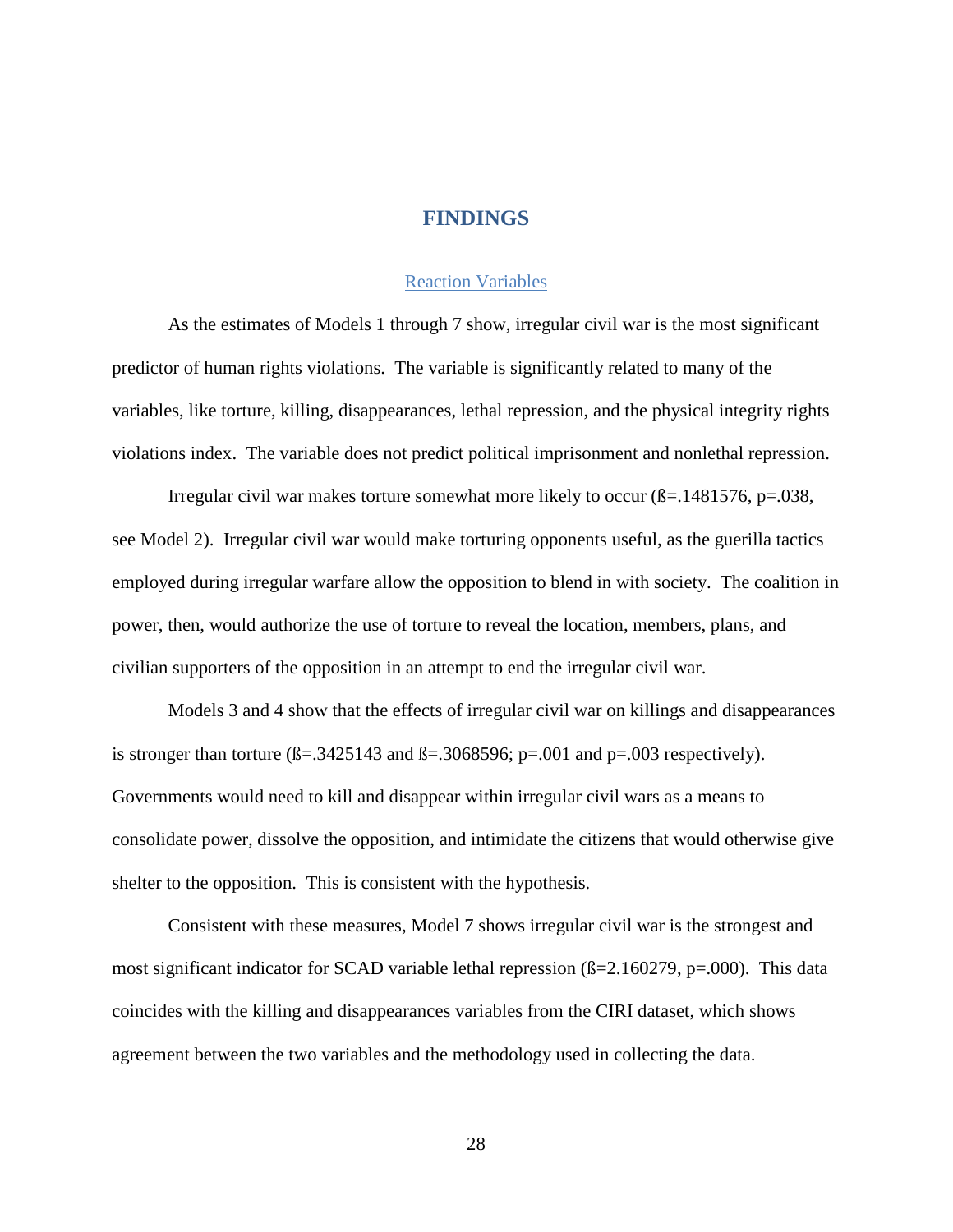#### **Table 1 Regression Table**

|                             | Model 1<br>Political<br>Imprisonment | Model 2<br>Torture     | Model 3<br>Extrajudicial<br>Killing | <b>Model 4</b><br><i>Disappearances</i> | Model 5<br>Physical<br>Integrity<br>Rights<br><b>Violations</b><br><b>Index</b> | Model 6<br>Nonlethal<br>Repression | Model 7<br>Lethal<br>Repression |
|-----------------------------|--------------------------------------|------------------------|-------------------------------------|-----------------------------------------|---------------------------------------------------------------------------------|------------------------------------|---------------------------------|
| Domestic                    | .0003128                             | .0001127               | $.0004122***$                       | .0007268***                             | $.001545***$                                                                    | $-.0001395$                        | $-.0010199$                     |
| Terrorism                   | (.0001633)                           | (.0001424)             | (.0001108)                          | (.0001764)                              | (.0003829)                                                                      | (.007153)                          | (.0009212)                      |
| <b>Peaceful Protests</b>    | .0105614                             | $-.002168$             | .0025648                            | $-.0092963$                             | $-.0186002$                                                                     | 2.322368***                        | .7064415**                      |
|                             | (.0443342)                           | (.0386726)             | (.0518688)                          | (.0407317)                              | (.1192681)                                                                      | (.2552591)                         | (.2264533)                      |
| <b>Violent Protests</b>     | .0313633                             | .0682267               | .0372582                            | .1010209*                               | .2151649                                                                        | 1.475138***                        | 1.092544***                     |
|                             | (.0420014)                           | (.0366188)             | (.0500716)                          | (0427222)                               | (.1416429)                                                                      | (.2022171)                         | (.2065628)                      |
| Irregular Civil             | .1405365                             | .1481576*              | .3425143***                         | .3068596**                              | .9015662**                                                                      | $-062972$                          | 2.160279***                     |
| War                         | (.0821829)                           | (.0712841)             | (.0978319)                          | (.0959088)                              | (.2973996)                                                                      | (.4095964)                         | (.4941312)                      |
| Ethnic<br>Fractionalization | $-1582853$<br>(.3077383)             | .0048604<br>(.2249986) | $\boldsymbol{0}$                    | $\boldsymbol{0}$                        | $\boldsymbol{0}$                                                                | $\overline{0}$                     | $\boldsymbol{0}$                |
| Globalization               | $-0127377$                           | .0105056***            | .0022216                            | .002114                                 | .0049626                                                                        | .0757508**                         | $-.0240679$                     |
|                             | (.003571)                            | (.0030194)             | (.007214)                           | (.0055384)                              | (.0172572)                                                                      | (.0219282)                         | (.0212156)                      |
| Wealth                      | .0000432*                            | $-2.20e-06$            | $-.0000663$                         | $-.0000198$                             | $-.0000114$                                                                     | $-4.46e-06$                        | .0001491                        |
|                             | (.000022)                            | (.0000184)             | (.0000382)                          | (.000042)                               | (.0263374)                                                                      | (.0001268)                         | (.0001208)                      |
| Sanitation                  | .0057246                             | .0017327               | .0084824                            | $-.0070637$                             | .0021301                                                                        | $-0119738$                         | $-0272193$                      |
|                             | (.0030492)                           | (.0023205)             | (.0131873)                          | (.0071028)                              | (.377965)                                                                       | (.0324775)                         | (.0312039)                      |
| Regime                      | .7161552***                          | .2934556***            | $-.0932576$                         | .1264258                                | .8197081**                                                                      | .3527386                           | 1.559127**                      |
|                             | (.2878594)                           | (.0772438)             | (.1309807)                          | (.2082938)                              | (.8505145)                                                                      | (.5204304)                         | (.612507)                       |

Note:  $p > |z^*0.05|$ , \*\*.01, \*\*\*.001; Models 1 & 2 use random-effects; Models 3 - 7 use fixed-effects; CIRI data, n=939; Model 6, n=918; Model 7, n=900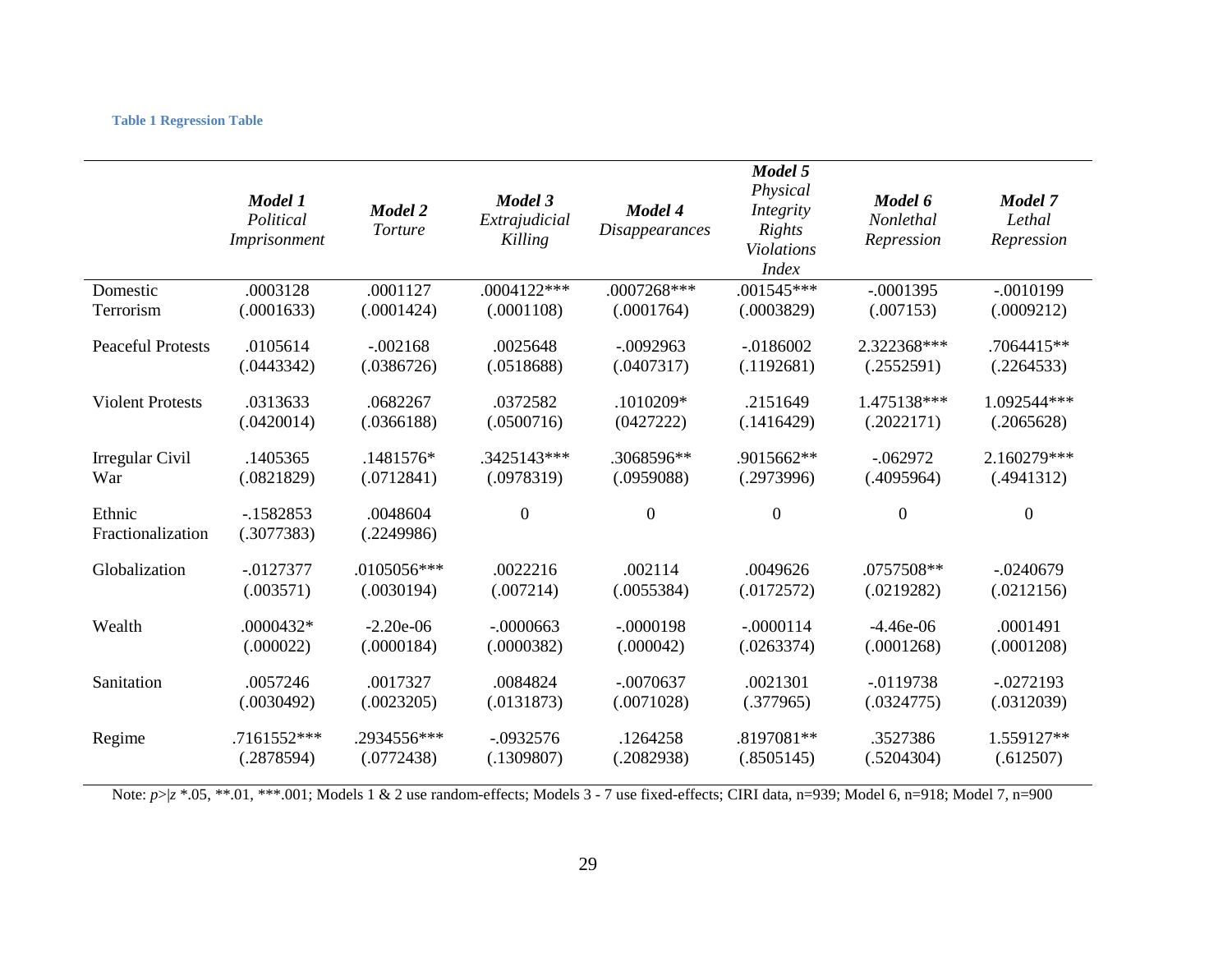For the physical integrity rights violations index, irregular civil war makes government respect for such rights disintegrate ( $\beta$ =.9015662, p=.004, see Model 5). Irregular civil war is a strong indicator on what may make the leadership of a state have less respect for the human rights of its citizens. This is in accordance with the hypothesis.

Irregular civil war is not a significant predictor for political imprisonment and nonlethal repression, which is not surprising. Political imprisonment of the opposition during an irregular civil war could be counter effective to the leadership, as there may be fears that once released, the opposition would then gather to incite yet another war. Additionally, the costs of imprisoning a large number could be unmanageable, which would make the leadership turn to killings and disappearances, since they appear to be less expensive forms of control.

Other independent variables were inconsistently related to the dependent variables. Domestic terrorism, peaceful protests, and violent protests only reach significance in some models.

Models 3 and 4 show domestic terrorism is an important indicator of killing and disappearances  $(B=.0004122$  and  $.0007268$ ; p=.001 and p=.000 respectively). While these are small coefficients, the unit of the domestic terrorism variable makes it an important indicator. Committing such acts of violence against one's own country would result in a government response using extreme measures such as killing and disappearances, as it may be more useful for the government in power to eradicate such forces that would aim to harm those in power, as well as innocent civilians.

Domestic terrorism is also an important predictor of the physical integrity rights violations index (ß=.001545, p=.000 see Model 5), which is important, but not as strong an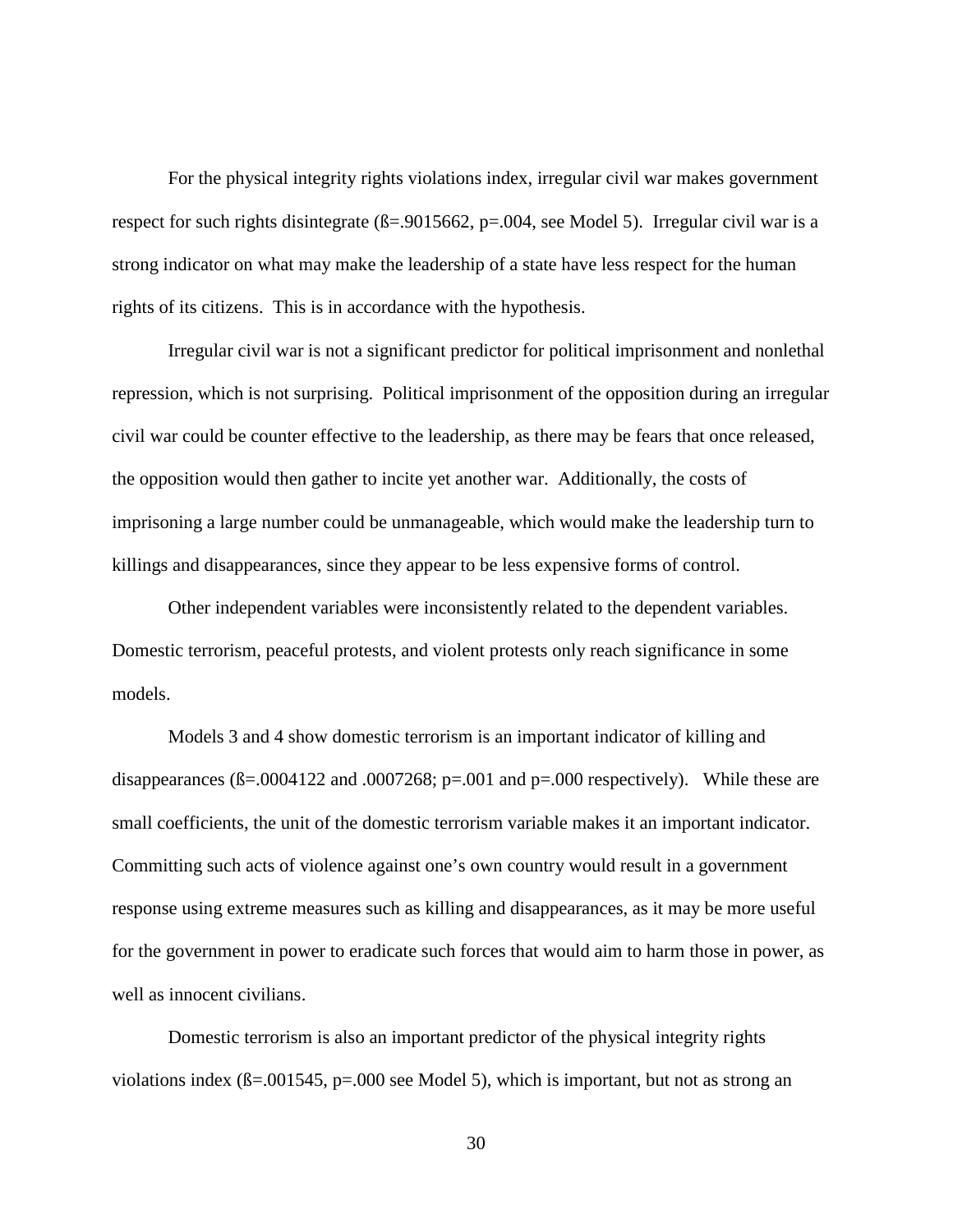indicator as the killing and disappearances variables. It would be interesting to understand why it reaches significance for the index, but lacks significance for the political imprisonment and torture variables that make up said index.

Peaceful protests only reaches significance for the SCAD data in Models 6 and 7, which may be due to the coding procedures employed by the creators of the dataset. It is, however, a strong indicator for lethal repression and nonlethal repression. Nonlethal repression is the strongest ( $\beta$ =2.2322368, p=.000), which shows a strong relationship in agreement with the hypothesis. Somewhat puzzling is lethal repression ( $\beta$ =.7064415, p=.002). Peaceful protests is not expected to be a significant predictor in the cause of lethal repression, but perhaps there is more at play in this relationship, such as the interaction of regime type in peaceful protests. That is something to research in the future.

Violent protests, like peaceful protests, also reaches significance in the SCAD data. It is the strongest indicator for nonlethal repression  $(\beta=1.475138, p=.000)$ . It is also a predictor for lethal repression  $(\beta = 1.092544, p = .000)$ . While this is in agreement with the hypothesis, it is surprising that disappearances ( $\beta$ =.1010209, p=.023) reaches significance, though at a rather weak level. This is the only variable from CIRI that reaches significance, which, like peaceful protests, could be a result of the coding procedures. It would be understandable for the government to disappear violent protesters so as to intimidate the participants and prevent further escalation from the protesters.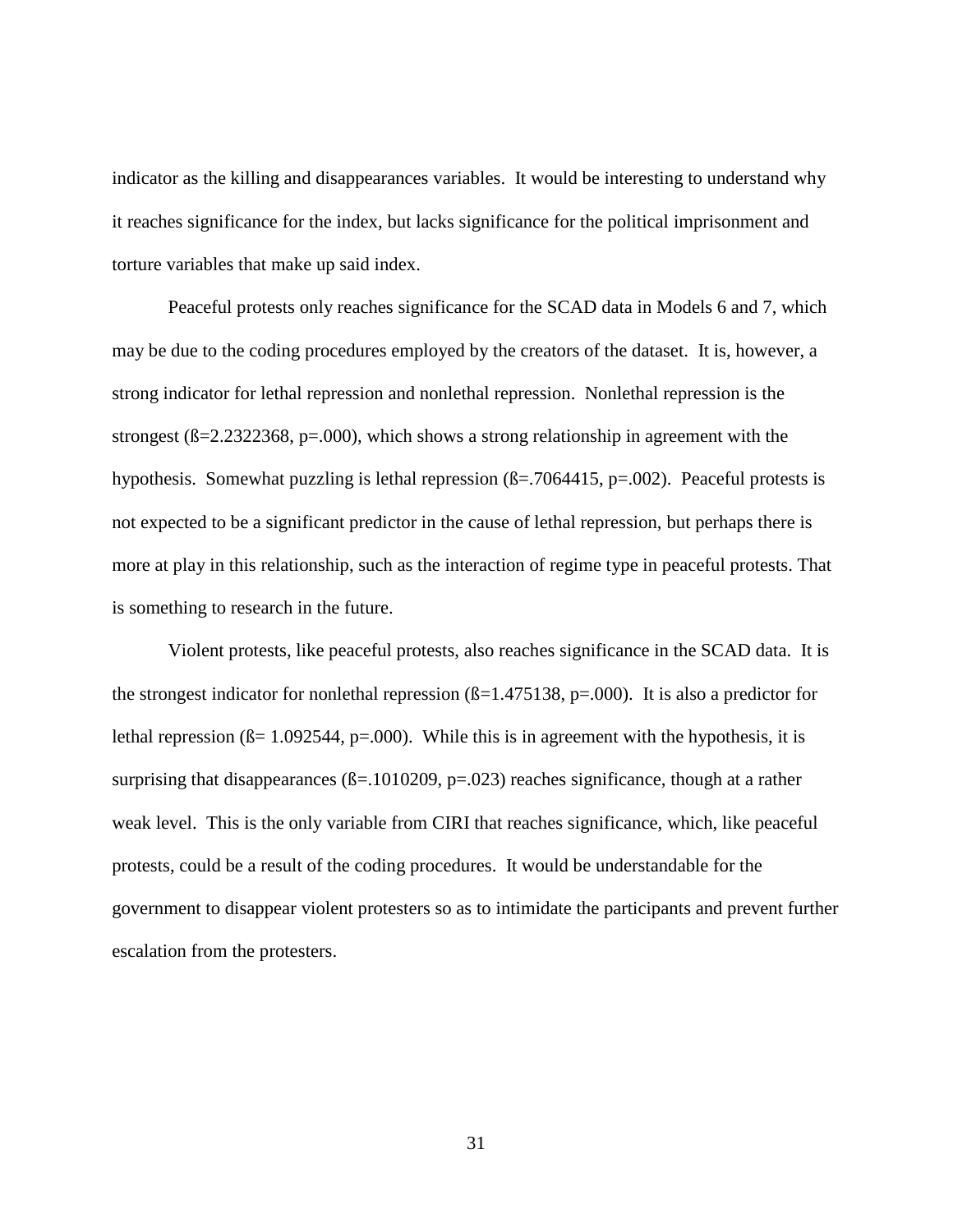### Structural Variables

Regime type is an additional variable that has the effect expected. It is an important indicator for political imprisonment, torture, lethal repression, and the physical integrity rights violations index.

Regime type is another predictor for political imprisonment  $(\beta = .7161552, p = .000, \text{ see}$ Model 1). This is understandable, as democratic institutions have mechanisms in place to prevent political imprisonment without trial. Authoritarian regimes, however, may be able to so due to the coalition of power and the need to reduce the opposition's influence on the population.

In Models 2 and 7, respectively, regime type also affects the likelihood of torture and lethal repression  $(\beta = 0.2934556$  and 1.559127; p=.001 and p=.001). While the importance of these two variables is in accordance with the hypotheses, it does leave some room for questions. Why does lethal repression reach significance when neither killing nor disappearances reach significance? As in irregular war, there is an agreement between the three variables that is not seen for regime type. Perhaps it is the coding differences in the SCAD and CIRI datasets that can account for the discrepancy.

According to Model 5, regime type is understandably important for the physical integrity rights violations index  $(\beta = .8197081, p = .002)$ . This is in accordance with the hypothesis that democratic regimes will be less likely to use repression against its citizens.

Globalization is a predictor for torture and nonlethal repression. It is the strongest indicator for nonlethal repression  $(\beta = 0.0757508; \, p = 0.001)$ , see Model 6), while it is a weak indicator of torture in Model 2 ( $\beta$ =.0045876, p=.001). This is an interesting relationship, as globalization prevents "extreme" forms of repression but allows for torture against the citizens.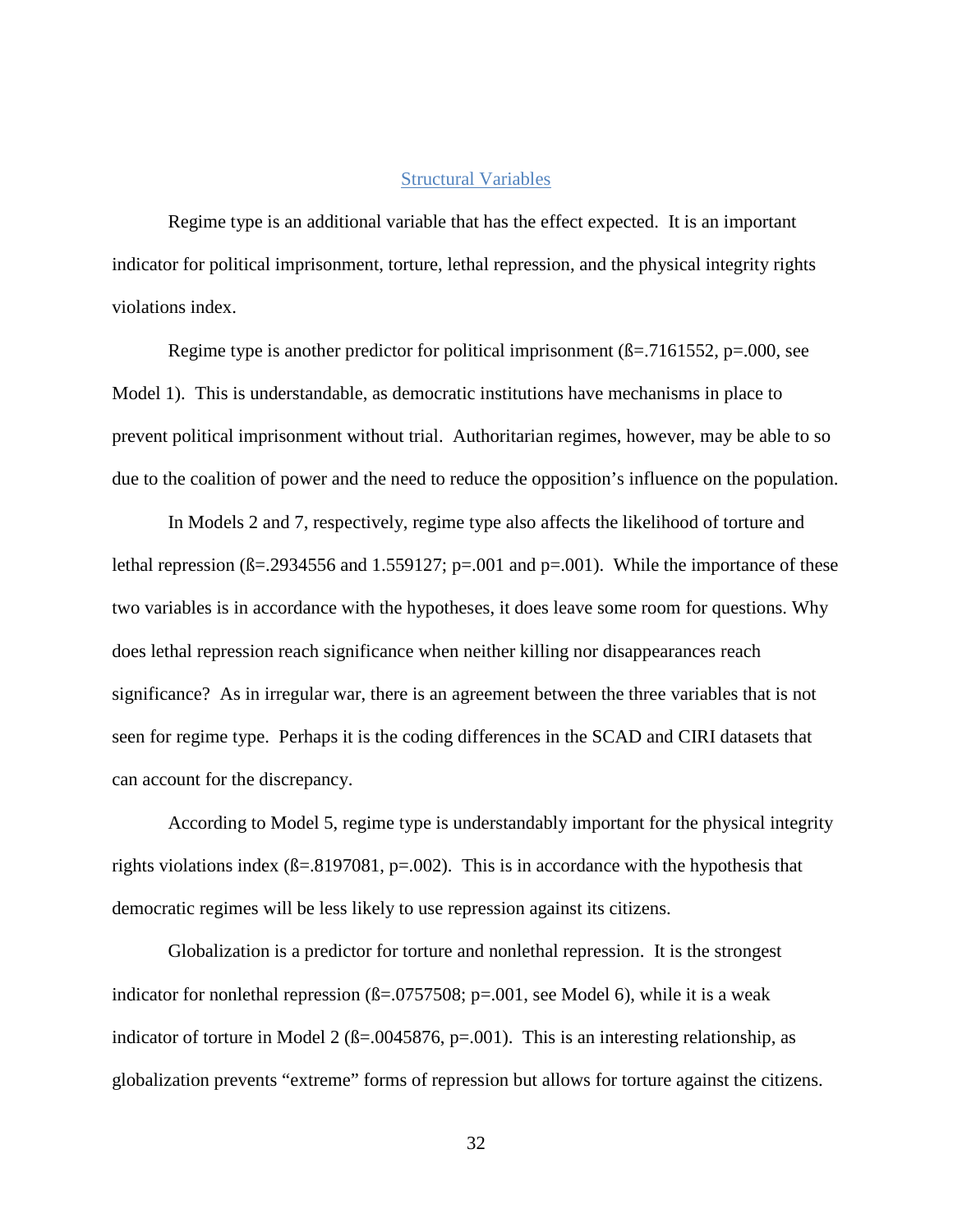The differences between the magnitudes of the two variables is also understandable, as nonlethal repression is coded as use of tear gas and imprisonment, which is less extreme than torture.

Finally, wealth is only a significant predictor for political imprisonment ( $\beta$ =.0000432, p=.049, see Model 1). The small coefficient is due to the units of the wealth variable, which is in thousands of US dollars. This is an interesting relationship, as political imprisonment can be very expensive for the government, with the cost of feeding, housing, and guarding large numbers of political prisoners being an impossible expense for poor countries. There is something to say for democracies being, on average, more rich than non-democracies, which means there could be additional relationships between wealth and repression.

### Dependent Variables

Political imprisonment is predicted by wealth  $(\beta = .0000432, p = .049)$  and regime type  $(\beta = .7161552, p = .000)$ . The wealth of the regime will affect its ability to provide housing, food, and security for prisoners, and therefore, poorer regimes would be less likely to use political imprisonment against its opponents. Additionally, regime type may affect the decision to politically imprison citizens. Democratic regimes will have the institutions in place to prevent arbitrary detention, as it would likely violate constitutional measures. It is interesting that neither peaceful protests nor violent protests are indicators for political imprisonment, along with irregular war. Arguably the least extreme of the CIRI variables, one would expect that it would be an important indicator if the others were to reach significance.

Torture is predicted by regime type, irregular civil war, and globalization (ß=.2934556,  $B = 1481576$ , and  $B = 0.0045876$ ; p=.001, p=.038, and p=.001). The use of torture in democratic regimes is unlikely, due to constitutional restrictions, institutions, and the ratification of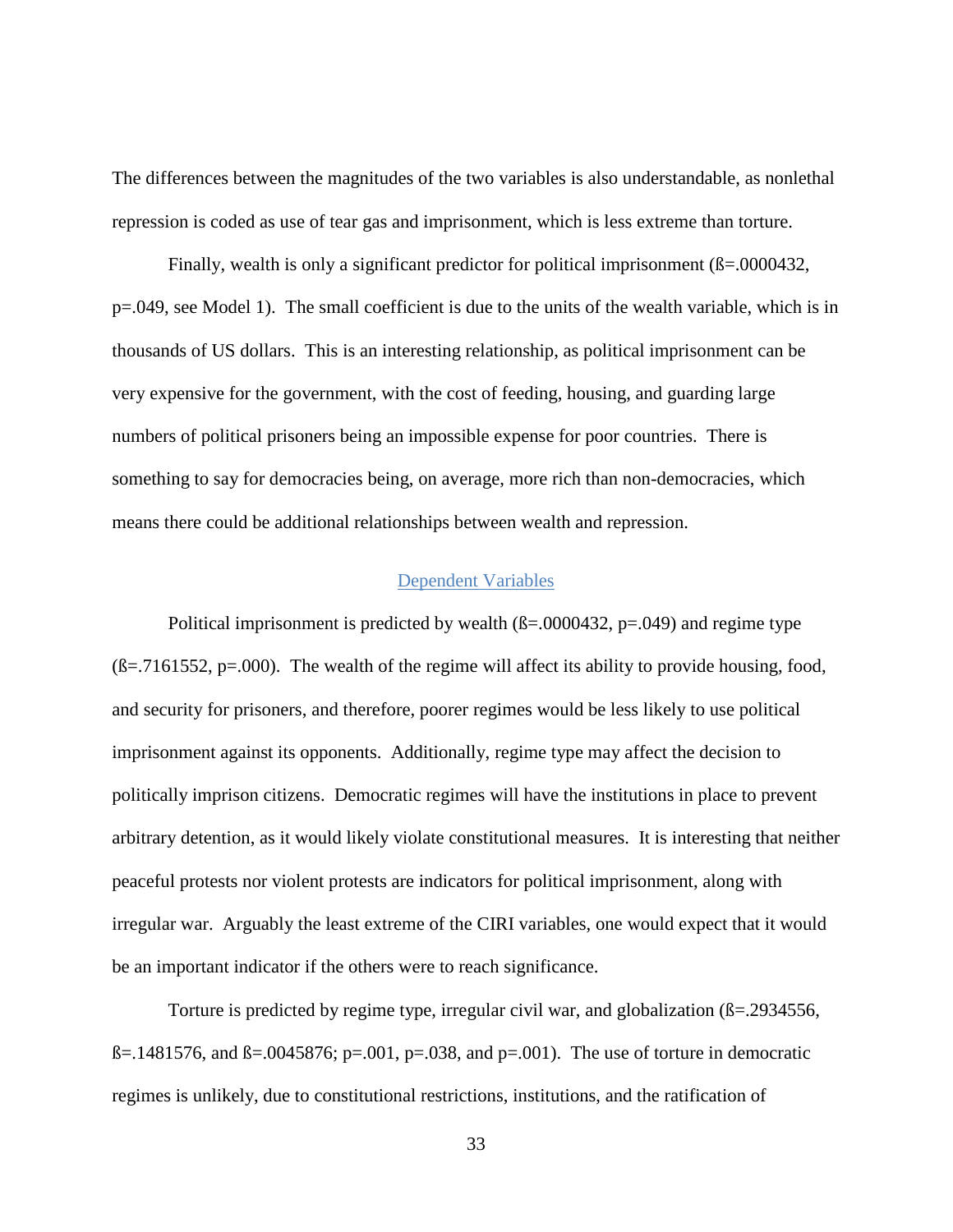international treaties. The use of irregular civil war is consistent with Kalyvas (2006), as the use of selective violence allows for the identification of the opponent and supporters, which is imperative when trying to end guerilla warfare. While the magnitude for globalization is rather small, it is an indicator for torture. This is interesting due to international treaty ratification. One might assume that the more globalized a state is, the less likely its government would be to use torture for fear of economic sanctions and international intervention. However, the findings contradict this. Peaceful protests, violent protests, and domestic terrorism do not predict the use of torture.

Killing is predicted by domestic terrorism and irregular civil war  $(\beta = .0004122$  and  $B = 0.3425143$ , p=.001 and p=.001). These are expected outcomes, as they are the more organized and extreme predictors that would incur such government reaction. It would be important to use killing as response in order to prevent future domestic terrorism and to end an irregular civil war. These predictors are consistent with the hypotheses.

Disappearances is predicted by irregular civil war, violent protests, and domestic terrorism ( $\beta = 0.3068596$ ,  $\beta = 0.1010209$ , and  $\beta = 0.0007268$ ; p=.003, p=.023, and p=.000). Irregular civil war is the strongest indicator, which is understandable, as the government would need to intimidate both those participating and supporting the guerilla war. It makes sense that violent protests would result in disappearances over killings because killing protesters would likely cause the protestors to escalate rather than cease operations. Domestic terrorism is a weak indicator of disappearances. The government would likely need to strong arm the terrorist groups and show the general public that such terrorism is dealt with effectively, so disappearances might not be as effective as killings.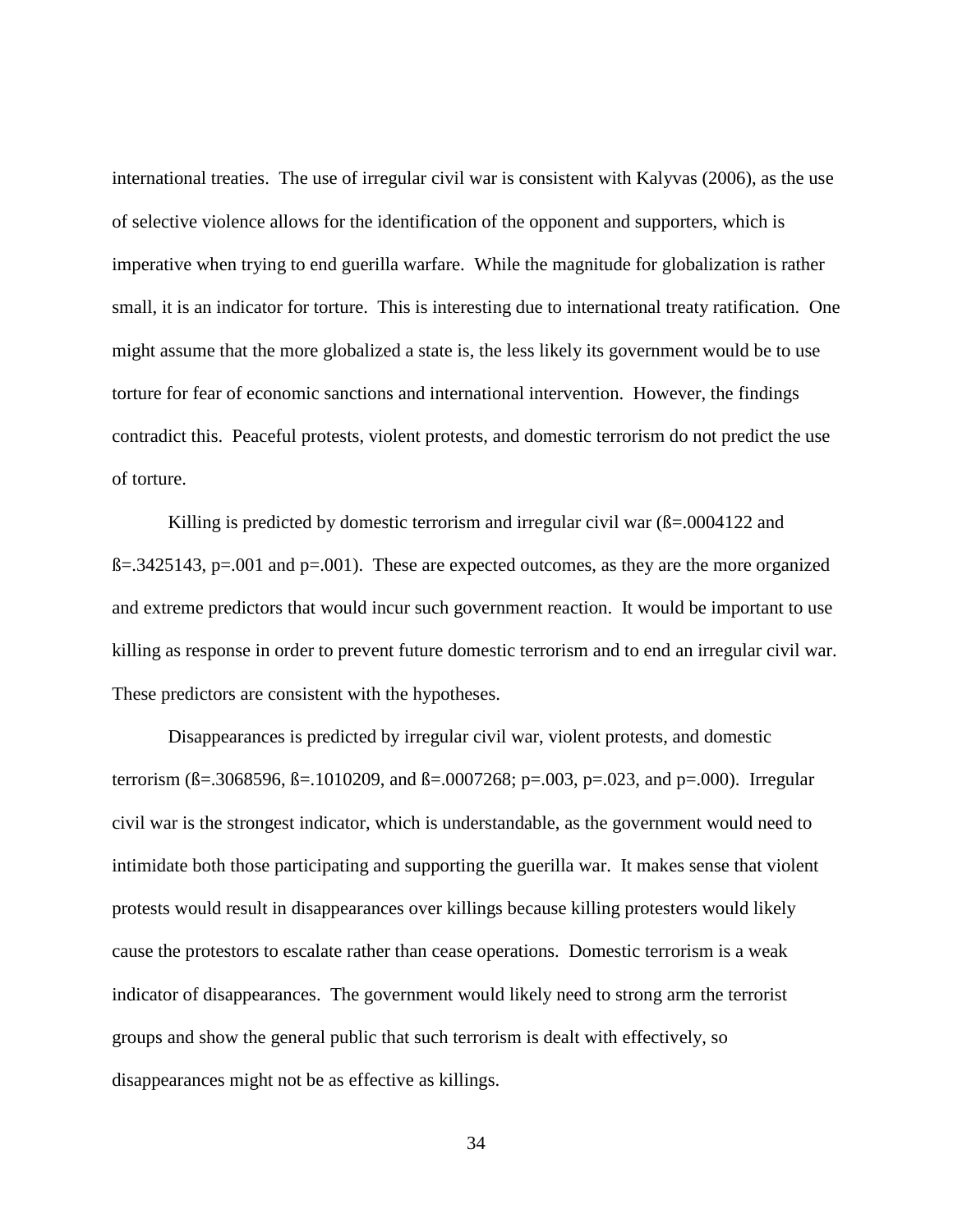The physical integrity rights violations index is predicted by irregular civil war, regime type, and domestic terrorism (ß=.9015662, ß=.8197081, and ß=.001545; p=.004, p=.002, and p=.000). Irregular civil war and domestic terrorism are extreme indicators that may cause repression, which is shown in the results. They are consistent with the hypotheses as they are more likely to cause the government to disregard particular human rights. Regime type is also consistent, as the lack of respect for such rights would be more likely to be from authoritarian regimes rather than democratic regimes.

Nonlethal repression is predicted by peaceful protests, violent protests, and globalization  $(B=2.322368, B=1.475138, and B=0.0757508; p=.000, p=.000, and p=.001)$ . These indicators are consistent with the hypotheses, but it is interesting that irregular civil war was not significant. It is possible that the SCAD coding affects this, as the nonlethal repression may not be as extreme as the requirements for torture in the CIRI data.

Lethal repression is predicted by irregular civil war, violent protests, and peaceful protest  $(\text{B} = 2.160279, \text{B} = 1.092544, \text{ and } \text{B} = .7064415; \text{p} = .000, \text{p} = .000, \text{ and } \text{p} = .002)$ . Both irregular civil war and violent protests as indicators are consistent with the hypotheses. A surprising indicator is peaceful protests. One may not expect peaceful protests to be an indicator of lethal repression, but this is perhaps due to the coding of such SCAD data.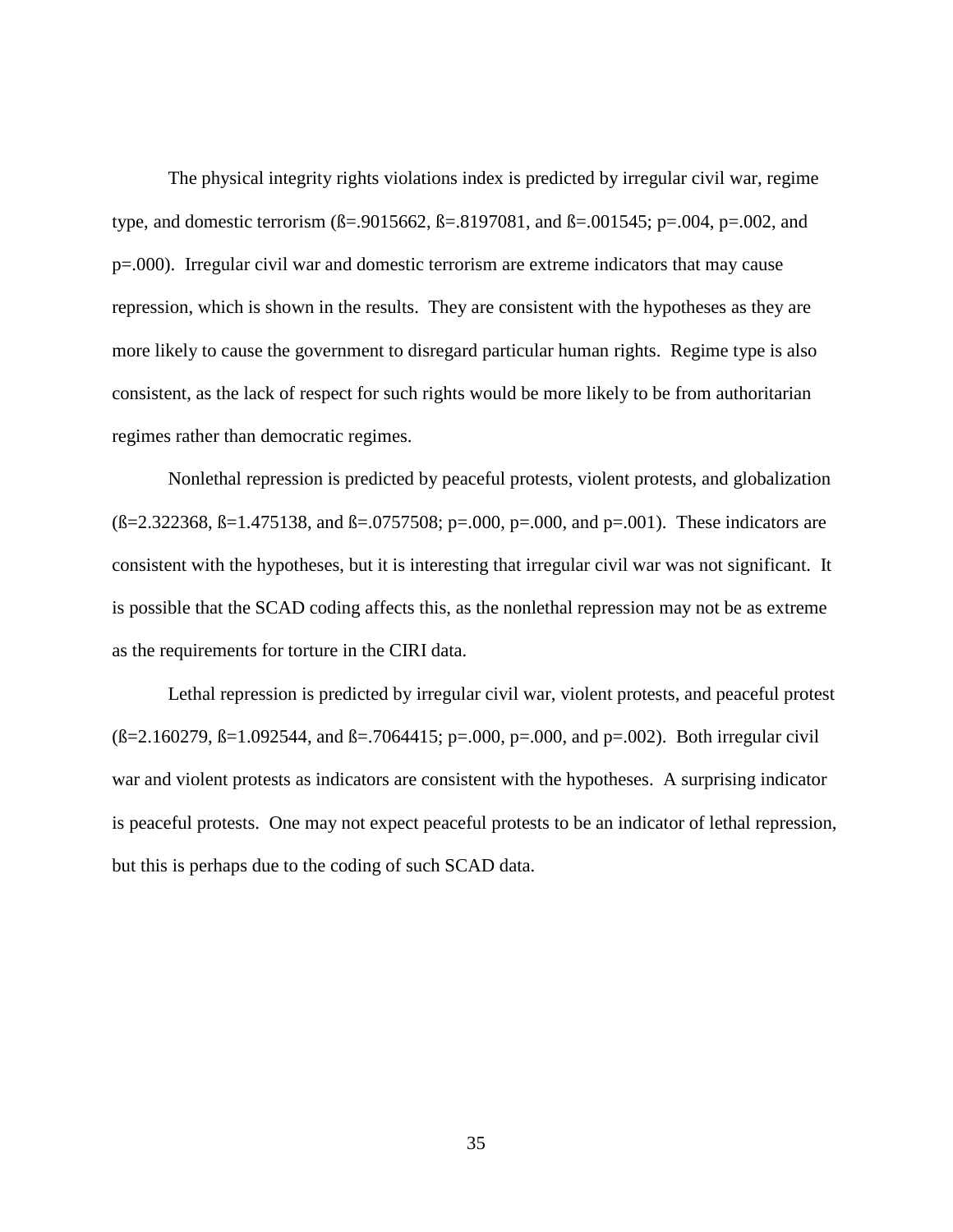### **DISCUSSION**

The most important finding from this study is the effect of irregular civil wars on repression. In five of the seven dependent variables, irregular civil war was found to have strong relationships with various types of repression, including the physical integrity rights violations index. Irregular civil war is not a significant predictor of political imprisonment and nonlethal repression, in accordance with the theoretical framework. Conventional civil wars were not studied here because they are not common within the region chosen. These findings support the hypothesis that states will be more likely to use repression during years when irregular civil wars occur, but with forms of repression strategic to the situation. These findings are in agreement with Valentino et. al (2004), but provide further insight on when certain types of repression will be used, instead of only mass killings.

Carey's (2010, 167) study found evidence of guerrilla warfare being the sole reason behind repression onset over protests movements, but these findings show that both peaceful and violent forms of protest are cause for repression, which is in accordance with Cleary's (2000) research. This research, however, uses data from the Social Conflict in Africa Database, whereas Cleary (2000) used the more mainstream Minorities at Risk Database. The results from the protest models are somewhat puzzling due to the lack of significance with the CIRI variables. Nonlethal repression in the SCAD data is characterized by the use of tear gas and arrests, which may not fall under the definitions provided in the CIRI data, so the discrepancies there may be due to this reason. Violent protest is a significant predictor for the disappearances variable, though at a much smaller magnitude. It would be interesting to look into this to see why violent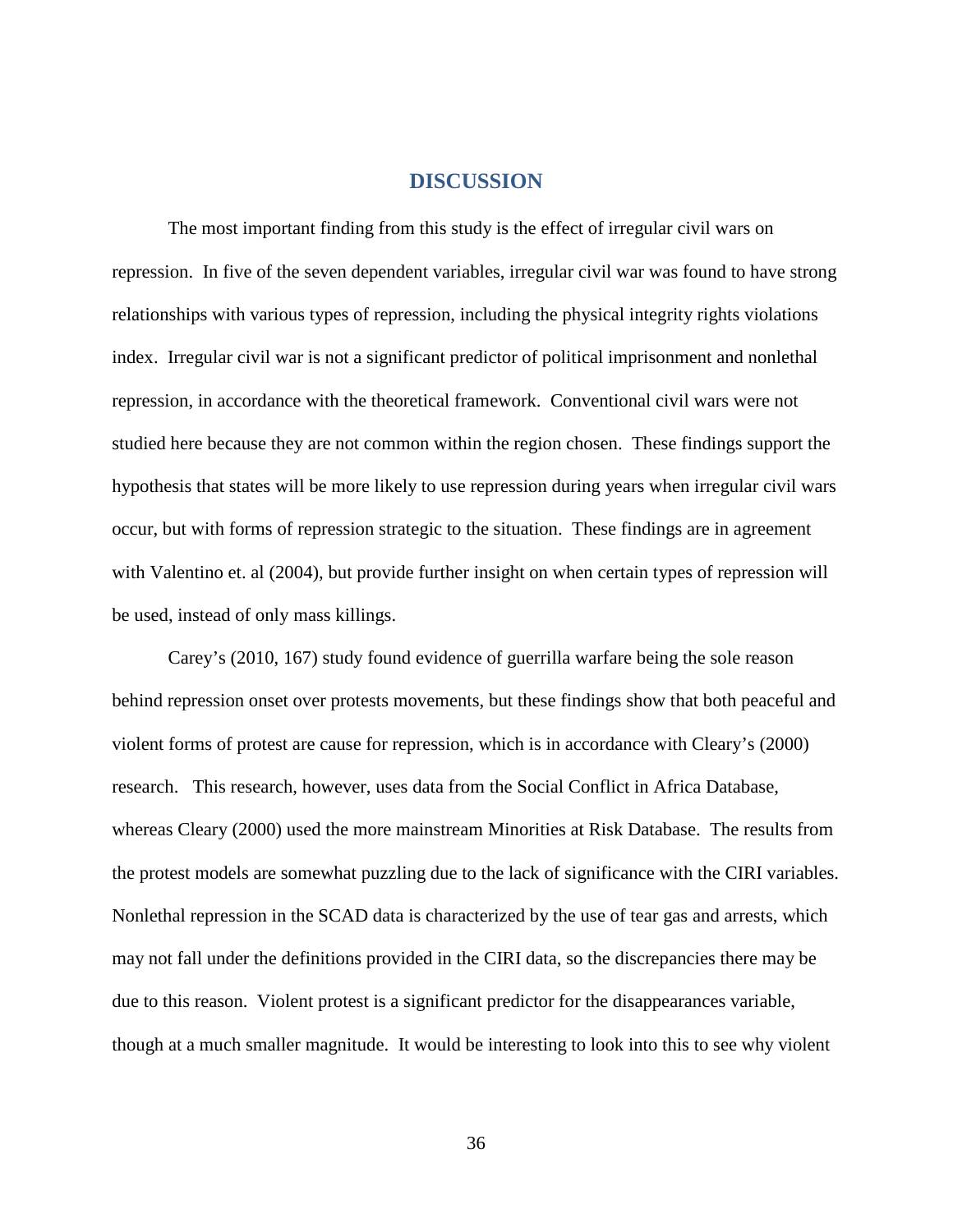protests would be an indicator for disappearances but no other human rights violations within the CIRI data. These results show that *H2a* and *H2b* are strongly supported.

The findings suggest that domestic terrorism increases extrajudicial killings and disappearances, also found by Piazza and Walsh (2009), who measured repressive acts in response to transnational terrorism. As in my study, Piazza and Walsh (2009) also failed to find significance for political imprisonment and torture. They measured human rights using the same data by Cingranelli-Richards, but did not limit simply to human rights abuses and included their five measures of political empowerment.[3](#page-45-0) Based on the findings, we see support for *H1* across CIRI variables, but there is again a slight concern with the SCAD data for lethal repression. One may expect to see domestic terrorism as an important indicator for lethal repression, but again, this may be a result of coding differences.

The results of the control variables differed from the findings of the previous literature and were not significant predictors across dependent variables. Regime type was the second strongest predictor of repression after irregular civil war, as expected from the theoretical intuition, with globalization and wealth as predictors for certain variables, but not others. State strength and ethnic fractionalization are not predictors of human rights violations.

Regime type is perhaps one of the most common variables used in studies on human rights practices in the world. Many (Bueno de Mesquita et. al, 2005; Davenport, 2007; Colaresi and Carey, 2008) agree that democratic institutions prevent the use of human rights violations against citizens and provide support for such claims. The findings from my research are in

 $\overline{a}$ 

<span id="page-45-0"></span><sup>3</sup> Cingranelli-Richards provide five measures of political empowerment that are not used in this study because it simply focuses on the physical human rights violations. These five measures are: rights to association, speech, religion, movement, and political participation.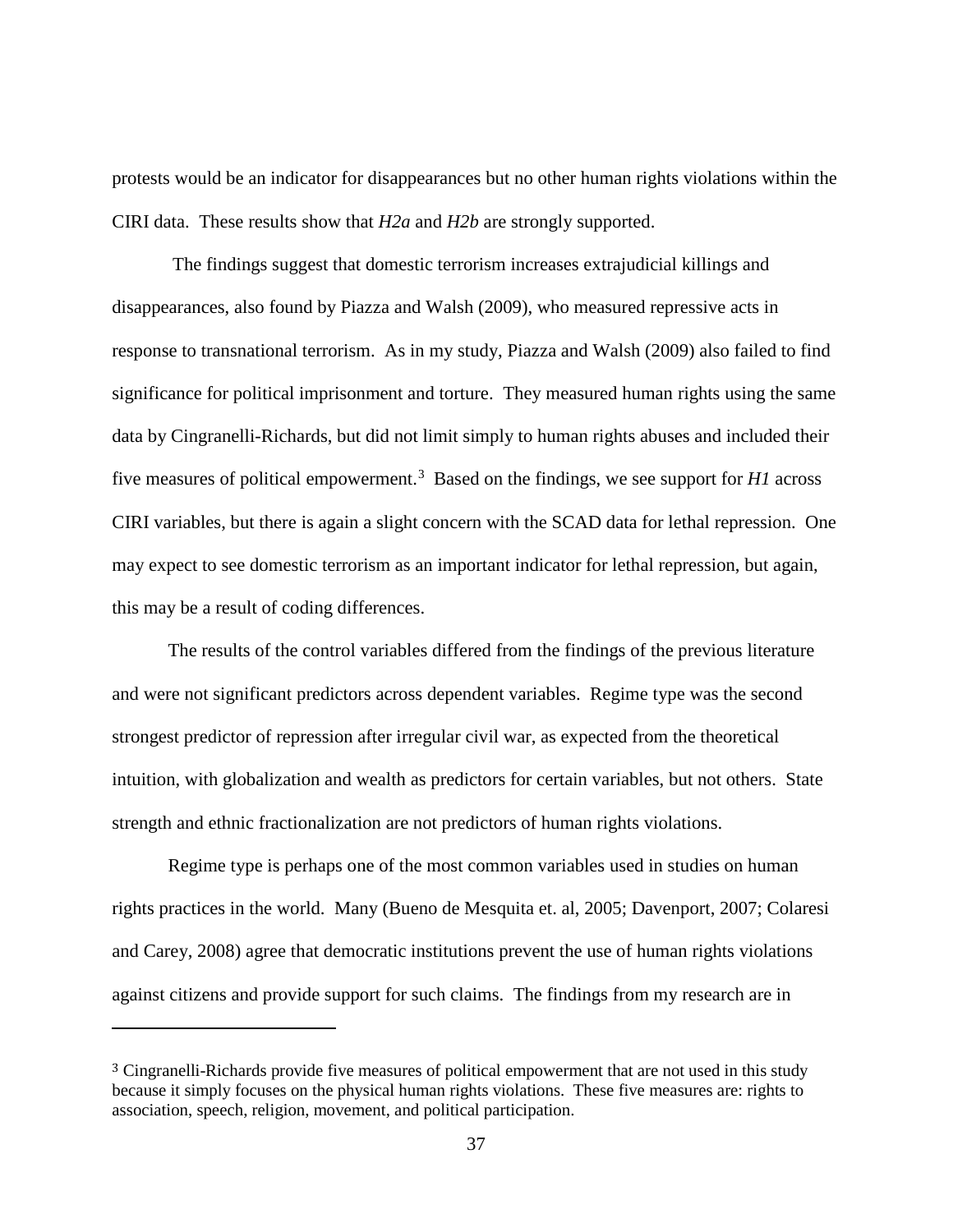agreement with these studies. However, unlike Hegre et. al (2001), my study does not test for intermediate regimes and instead places such intermediate regimes in the same category as authoritarian regimes. It is possible that, should this variable be separated in order to differentiate between the two, the findings may show that intermediate regimes are most likely to use repression.

Globalization, which is said by many (Hafner-Burton, 2005; Blanton and Blanton, 2009; Abouharb and Cingranelli, 2006; Dreher et. al, 2012) to have been an important factor in the decision to repress, was not a strong predictor in my study. Using the same measure for globalization as Dreher et. al (2012), the KOF Index of Globalization was only a significant indicator for torture and nonlethal repression. There are many possible reasons for this; the authors used 106 countries, which may not have had representation on the African continent and they only used the Cingranelli-Richards variable physical integrity rights. Additionally, my research includes the effect of irregular civil war on human rights violation, while the previous studies that held globalization as an important indicator for human rights violations were mainly focused on economic issues. It is therefore possible that they omitted a critical variable, irregular civil war, from their studies.

State wealth, characterized in this study by GDP per capita, had significant results for political imprisonment. Like with the research of Conrad and DeMeritt (2013), my research finds that state wealth is an indicator of repression. While wealth is an indicator of repression, it is only an indicator of political imprisonment. This is likely due to the lack of infrastructure of poor states. Young (2013, 529) also agrees, stating that "repression is . . . costly for states as they have to maintain an apparatus capable of repressing. This state agency requires some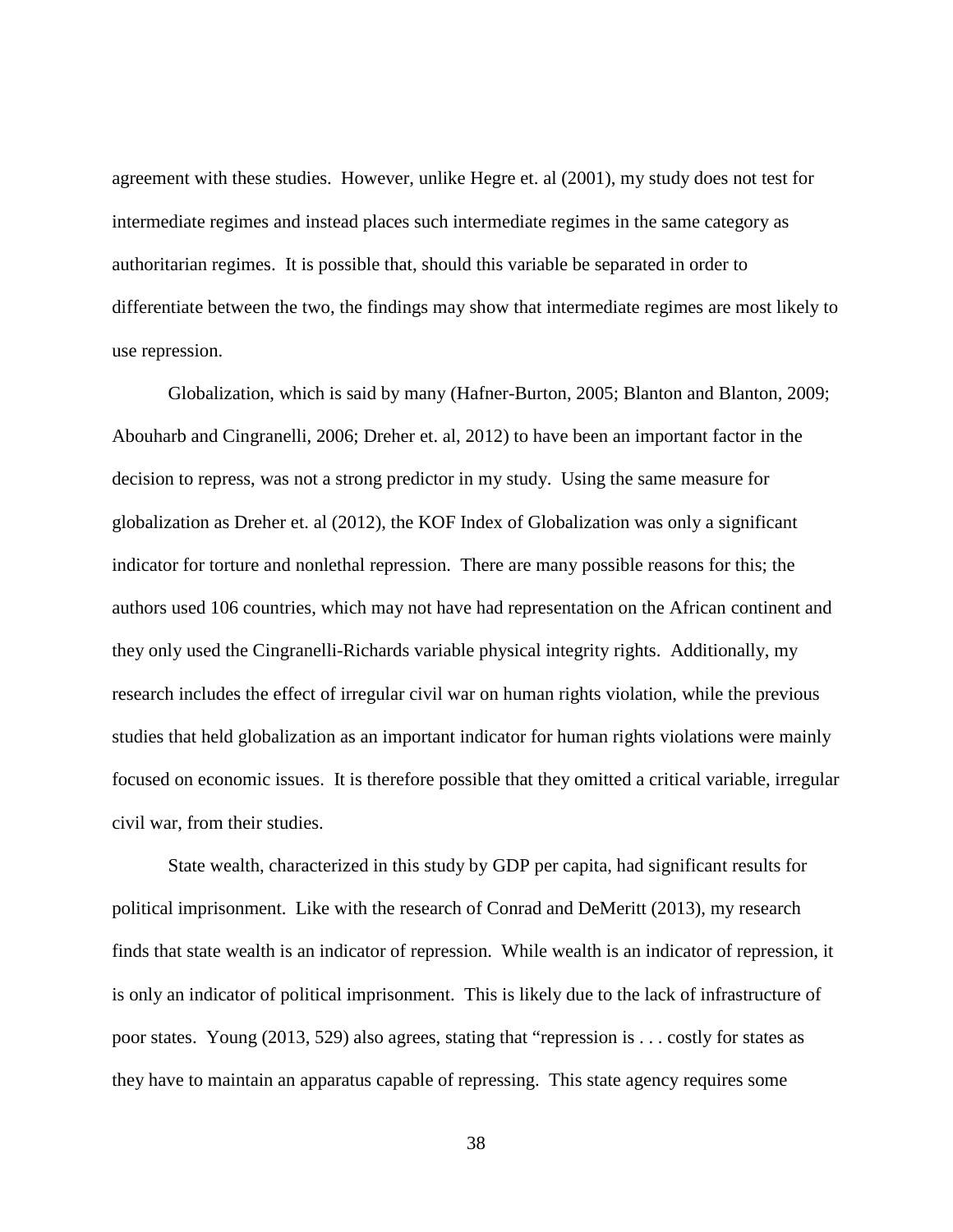portion of the budget that could be spent in other areas." One thing to consider here is that repression is costly. However, there is a sliding scale as to how costly, depending on the type of repression utilized. A bullet is less costly than providing food, shelter, and security for the opposition.

Ethnic fractionalization failed to reach significance for any of the dependent variables. Unlike Humphreys and Weinstein (2006) that found those sharing co-ethnic ties reduced levels of abuse, this study was unable to produce any relevant results, which may be due to a difference in data. Walker (2007) uses the Ethnolinguistic Fractionalization Index (ELF), which calculates the probability that two randomly selected individuals from a given country will not belong to the same group. This may be data to use in future studies, as Matthew Krain's (1997) data proved unsuccessful in testing my hypotheses.

State strength is the other variable that failed to report any significant results across the seven dependent variables. As with the previous literature by Mason and Krane (1989), weak states will be more likely to use violent repression, because they lack the infrastructure to use viable alternatives. As the literature suggests, there is a lack of data, as well as a lack of consensus on how to measure the strength of a state. While my research chose the percent of population with access to improved sanitation facilities, there are other options that can be used for replication. As Fearon and Laitin (2003) used overall state GDP, I used GDP per capita to measure state wealth, which failed to reach significance for all variables except political imprisonment. This causes me to question the importance of the effect of state strength on the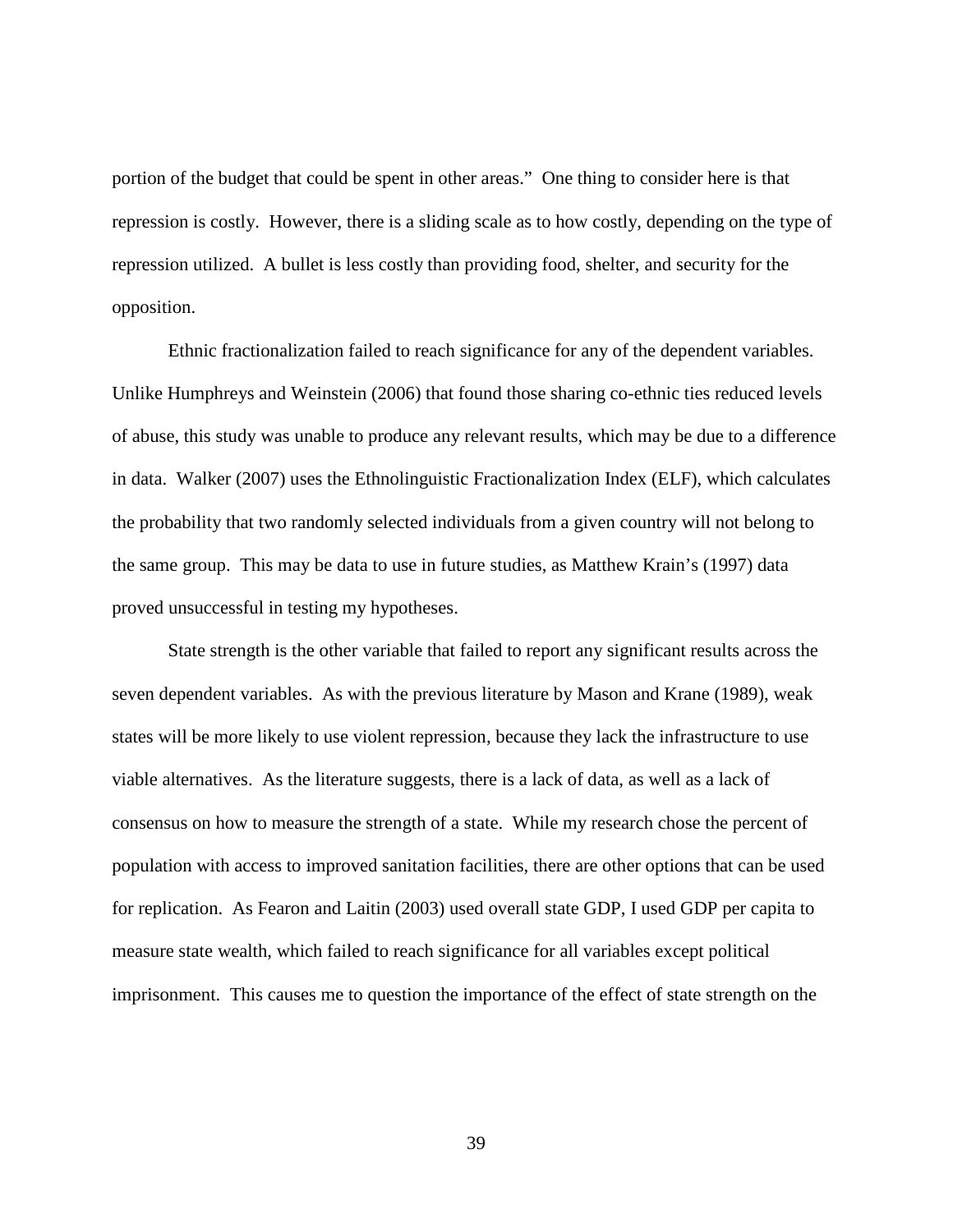government's decision to repress.[4](#page-48-0) One such trouble with using African states as cases is the lack of available data for certain indicators.

One problem that occurred while running the data was differentiating between civil wars, conventional wars, and irregular wars. While coding for conventional war and irregular war, the issue of collinearity arose, which resulted in a need for a change of testing. Rather than testing for hypotheses *H3a* and *H3b*, I tested for *H3c*, which was rather successful. Two dependent variables did not report significant results: political imprisonment and nonlethal repression. This could be due to the SCAD data requirements and the potential that political imprisonment may not be a viable response to irregular civil wars.

This research fills in a hole in the literature when it comes to the impact of irregular civil war on repression. Perhaps one of the most important pieces of information to take from this is that certain factors may cause state leaders to repress, but they may choose to do so in different ways, depending on the incident. Many factors come into play to make this decision, some of the more important ones being initial cause (domestic terrorism, irregular civil war, nature of protest), regime type, and wealth of state.

 $\overline{a}$ 

<span id="page-48-0"></span><sup>4</sup> The question remains: how does one accurately measure significance in regards to viewing the effect of state strength on the state's decision to repress? It is possible that a significant relationship will not be achieved within the statistical models, but that state strength will be an important indicator of repression.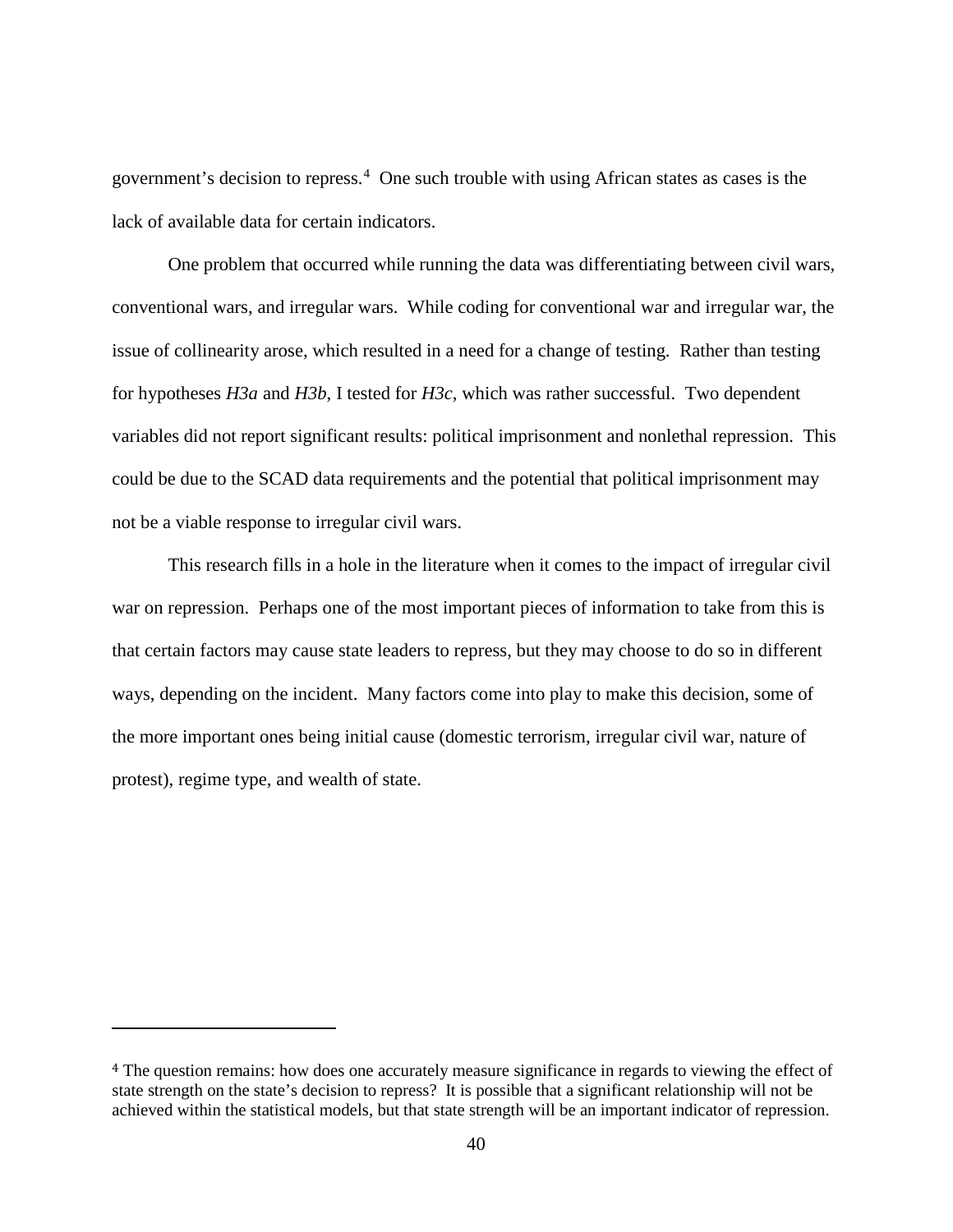### **CONCLUSION**

In my research, I tried to explain the effects of certain actions on the government decision to repress. Governments are strategic in their choices, but instead of using human rights violations across the board, it is clear that irregular civil war has an effect on the decision to repress. I also expected that infrastructure and wealth, in combination with regime type, would influence both the decision to repress and what repressive actions to take. While my indicator for infrastructure failed to reach significance in this study, I still believe that it is important to further research.

My findings agree with previous literature (Piazza and Walsh, 2009) on terrorism and repression. The findings on protests and human rights violations are also significant and provide a different measure for protests than Cleary (2000). The contribution of the effects of irregular civil war on the decision to repress is the most significant portion of this study. That said, there are improvements and suggestions for future research.

It would be interesting to view the effect of conventional civil wars on human rights violations and whether the implications are similar to those of irregular civil war. It was excluded from this study because the cases of conventional civil wars were rare. Perhaps widening the scope of the project to include other regions of the world to see if these effects are simply limited to the African continent or they can be more widely generalized. I would expect that developed countries are less likely to use repression. North America, Western Europe, and Australia would not likely use repression, but areas of interest that seem likely to use it are Asia, Eastern Europe, and South America. This is due to the levels of development within the states,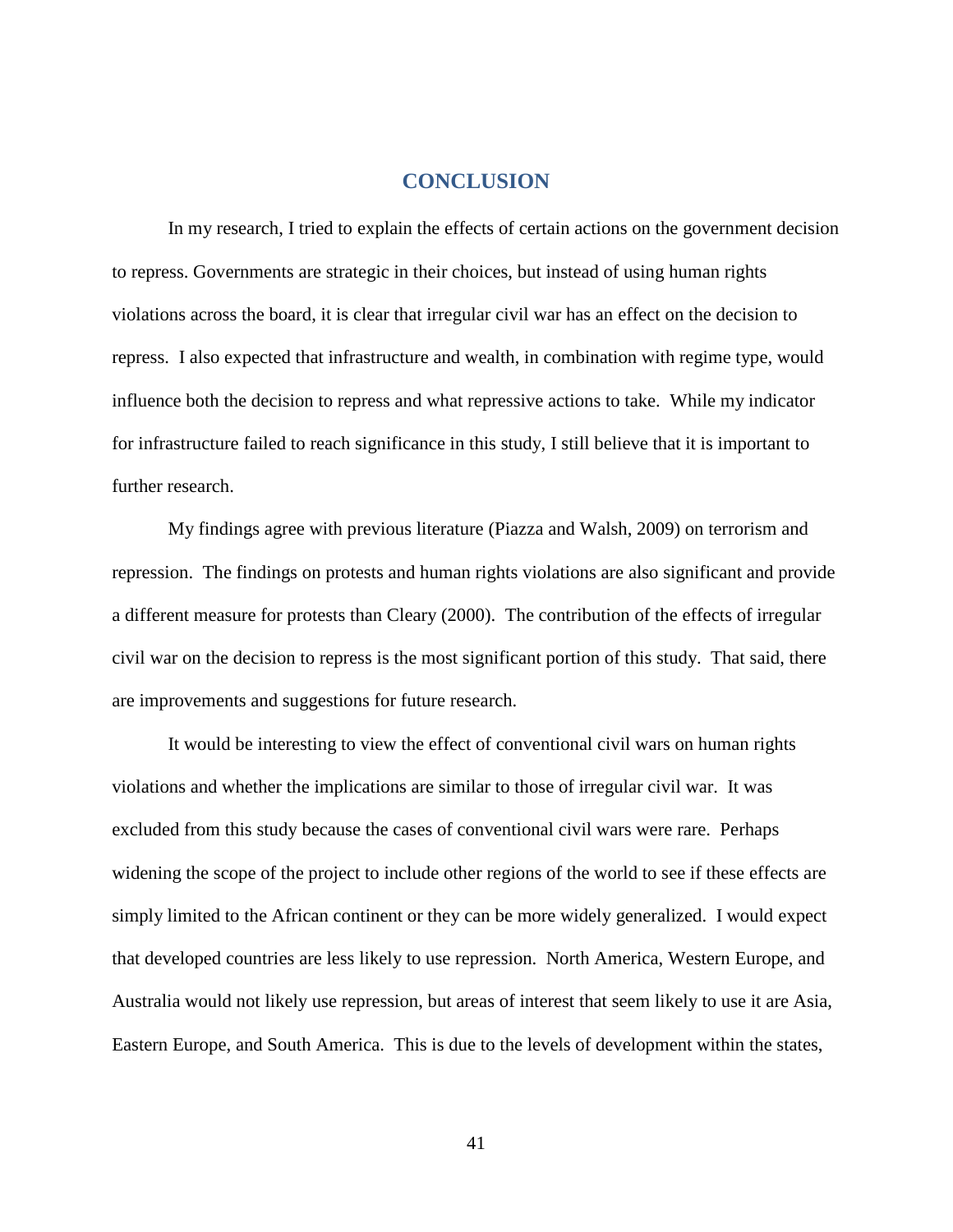as high levels of development reduces the risk for civil war and other violent challenges to the state like domestic terrorism.

Finding new indicators for globalization, ethnic fractionalization, and state strength would also be necessary, as the variables used in this study failed to reach significance for many of the dependent variables. Using more completed indicators from the World Bank for another continent or region would benefit this study in that it would be more comprehensive and more generalizable.

The findings of this study are important as they identify that states are strategic in their decisions to repress. Not only will they use repression as a response to some situations and not others, they will choose the form or forms of repression necessary for said situation. This could be helpful in preventing state-sponsored repression in the future. As stated, international treaties have attempted to prevent repression, but have not always been successful. With more specific information of the decision to repress, it is possible to create specific international treaties to prevent human rights violations. It can also raise international alarms when the situations that cause repression appear. Instead of waiting for reports by human rights organizations to be published before such an issue reaching international attention and outrage, the indicators can be used to implement strategies to prevent repression from being used in the first place. These strategies may be related to UN security force placement or the employment of international commission in states where such conditions exist.

While the findings show that across the board repression will not be used, they do suggest that the more extreme types of extrajudicial killings and disappearances will occur more often as a response to irregular civil wars. This is not great news for citizens for states likely to repress,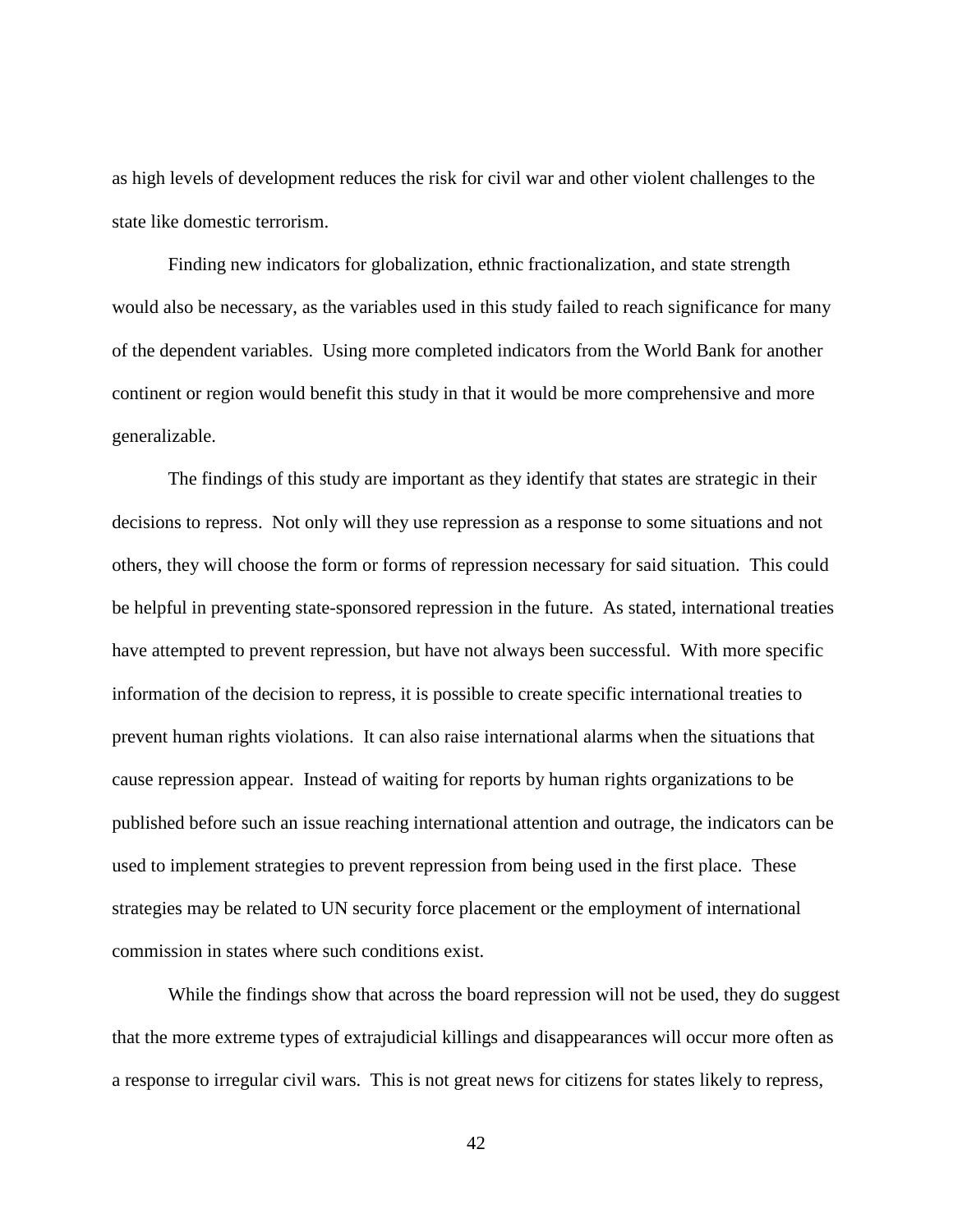especially in times of civil war, which is all too common in Africa. However, it does provide hope. If the international community can address these wars earlier, repression may not be necessary.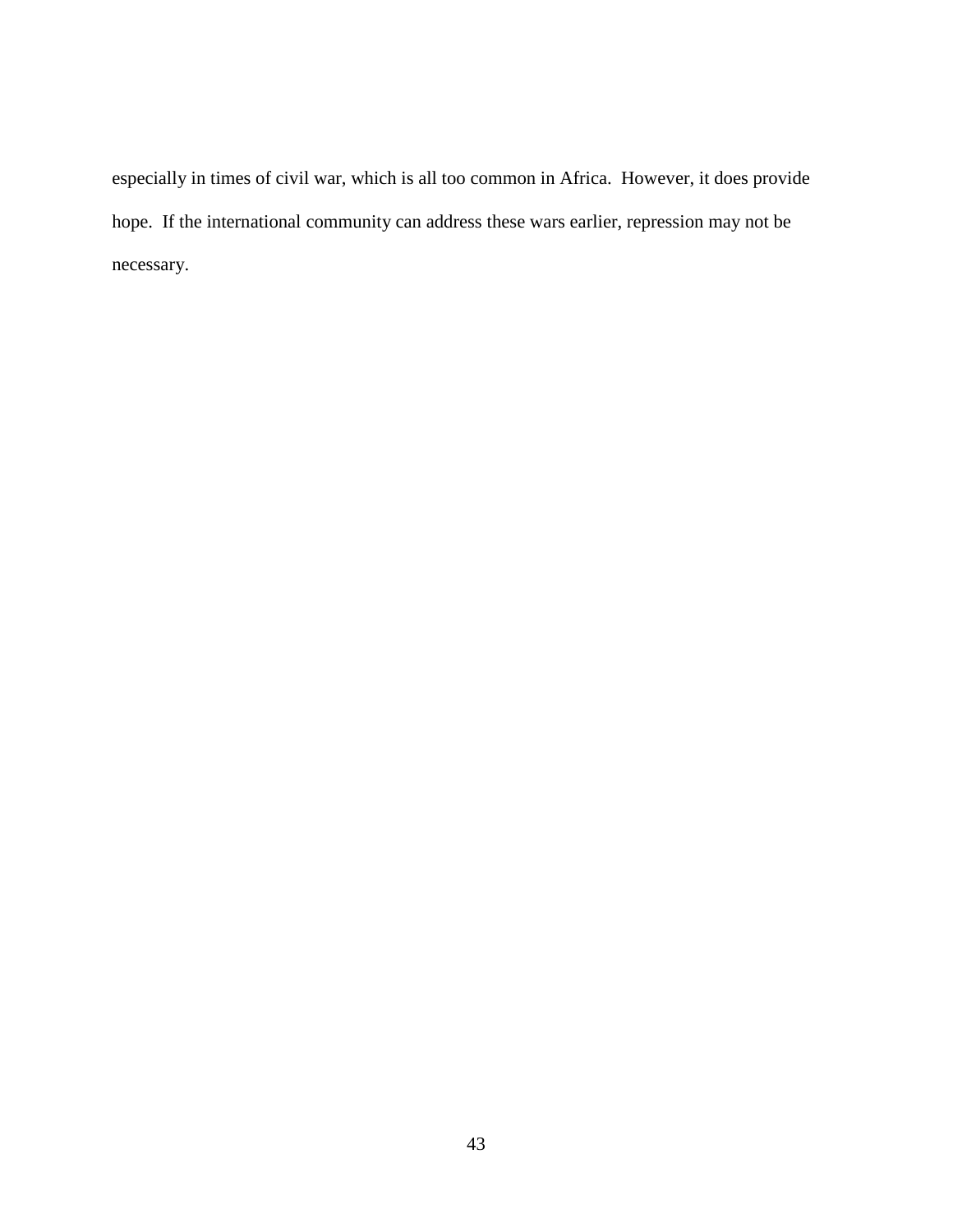**APPENDIX A.**

**CIRI VARIABLES**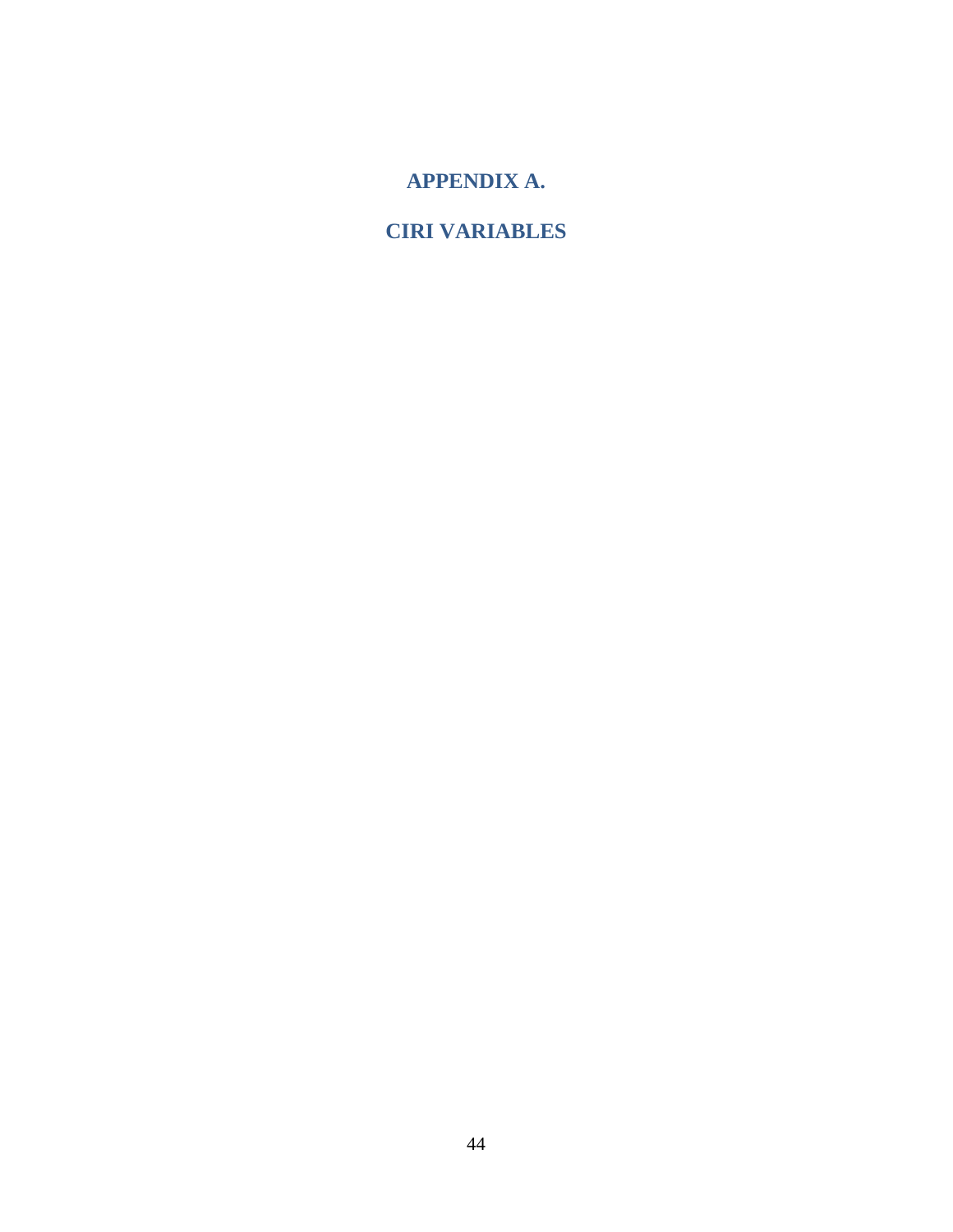*CIRI Human Rights Variables: All information found in Amnesty International Annual Reports. The values were found by reading the reports and adding the number of each particular human rights violation (disappearances, torture, etc.) and placing them within the re-coded CIRI values: 0 for no instances of the violation, 1 for 1 to 49 instances of the violation, and 2 for 50 or more instances of the violation.*

| <b>Variable</b>       | <b>State</b>                              | Year | <b>New Value</b> |
|-----------------------|-------------------------------------------|------|------------------|
|                       | Justification                             |      |                  |
| <b>Disappearances</b> |                                           |      |                  |
|                       | <b>Angola</b>                             |      |                  |
|                       |                                           | 1992 | $\boldsymbol{0}$ |
|                       | There was no mention of disappearances.   |      |                  |
|                       | <b>Burundi</b>                            |      |                  |
|                       |                                           | 1993 | $\boldsymbol{0}$ |
|                       | There was no mention of disappearances.   |      |                  |
|                       |                                           | 1994 | $\overline{2}$   |
|                       | Page 83: "dozens of people 'disappeared'" |      |                  |
|                       |                                           | 1995 | $\overline{2}$   |
|                       | Page 105: "dozensdisappeared"             |      |                  |
|                       | Dem. Rep. of Congo                        |      |                  |
|                       |                                           | 1992 | $\overline{0}$   |
|                       |                                           |      |                  |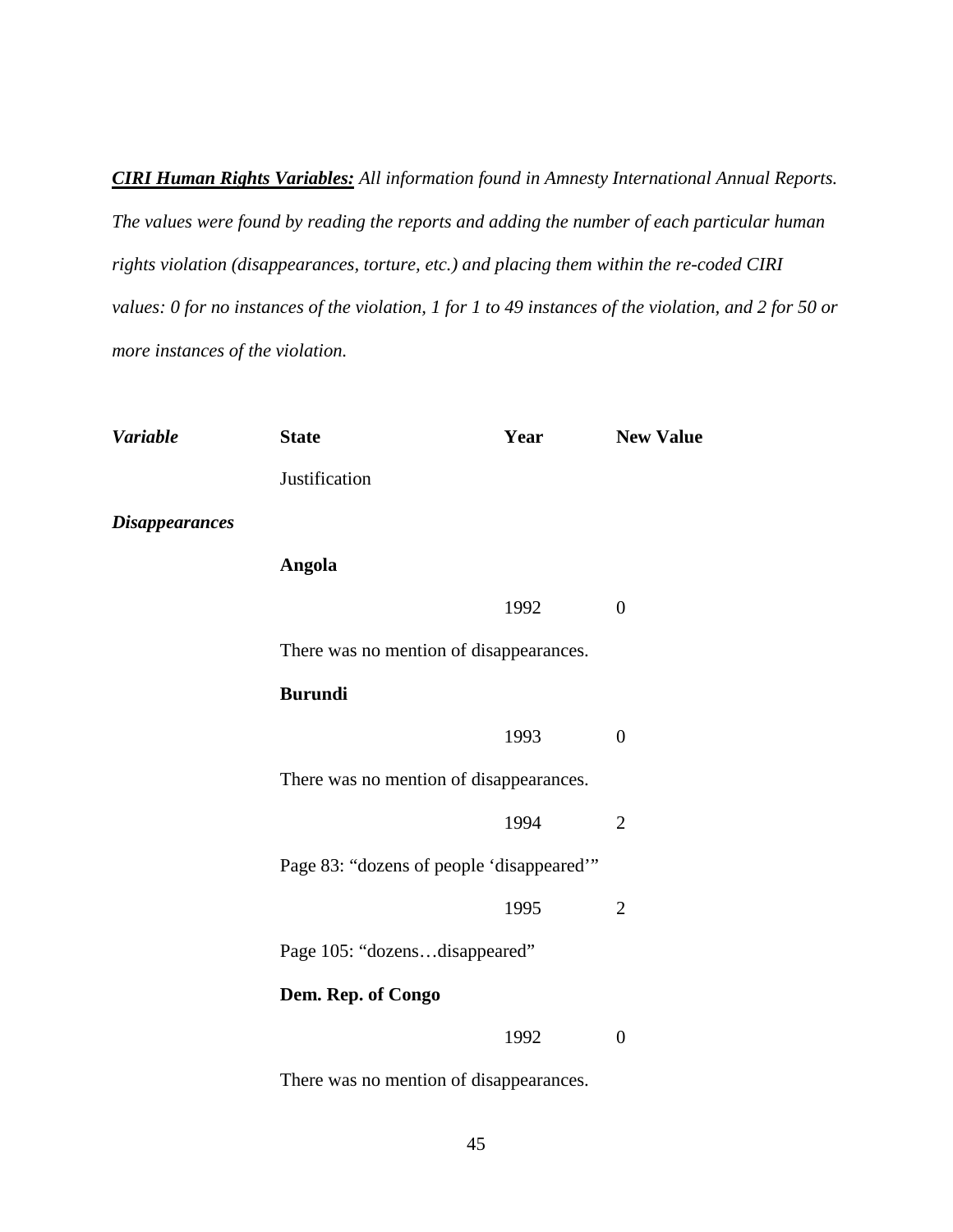| 1993                                    | 0                 |
|-----------------------------------------|-------------------|
| There was no mention of disappearances. |                   |
| 1994                                    | 0                 |
| There was no mention of disappearances. |                   |
| 1995                                    | $\theta$          |
| There was no mention of disappearances. |                   |
| 1996                                    | 0                 |
| There was no mention of disappearances. |                   |
| 1997                                    | 2                 |
| Page 105: "reports of disappearances"   |                   |
| 1998                                    | 0                 |
| There was no mention of disappearances. |                   |
| 1999                                    | 0                 |
| There was no mention of disappearances. |                   |
| 2000                                    | 0                 |
| There was no mention of disappearances. |                   |
| <b>Ethiopia</b>                         |                   |
| 1991                                    | $\mathbf{\Omega}$ |
| There was no mention of disappearances. |                   |
| Guinea-Bissau                           |                   |
| 1998                                    | $\mathbf{\Omega}$ |
|                                         |                   |
|                                         |                   |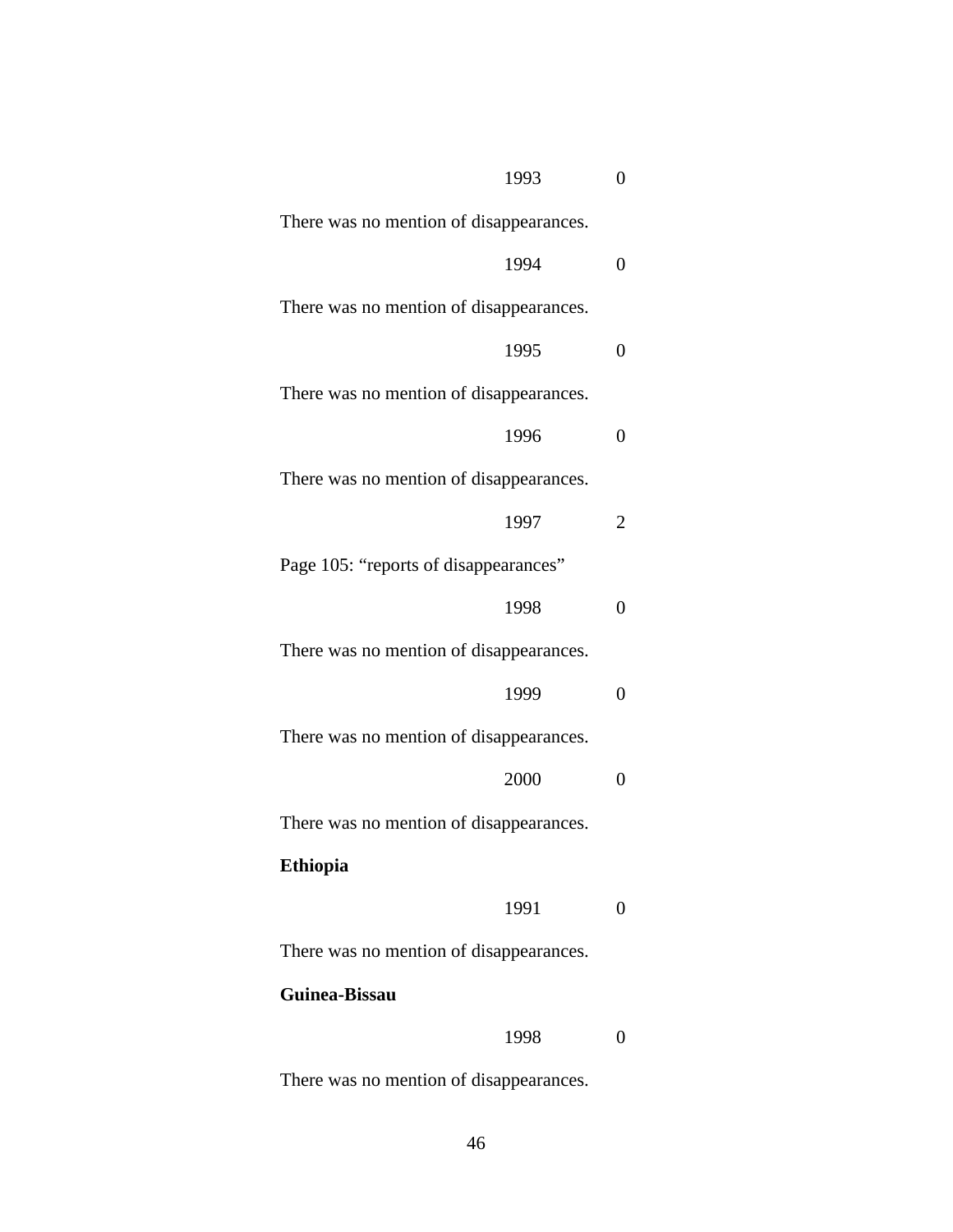| Lesotho                                 | 1998 | 0                |
|-----------------------------------------|------|------------------|
| There was no mention of disappearances. |      |                  |
| Liberia                                 |      |                  |
|                                         | 1990 | 0                |
| There was no mention of disappearances. |      |                  |
|                                         | 1991 | $\overline{0}$   |
| There was no mention of disappearances. |      |                  |
|                                         | 1992 | 0                |
| There was no mention of disappearances. |      |                  |
|                                         | 1993 | $\overline{0}$   |
| There was no mention of disappearances. |      |                  |
|                                         | 1994 | 0                |
| There was no mention of disappearances. |      |                  |
|                                         | 1995 | $\theta$         |
| There was no mention of disappearances. |      |                  |
| <b>Sierra Leone</b>                     |      |                  |
|                                         | 1997 | $\boldsymbol{0}$ |
| There was no mention of disappearances. |      |                  |
|                                         | 1998 | 0                |
| There was no mention of disappearances. |      |                  |
|                                         | 1999 | $\overline{0}$   |
|                                         |      |                  |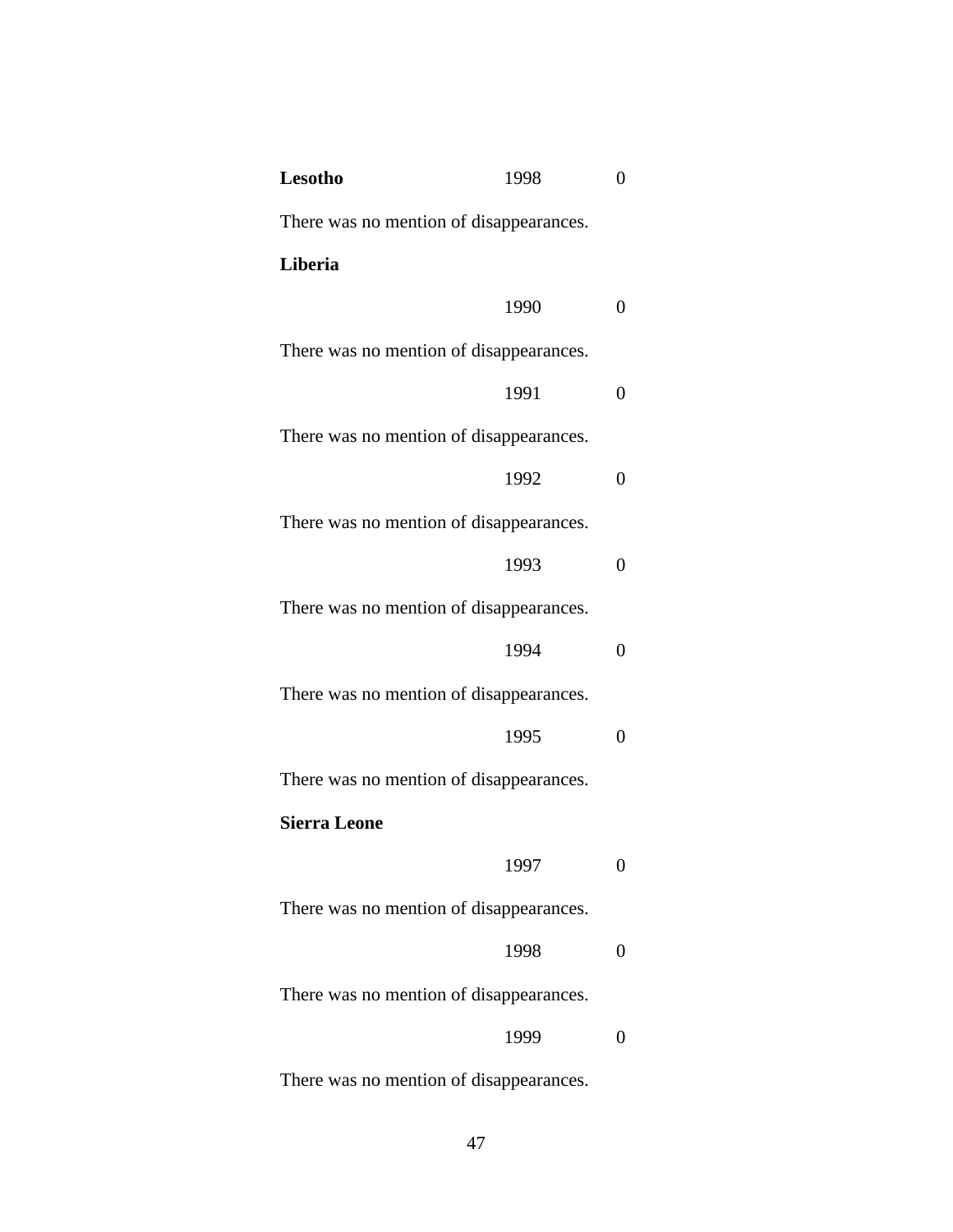# 2000 0

| <b>Variable</b>              | <b>State</b>                                                       | Year | <b>New Value</b> |
|------------------------------|--------------------------------------------------------------------|------|------------------|
|                              | Justification                                                      |      |                  |
| <b>Extrajudicial Killing</b> |                                                                    |      |                  |
|                              | <b>Angola</b>                                                      |      |                  |
|                              |                                                                    | 1992 | $\overline{2}$   |
|                              | Page 52: "government forces committed scores of extrajudicial      |      |                  |
|                              | executions"                                                        |      |                  |
|                              | <b>Burundi</b>                                                     |      |                  |
|                              |                                                                    | 1993 | $\overline{2}$   |
|                              | Page 83: "thousands became refugeesexecuted extrajudicially"       |      |                  |
|                              |                                                                    | 1994 | $\overline{2}$   |
|                              | Page 83: "thousands of people were killed"                         |      |                  |
|                              |                                                                    | 1995 | $\overline{2}$   |
|                              | Page 105: "thousands of people were victims of political killings" |      |                  |
|                              | Dem. Rep. of Congo                                                 |      |                  |
|                              |                                                                    | 1992 | $\mathbf{1}$     |
|                              | Page 102: "five people killed"                                     |      |                  |
|                              |                                                                    | 1993 | $\mathbf{1}$     |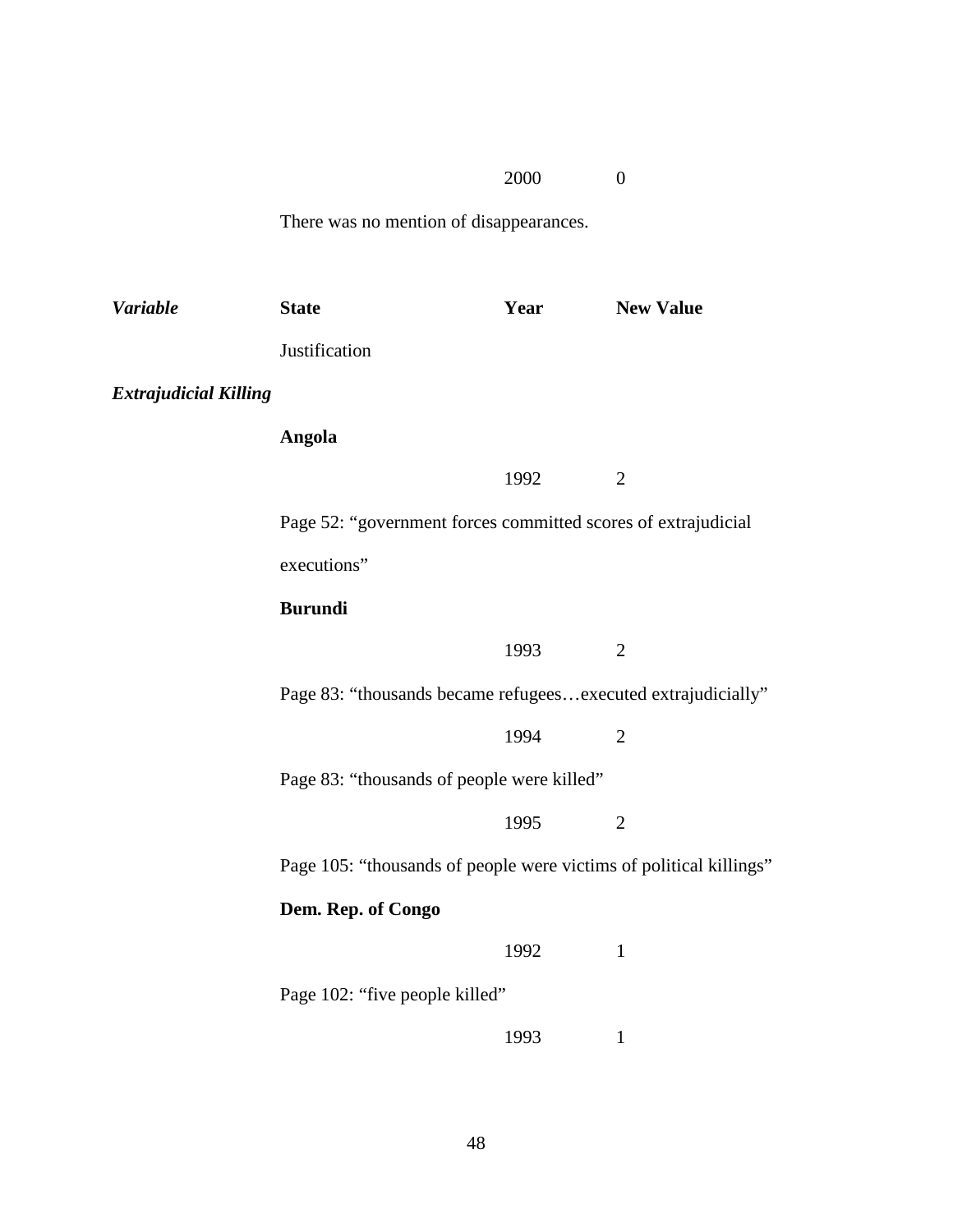Page 106: "government opponents were reported to have been executed extrajudicially"

|                                                      | 1994 | $\overline{2}$ |
|------------------------------------------------------|------|----------------|
| Page 104: "dozens of civilianskilled"                |      |                |
|                                                      | 1995 | $\mathbf{1}$   |
| Page 124: "several people extrajudicially executed"  |      |                |
|                                                      | 1996 | $\mathbf{1}$   |
| Page 126: "several peoplekilled"                     |      |                |
|                                                      | 1997 | $\overline{2}$ |
| Page 137: "hundreds of extrajudicial executions"     |      |                |
|                                                      | 1998 | $\overline{2}$ |
| Page 136: "thousandsextrajudicially executed"        |      |                |
|                                                      | 1999 | $\overline{2}$ |
| Page 79: "government soldierskilled several hundred" |      |                |
|                                                      | 2000 | 1              |
| Page 77: "at least 35 people were executed"          |      |                |
| <b>Ethiopia</b>                                      |      |                |
|                                                      | 1991 | 2              |

Page 115: "over 120 political prisoners were extrajudicially executed"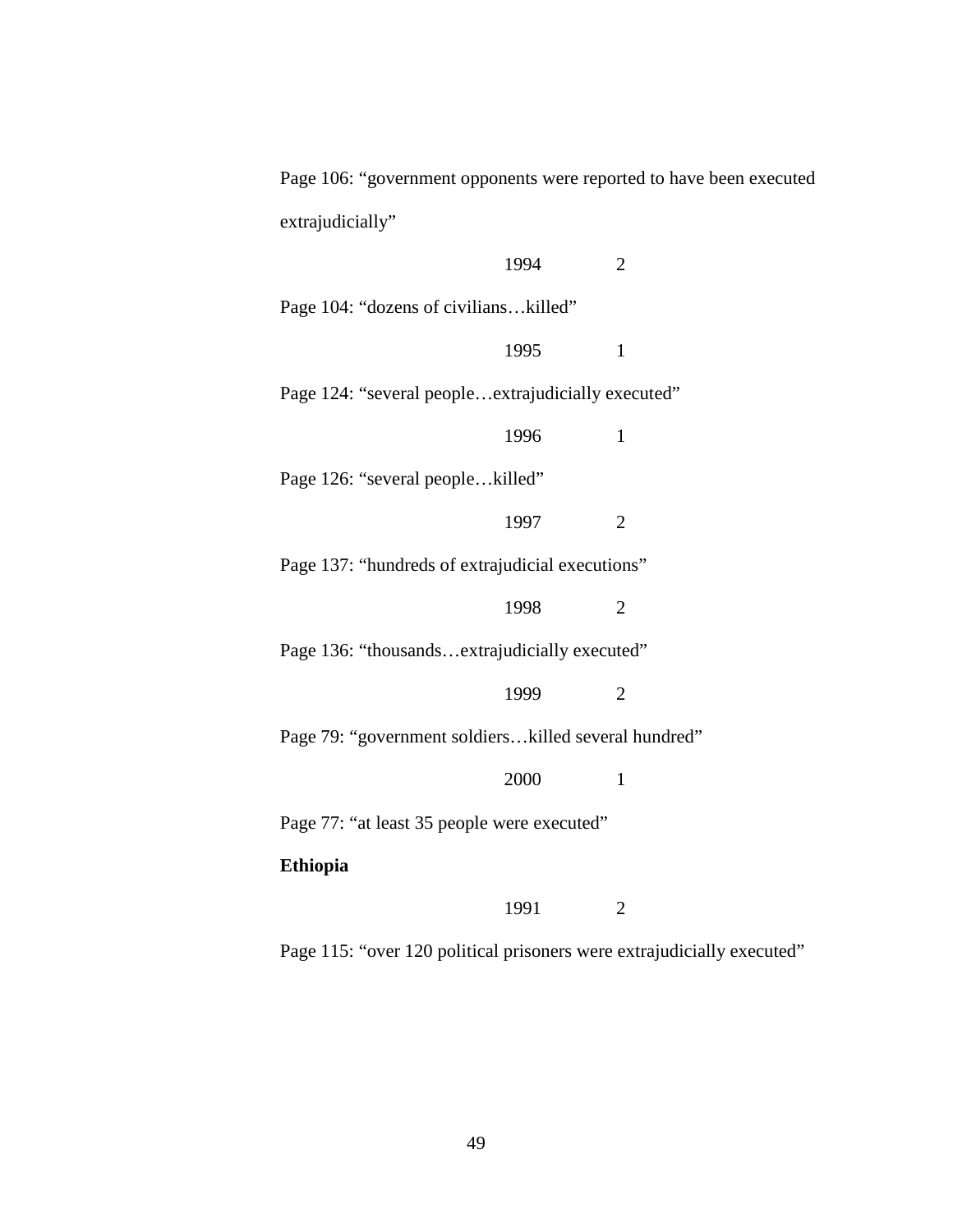### **Guinea-Bissau**

1998 1 Page 182: "arbitrary killings by forces fighting on the government side" Note: taken from Amnesty International Report "Guinea-Bissau: Human Rights Under Fire" **Lesotho** 1998 0 There was no mention of extrajudicial killings. **Liberia** 1990 2 Page 145: "thousands were extrajudicially executed" 1991 1 Page 173: "renewed killings...by groups supporting the interim government" 1992 1 Page 191: "six people...executed" 1993 2 Page 196: "forces loyal to the interim government…massacred 600 people" 1994 1

Page 195: "killing of civilians"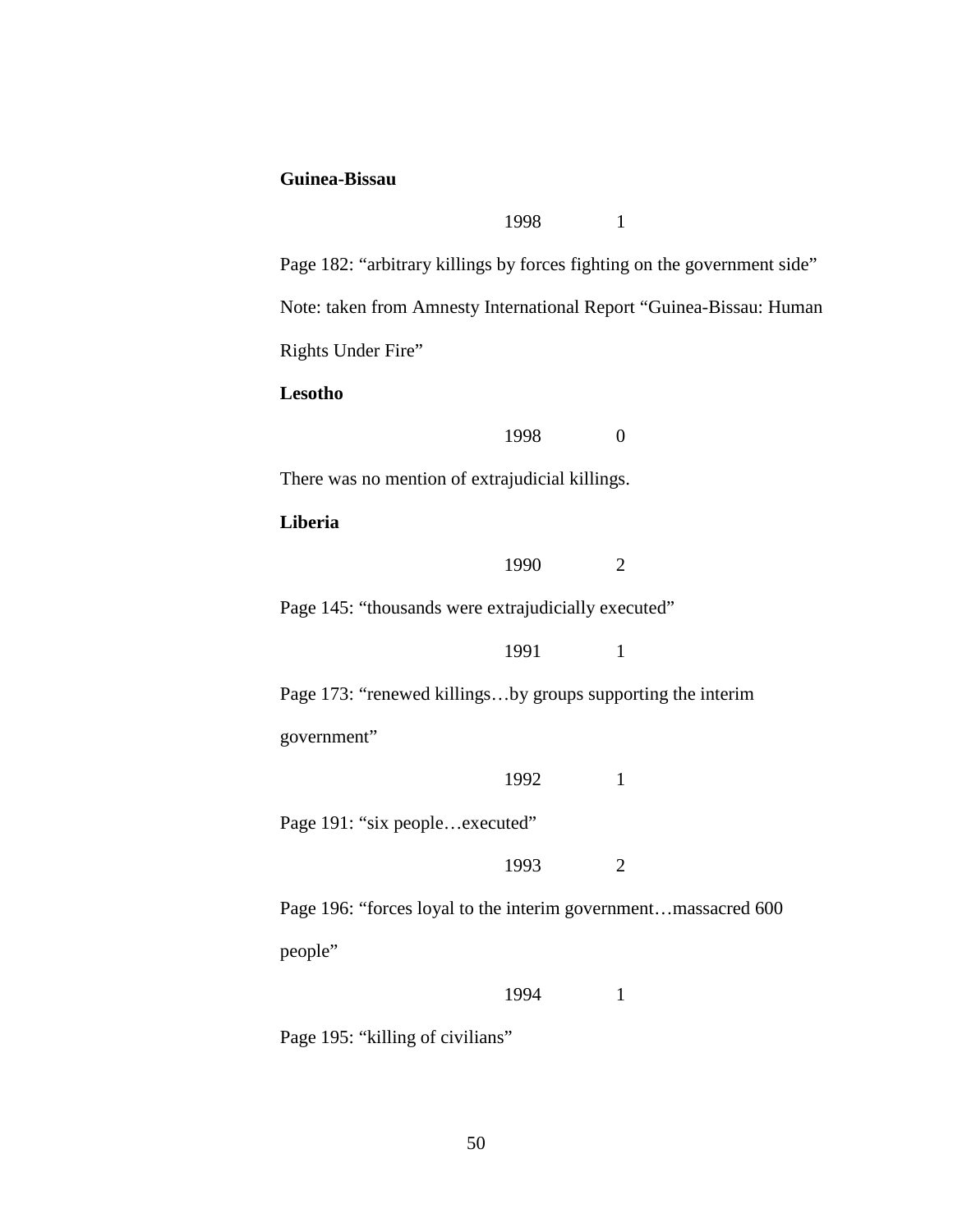|                               |                                                                 | 1995 | $\mathbf{1}$     |
|-------------------------------|-----------------------------------------------------------------|------|------------------|
|                               | Page 210: "killings of civilians and torture by all parties"    |      |                  |
|                               | <b>Sierra Leone</b>                                             |      |                  |
|                               |                                                                 | 1997 | 2                |
|                               | Page 298: "dozens of extrajudicial executions"                  |      |                  |
|                               |                                                                 | 1998 | $\overline{2}$   |
|                               | Page 296: "more than 650 bodies found"                          |      |                  |
|                               |                                                                 | 1999 | $\overline{2}$   |
|                               | Page 210: "large numbers ofwere extrajudicially executed"       |      |                  |
|                               |                                                                 | 2000 | $\mathbf{1}$     |
|                               | Page 209: "government forces were responsible for extrajudicial |      |                  |
|                               | executions"                                                     |      |                  |
|                               |                                                                 |      |                  |
| <b>Variable</b>               | <b>State</b>                                                    | Year | <b>New Value</b> |
|                               | Justification                                                   |      |                  |
| <b>Political Imprisonment</b> |                                                                 |      |                  |
|                               | <b>Angola</b>                                                   |      |                  |
|                               |                                                                 | 1992 | $\overline{2}$   |
|                               | Page 52: "Over 40 peoplewere detained12 others"                 |      |                  |
|                               | <b>Burundi</b>                                                  |      |                  |
|                               |                                                                 | 1993 | $\overline{2}$   |
|                               | Page 83: "500 political prisoners                               |      |                  |
|                               |                                                                 |      |                  |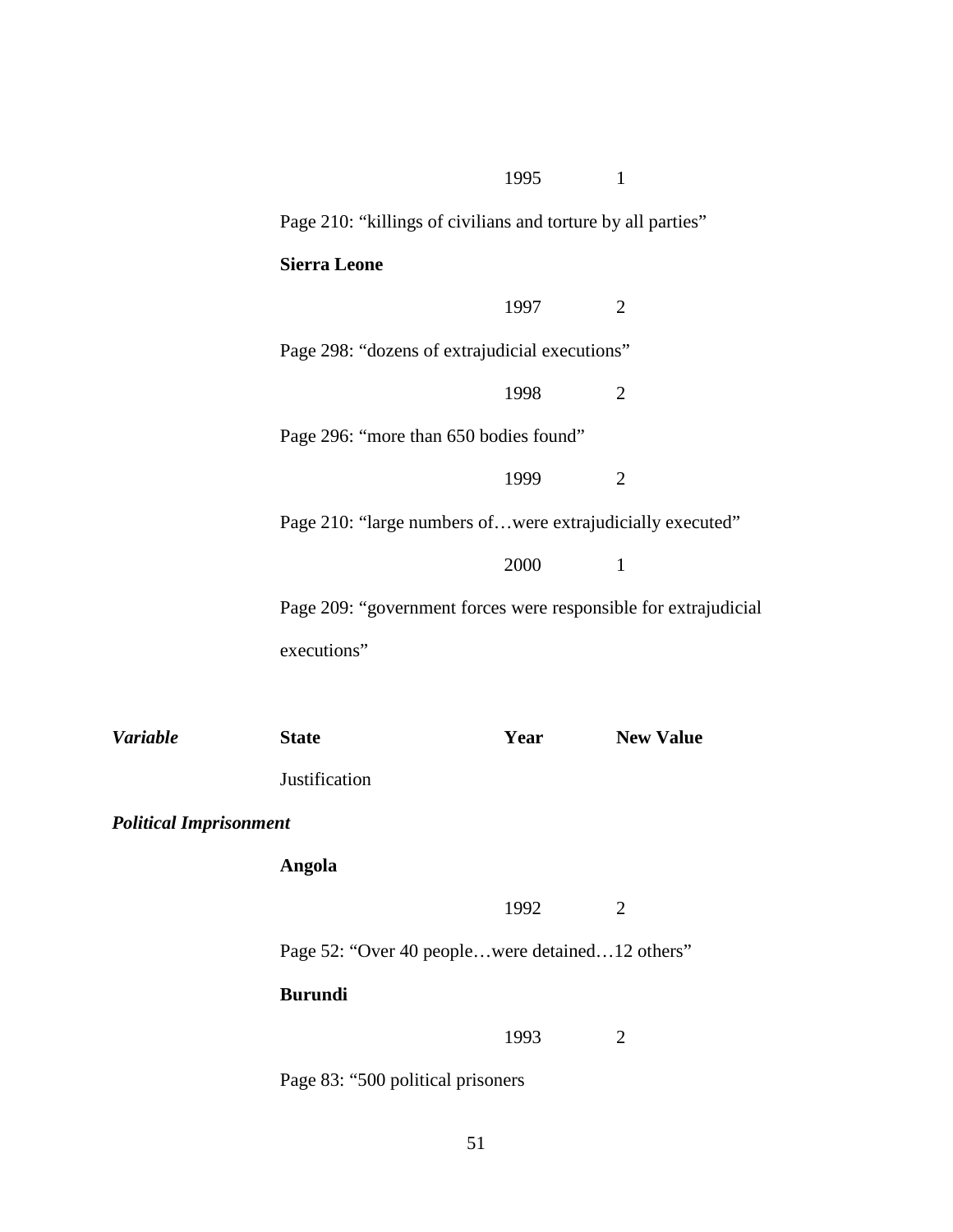| 1994<br>$\overline{2}$                                               |
|----------------------------------------------------------------------|
| Page 83: "several hundred people were arbitrarily detained"          |
| 1995<br>$\overline{2}$                                               |
| Page 105: "political detainees were tortured and dozens disappeared" |
| Dem. Rep. of Congo                                                   |
| 1992<br>$\mathbf{1}$                                                 |
| Page 102: one person "detained for several days"                     |
| 1993<br>$\overline{2}$                                               |
| Page 106: "several dozendetained"                                    |
| 1994<br>$\mathbf{1}$                                                 |
| Page 104: "government security forceswere responsible for arbitrary  |
| detention"                                                           |
| 1995<br>$\mathbf{1}$                                                 |
| Page 124: "prisoner of conscience"                                   |
| 1996<br>$\mathbf{1}$                                                 |
| Page 126: "criticsimprisoned"                                        |
| 1997<br>$\mathbf{2}$                                                 |
| Page 137: "scores of peopledetained"                                 |
| 1998<br>$\overline{2}$                                               |
| Page 136: "hundredsdetained"                                         |
| 1999<br>$\overline{2}$                                               |
| Page 79: "more than 1,000 prisoners"                                 |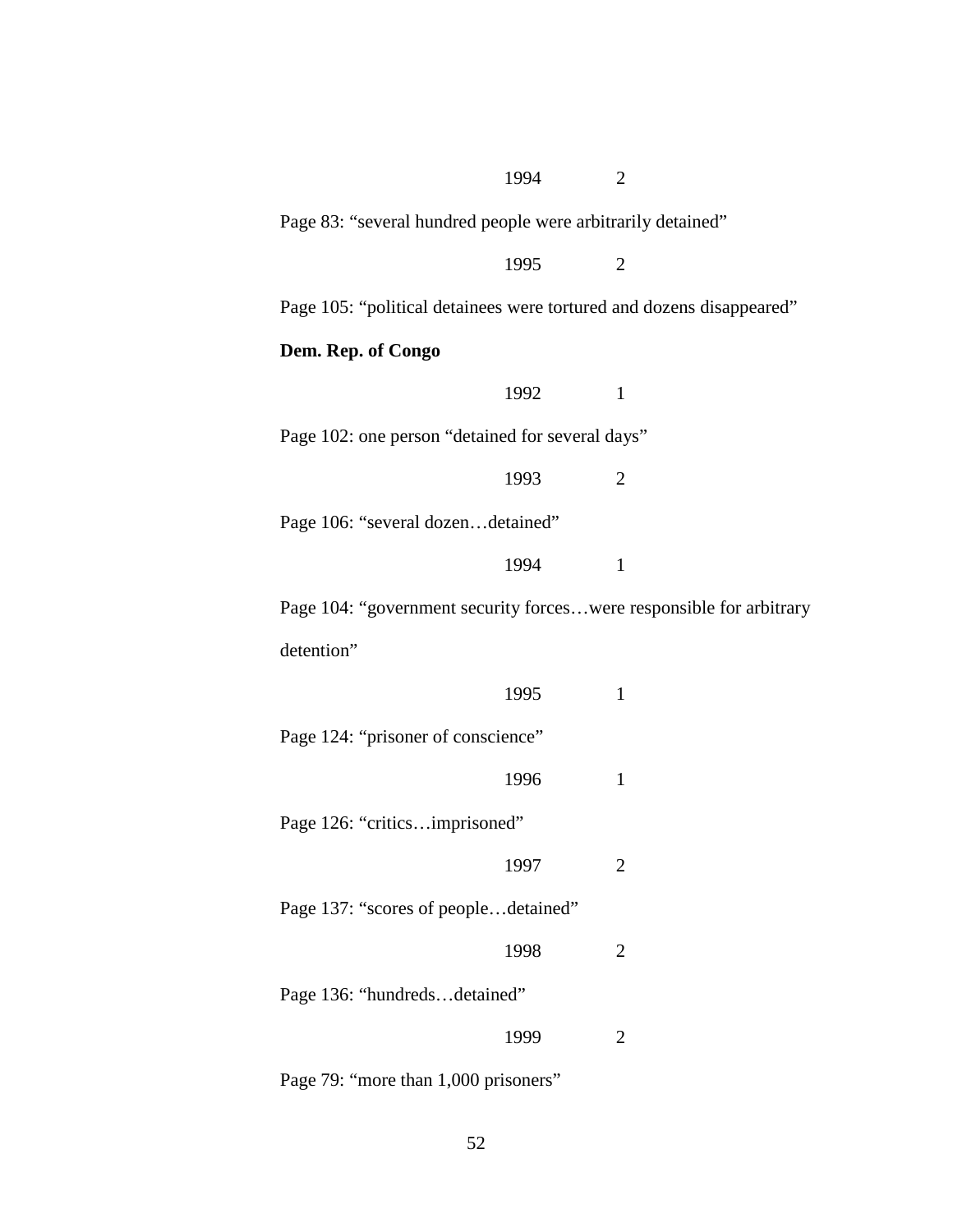|                                                  | 2000 | 1              |
|--------------------------------------------------|------|----------------|
| Page 77: "10 membersdetained"                    |      |                |
| <b>Ethiopia</b>                                  |      |                |
|                                                  | 1991 | 2              |
| Page 113: "several hundred political prisoners"  |      |                |
| <b>Guinea-Bissau</b>                             |      |                |
|                                                  | 1998 | 2              |
| Page 182: "eightprisoners of conscience"         |      |                |
| Lesotho                                          |      |                |
|                                                  | 1998 | 2              |
| Page 237: "150held prisoner"                     |      |                |
| Liberia                                          |      |                |
|                                                  | 1990 | 1              |
| Page 145: "three prisoners"                      |      |                |
|                                                  | 1991 | $\overline{0}$ |
| There was no mention of political imprisonment.  |      |                |
|                                                  | 1992 |                |
| There was no mention of political imprisonment.  |      |                |
|                                                  | 1993 | 1              |
| Page 196: "soldiers continued to detaincitizens" |      |                |
|                                                  | 1994 | 0              |
| There was no mention of political imprisonment.  |      |                |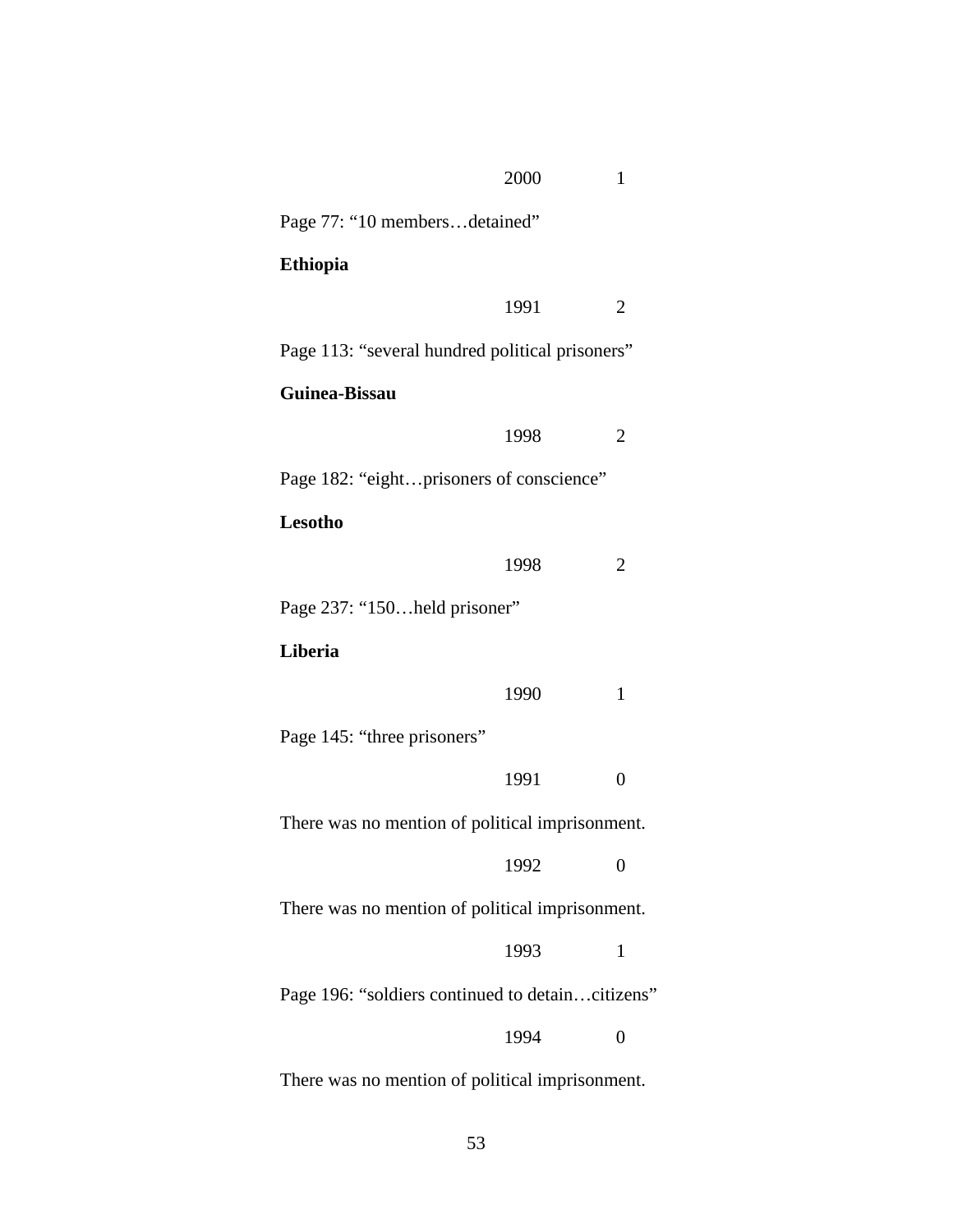|                 |                                                        | 1995 | $\boldsymbol{0}$ |
|-----------------|--------------------------------------------------------|------|------------------|
|                 | There was no mention of political imprisonment.        |      |                  |
|                 | <b>Sierra Leone</b>                                    |      |                  |
|                 |                                                        | 1997 | $\overline{2}$   |
|                 | Page 298: "hundredsarbitrarily detained"               |      |                  |
|                 |                                                        | 1998 | $\overline{2}$   |
|                 | Page 296: "detained prisoners"                         |      |                  |
|                 |                                                        | 1999 | $\boldsymbol{0}$ |
|                 | There was no mention of political imprisonment.        |      |                  |
|                 |                                                        | 2000 | $\overline{2}$   |
|                 | Page 209: "several hundredheld without trial"          |      |                  |
|                 |                                                        |      |                  |
| <b>Variable</b> | <b>State</b>                                           | Year | <b>New Value</b> |
|                 | Justification                                          |      |                  |
| <b>Torture</b>  |                                                        |      |                  |
|                 | Angola                                                 |      |                  |
|                 |                                                        | 1992 | $\overline{2}$   |
|                 | Page 52: "over 40 people (12 more mentioned later)were |      |                  |
|                 | detainedtortured during interrogation"                 |      |                  |
|                 | <b>Burundi</b>                                         |      |                  |
|                 |                                                        | 1993 | $\boldsymbol{0}$ |

There was no mention of torture.

*Torture*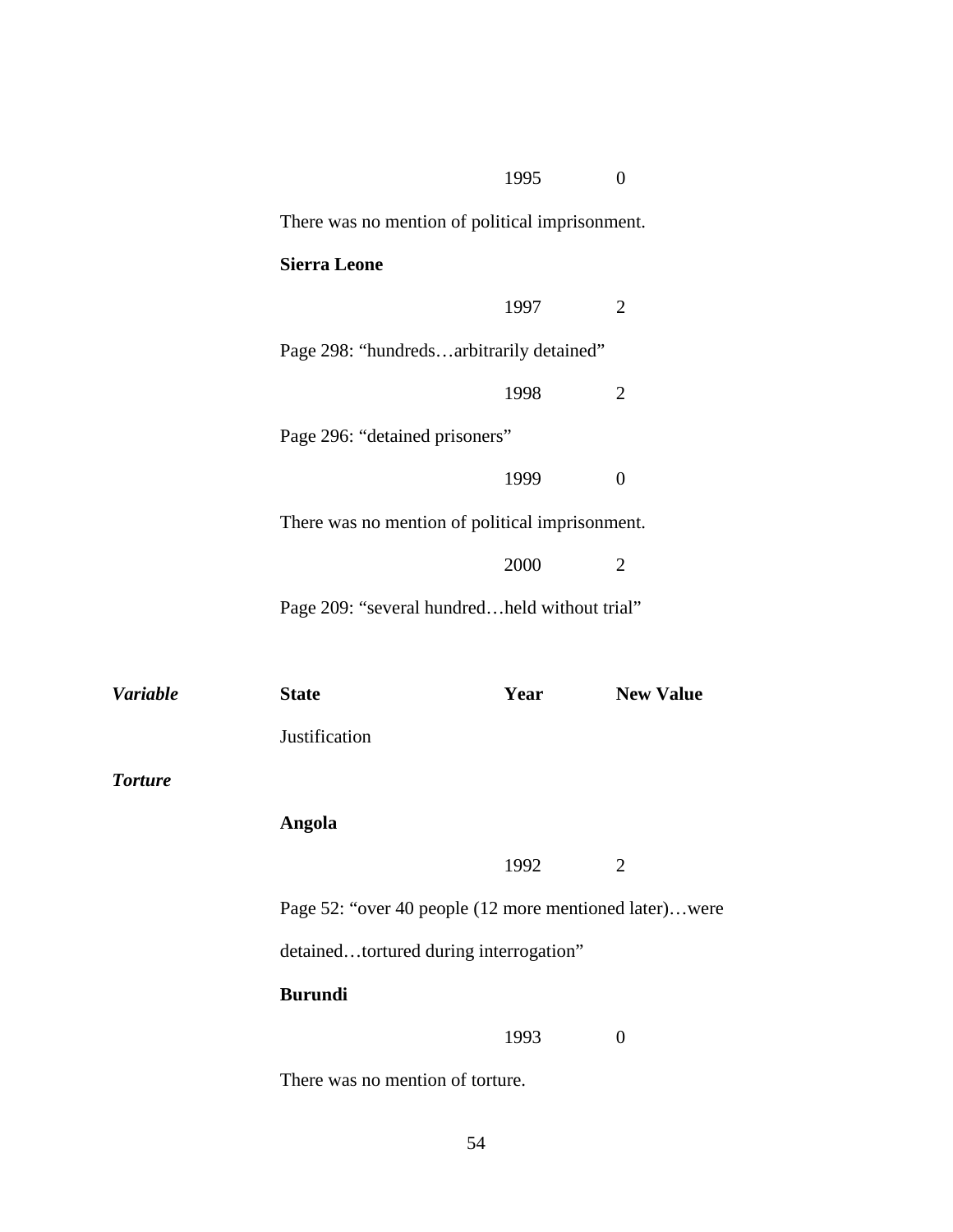| 1994<br>$\overline{2}$                                              |
|---------------------------------------------------------------------|
| Page 83: "several hundred people were arbitrarily detained, many of |
| whom alleged that they were tortured"                               |
| 1995<br>$\overline{2}$                                              |
| Page 105: "political detainees tortured"                            |
| Dem. Rep. of Congo                                                  |
| 1992<br>$\overline{0}$                                              |
| There was no mention of torture.                                    |
| 1993<br>$\mathbf{1}$                                                |
| Page 106: "some repeatedly tortured"                                |
| 1994<br>$\overline{2}$                                              |
| Page 104: "scores of peopletortured"                                |
| $\overline{0}$<br>1995                                              |
| There was no mention of torture.                                    |
| 1996<br>$\mathbf{1}$                                                |
| Page 126: "several peopleallegedly tortured"                        |
| 1997<br>$\overline{c}$                                              |
| Page 137: "torturewidespread"                                       |
| 1998<br>$\overline{c}$                                              |
| Page 138: "torturewidespread"                                       |
| 1999<br>$\mathbf{1}$                                                |
|                                                                     |

Page 79: "many...tortured"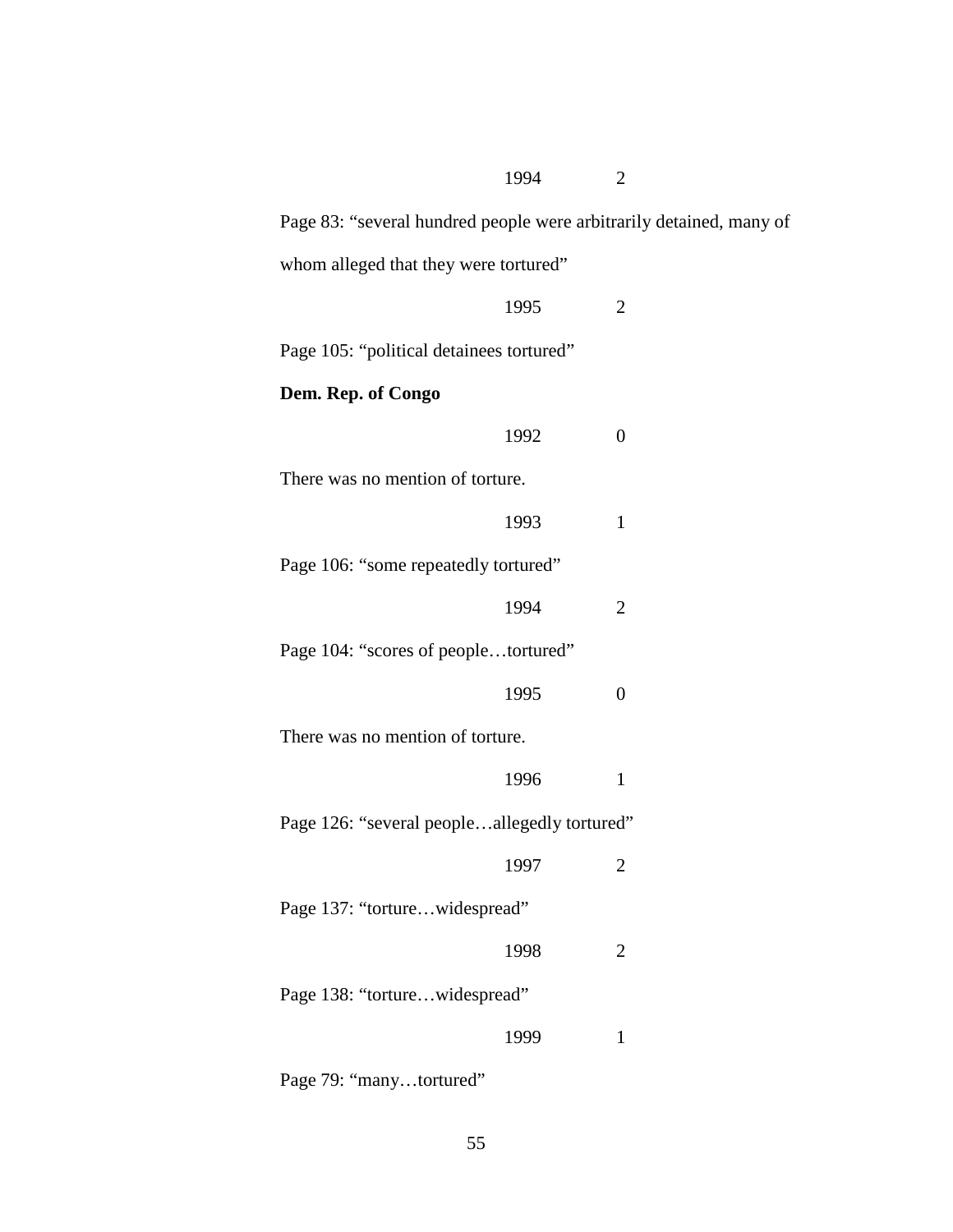|                                                                        | 2000 | $\mathbf{1}$     |  |
|------------------------------------------------------------------------|------|------------------|--|
| Page 77: "12 students tortured"                                        |      |                  |  |
| <b>Ethiopia</b>                                                        |      |                  |  |
|                                                                        | 1991 | 2                |  |
| Page 113: "several hundred political prisonerstortured"                |      |                  |  |
| Guinea-Bissau                                                          |      |                  |  |
|                                                                        | 1998 | $\overline{2}$   |  |
| Page 182: "military and civilian detainees were frequently tortured"   |      |                  |  |
| Lesotho                                                                |      |                  |  |
|                                                                        | 1998 | $\mathbf{1}$     |  |
| Page 233: "torture was reported"                                       |      |                  |  |
| Liberia                                                                |      |                  |  |
|                                                                        | 1990 | $\mathbf{1}$     |  |
| Page 145: "two journalistsdeprived of food and water for several days" |      |                  |  |
|                                                                        | 1991 | $\overline{0}$   |  |
| There was no mention of torture.                                       |      |                  |  |
|                                                                        | 1992 | $\boldsymbol{0}$ |  |
| There was no mention of torture.                                       |      |                  |  |
|                                                                        | 1993 | $\overline{0}$   |  |
| There was no mention of torture.                                       |      |                  |  |
|                                                                        | 1994 | $\mathbf{1}$     |  |
| Page 195: "these groups torturedcivilians"                             |      |                  |  |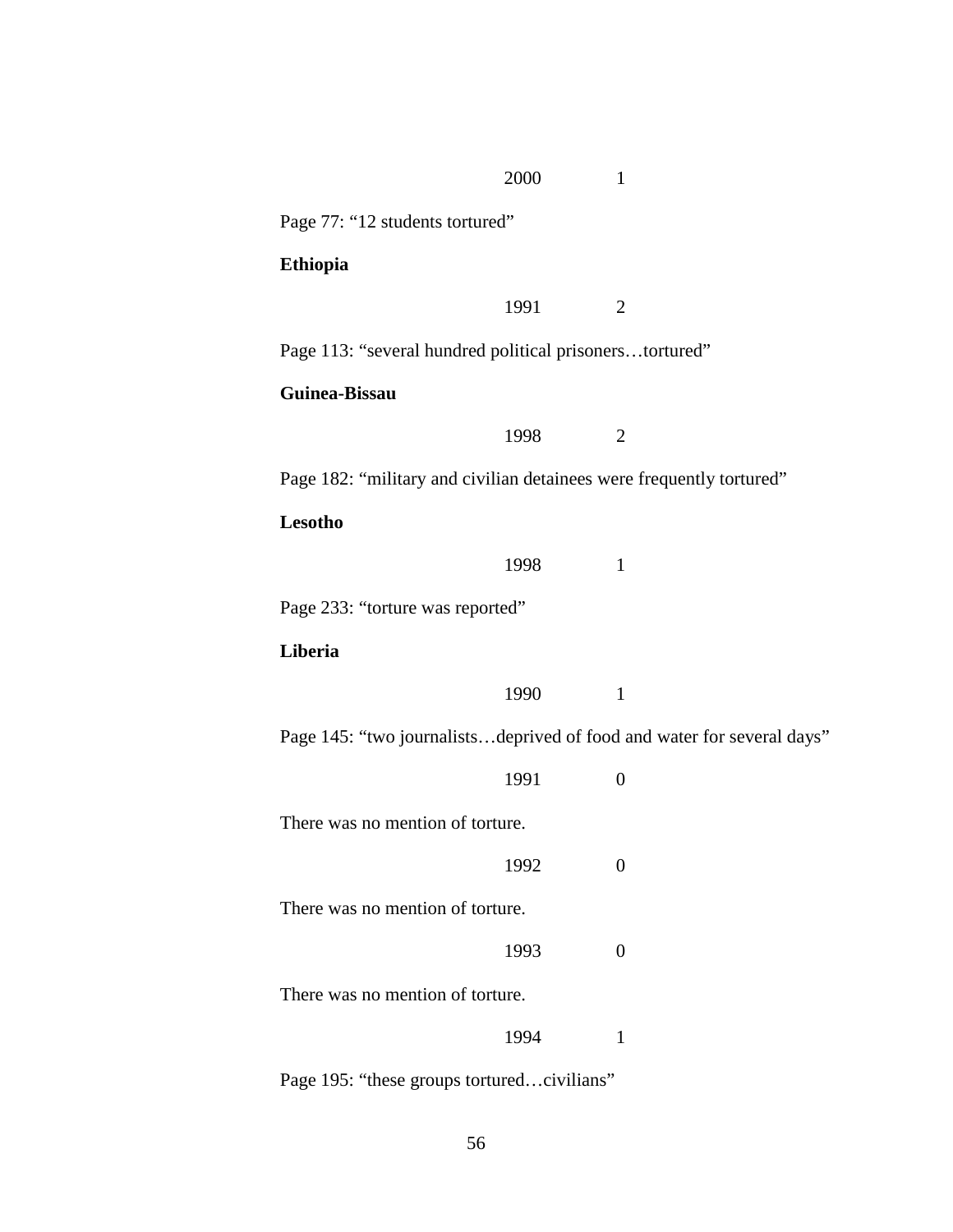|                                                           | 1995 | 1                                                                         |  |  |
|-----------------------------------------------------------|------|---------------------------------------------------------------------------|--|--|
| Page 210: "torture by all parties"                        |      |                                                                           |  |  |
| <b>Sierra Leone</b>                                       |      |                                                                           |  |  |
|                                                           | 1997 | 2                                                                         |  |  |
| Page 298: "widespread use of torture"                     |      |                                                                           |  |  |
|                                                           | 1998 | $\overline{2}$                                                            |  |  |
|                                                           |      | Page 296: "also responsible fortorture, though on a significantly smaller |  |  |
| scale"                                                    |      |                                                                           |  |  |
|                                                           | 1999 | $\Omega$                                                                  |  |  |
| There was no mention of torture.                          |      |                                                                           |  |  |
|                                                           | 2000 | 1                                                                         |  |  |
| Page 209: "government forces were responsible fortorture" |      |                                                                           |  |  |

**Physical Integrity Rights Index:** *Scores determined by adding the four CIRI variables for the country-year. Renamed Physical Integrity Rights Violations and variables recoded.*

| <b>Variable</b> | <b>State</b>                                      | Year | <b>New Value</b> |
|-----------------|---------------------------------------------------|------|------------------|
|                 | <b>Justification</b>                              |      |                  |
|                 | <b>Physical Integrity Rights Violations Index</b> |      |                  |
|                 | Angola                                            |      |                  |
|                 |                                                   | 1992 | 6                |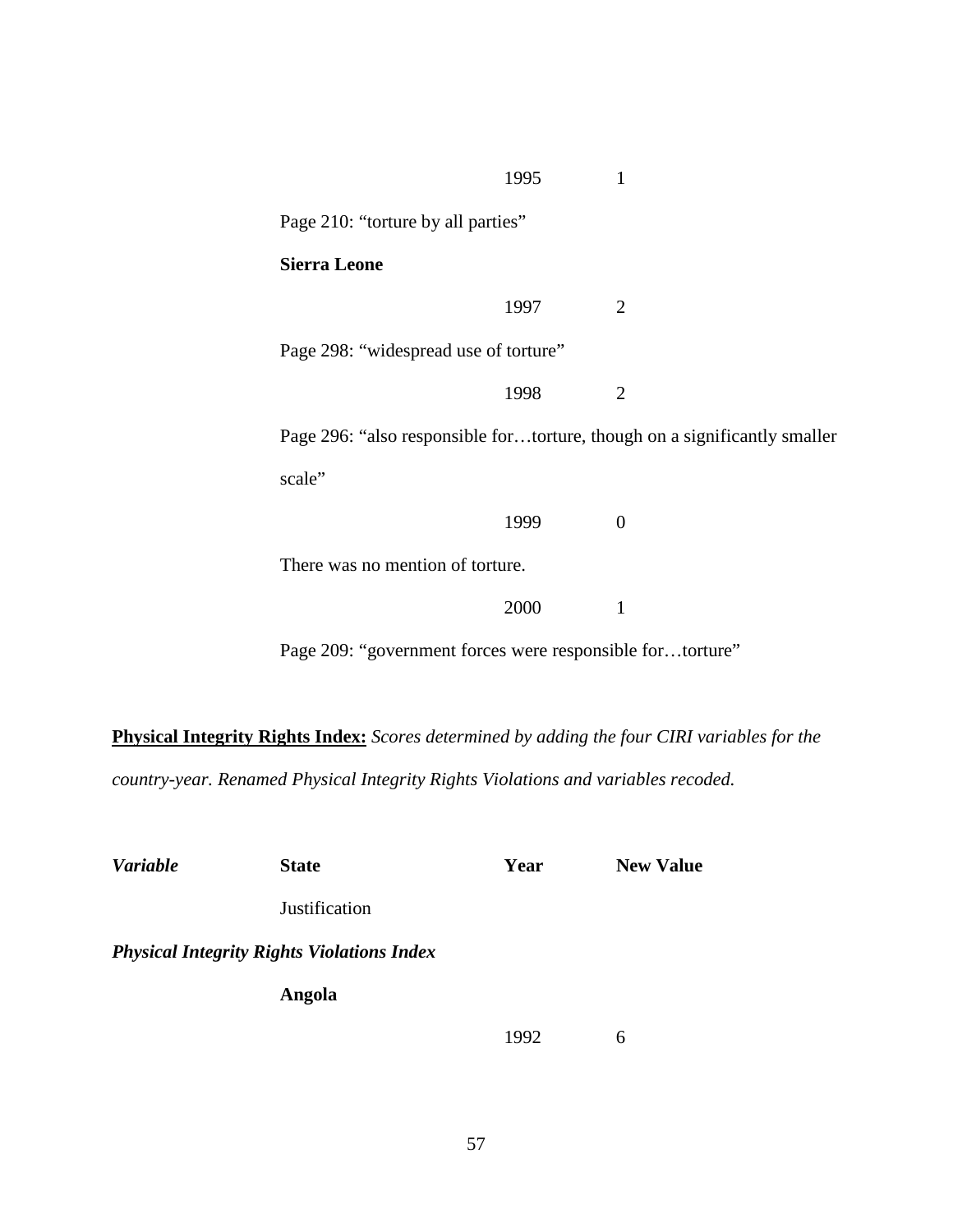## **Burundi**

|                    | 1993 | $\overline{c}$ |
|--------------------|------|----------------|
|                    | 1994 | $\overline{c}$ |
|                    | 1995 | 3              |
| Dem. Rep. of Congo |      |                |
|                    | 1992 | $\overline{2}$ |
|                    | 1993 | $\overline{4}$ |
|                    | 1994 | 5              |
|                    | 1995 | $\overline{2}$ |
|                    | 1996 | 3              |
|                    | 1997 | 8              |
|                    | 1998 | 6              |
|                    | 1999 | 5              |
|                    | 2000 | 3              |
| Ethiopia           |      |                |
|                    | 1991 | 6              |
| Guinea-Bissau      |      |                |
|                    | 1998 | 5              |
| <b>Lesotho</b>     |      |                |
|                    | 1998 | 3              |
| Liberia            |      |                |
|                    | 1990 | $\overline{4}$ |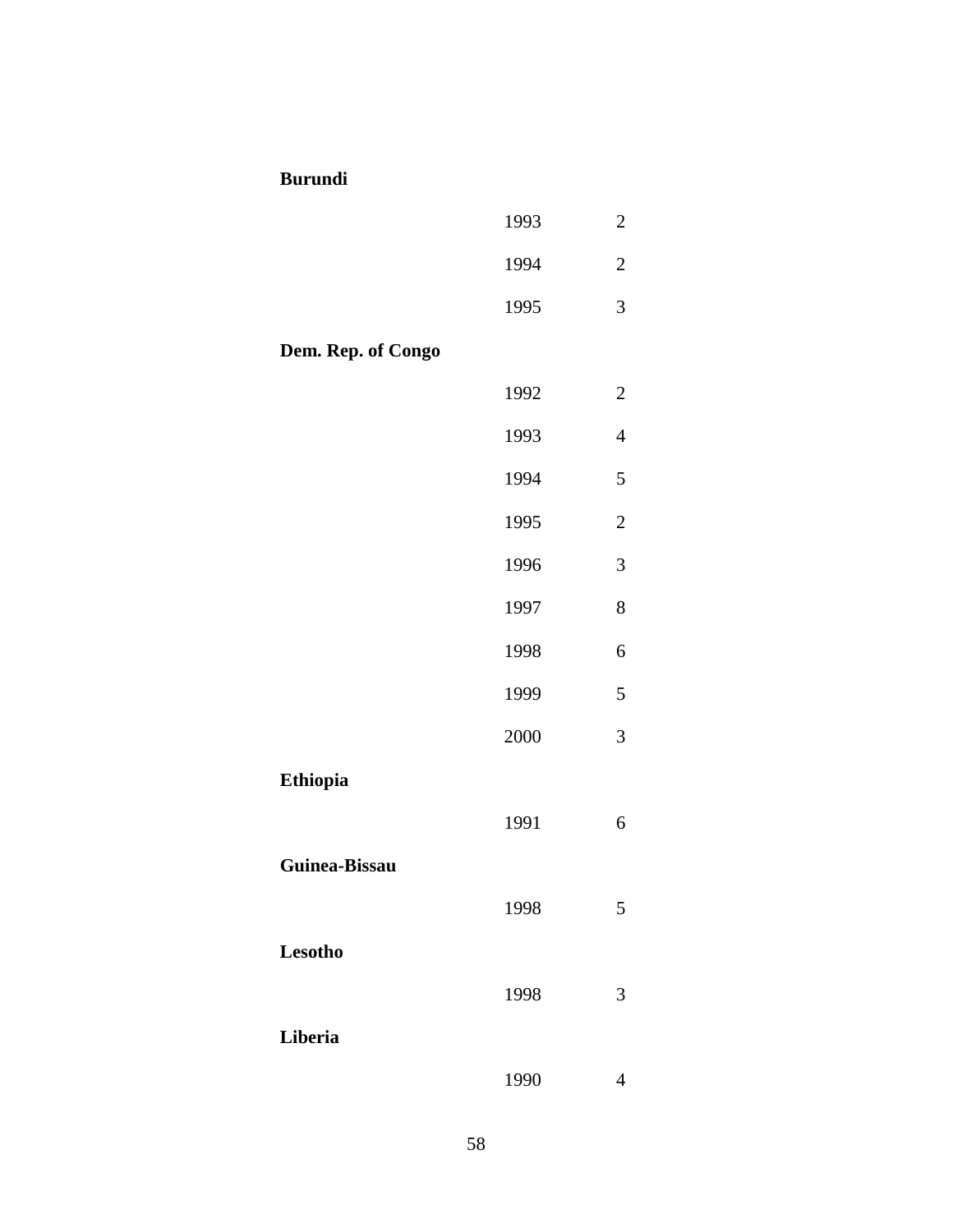|                     | 1991 | $\mathbf{1}$   |
|---------------------|------|----------------|
|                     | 1992 | $\mathbf{1}$   |
|                     | 1993 | 3              |
|                     | 1994 | $\overline{2}$ |
|                     | 1995 | $\overline{2}$ |
| <b>Sierra Leone</b> |      |                |
|                     | 1997 | 6              |
|                     | 1998 | 6              |
|                     | 1999 | $\overline{2}$ |
|                     |      |                |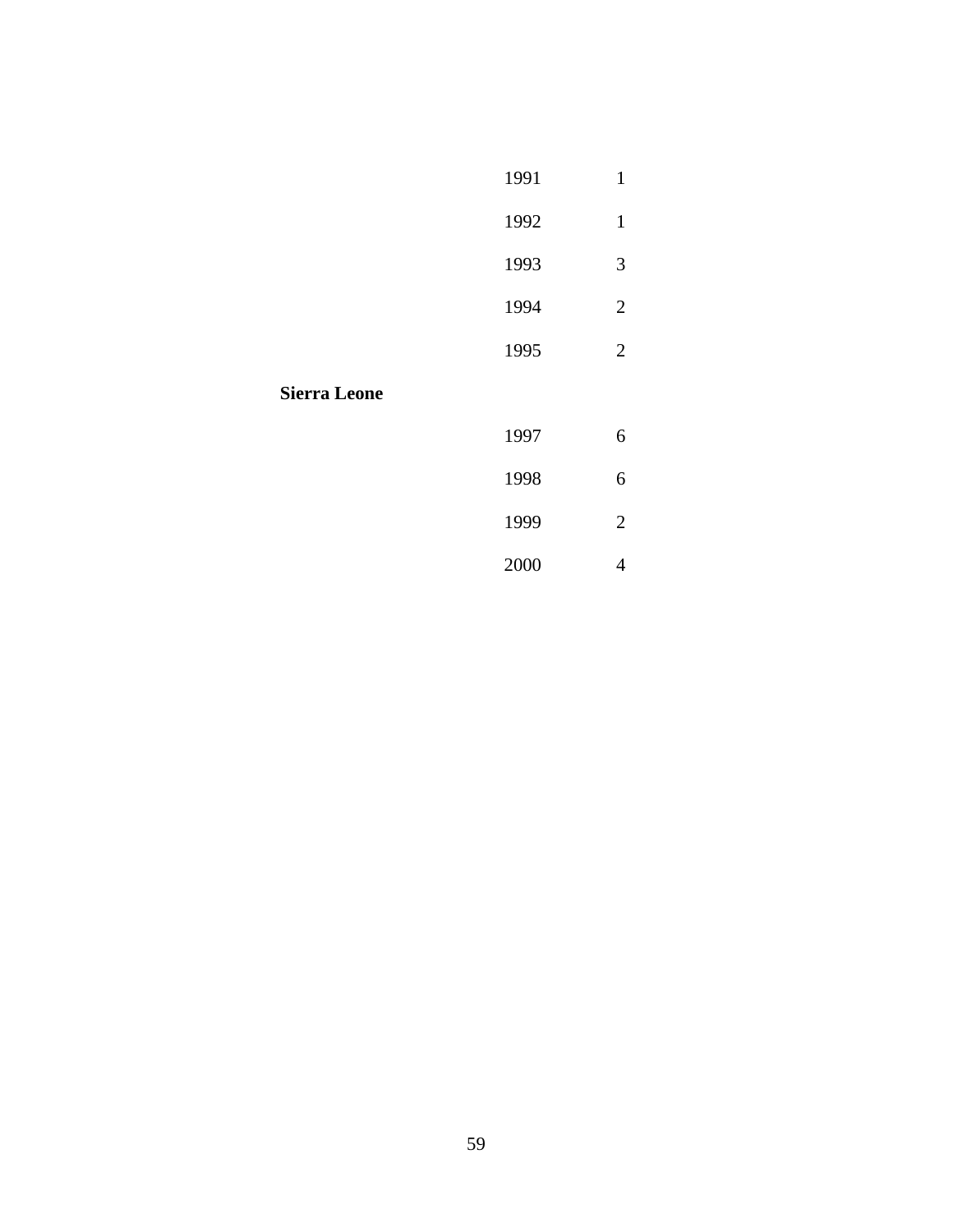# **APPENDIX B.**

# **CONTROL VARIABLES**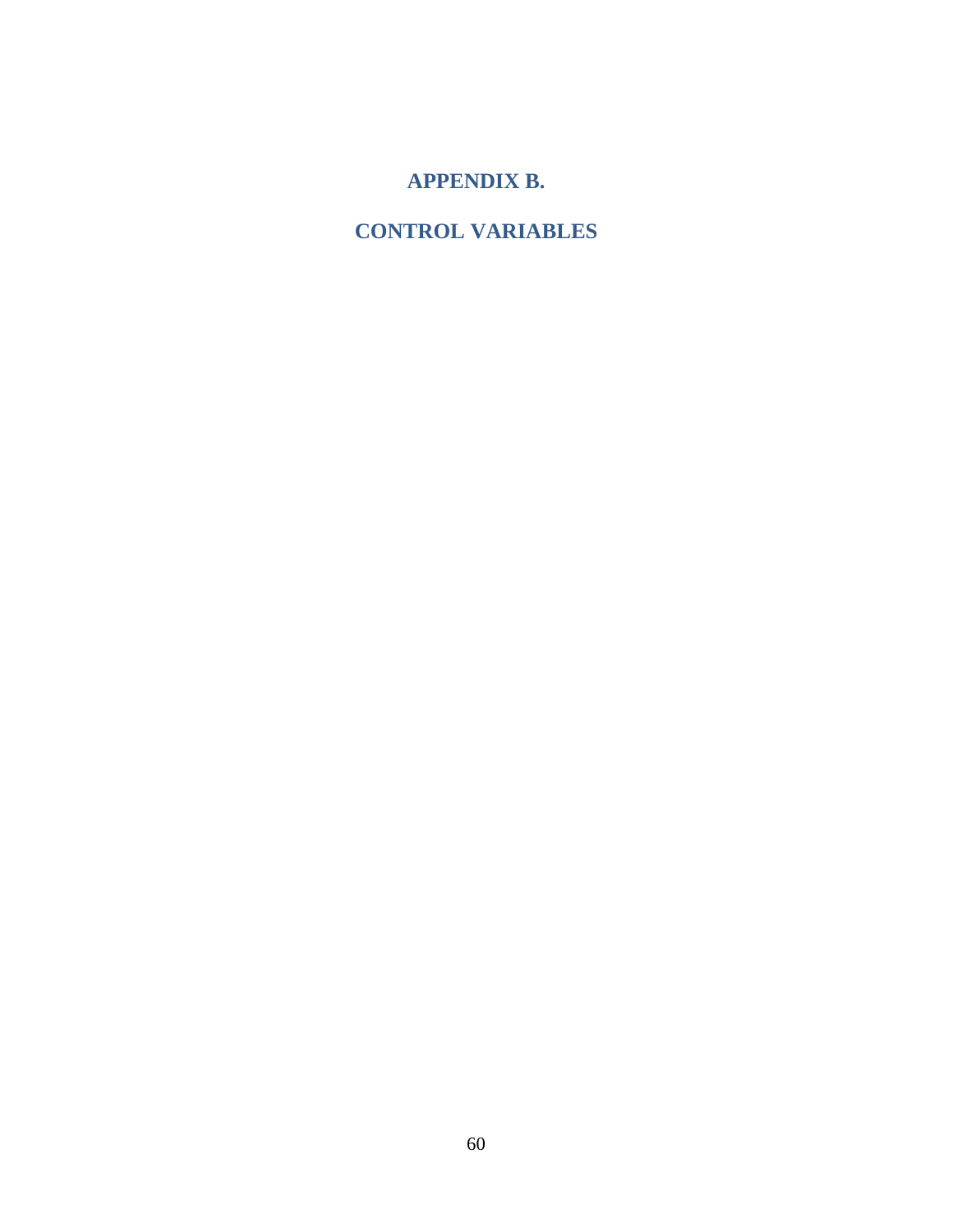| <b>Variable</b> | <b>State</b>         | Year | <b>New Value</b> |
|-----------------|----------------------|------|------------------|
|                 | <b>Justification</b> |      |                  |

### *Sanitation*

*Note: To fill in for the missing values in the sanitation data, I looked for patterns within the available data. I have made a note of these patterns as justification for the new values.*

## **Eritrea**

| 2009 | 13.4 |
|------|------|
| 2010 | 13.6 |

Eritrea had about a .2% increase each year.

## **Gabon**

| 1990 | 35.7 |
|------|------|
| 1991 | 35.8 |
| 1992 | 35.9 |
| 1993 | 36.0 |

Gabon had about a .1% increase each year.

## **Gambia**

| 1990 | 60.1 |
|------|------|
| 1991 | 60.2 |

Gambia had about a .1% increase each year.

## **Guinea-Bissau**

| 1990 | 9.8  |
|------|------|
| 1991 | 10.0 |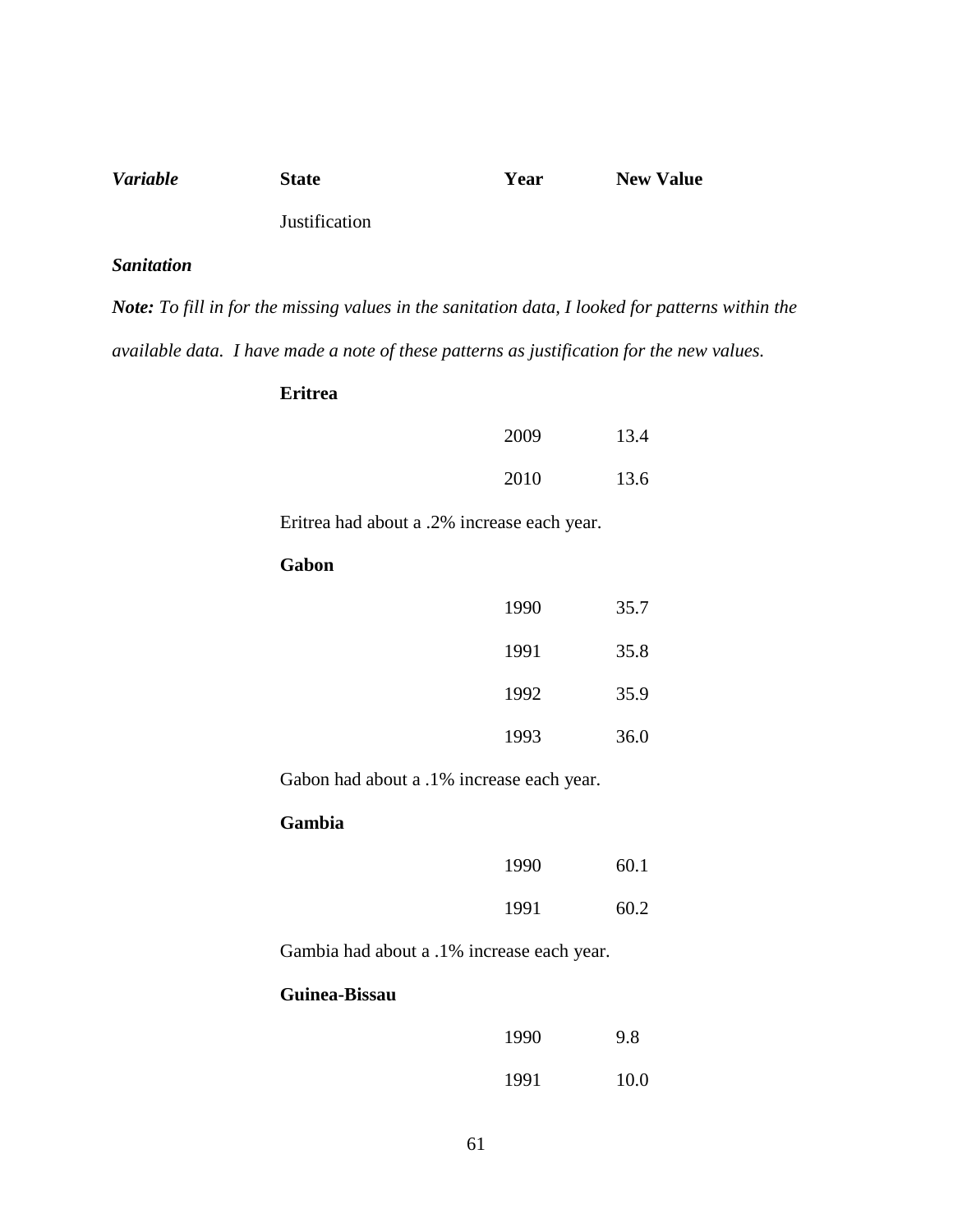| 1992 | 10.1 |
|------|------|
| 1993 | 10.3 |
| 1994 | 10.4 |

Guinea-Bissau alternated a .1 and .2% increase every other year.

## **Lesotho**

| 1990 | 23.7 |
|------|------|
| 1991 | 23.8 |
| 1992 | 23.9 |
| 1993 | 24.0 |

Lesotho had about a .1% increase each year.

## **Liberia**

| 1990 | 8.9 |
|------|-----|
| 1991 | 9.2 |
| 1992 | 9.5 |
| 1993 | 9.8 |

Liberia had about a .3% increase each year.

# **Republic of the Congo**

| 1990 | 19.8 |
|------|------|
| 1991 | 19.8 |
| 1992 | 19.8 |
| 1993 | 19.8 |
| 1994 | 19.8 |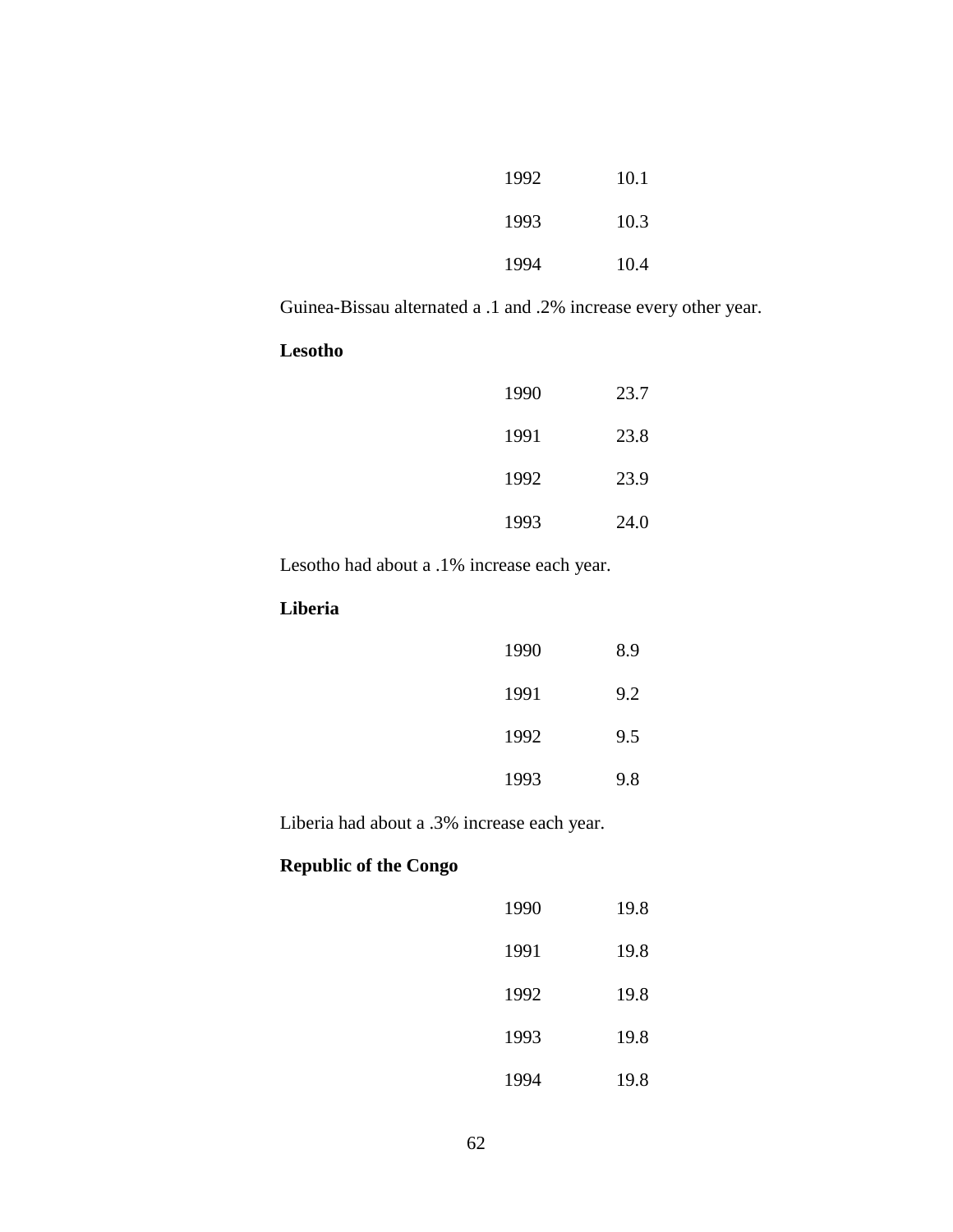| 1995 | 19.8 |
|------|------|
| 1996 | 19.8 |

Republic of the Congo had a constant 19.8% each year.

## **Somalia**

| 1990 | 20.9 |
|------|------|
| 1991 | 21.0 |
| 1992 | 21.1 |

Somalia had about a .1% increase each year.

| <i>Variable</i> | <b>State</b>         | Year | <b>New Value</b> |
|-----------------|----------------------|------|------------------|
|                 | <b>Justification</b> |      |                  |

*Wealth*

*Note: I referenced the CIA World Factbook to find the GDP per capita during the years in which there was missing data.*

**Libya**

2010 15900

Source: CIA World Factbook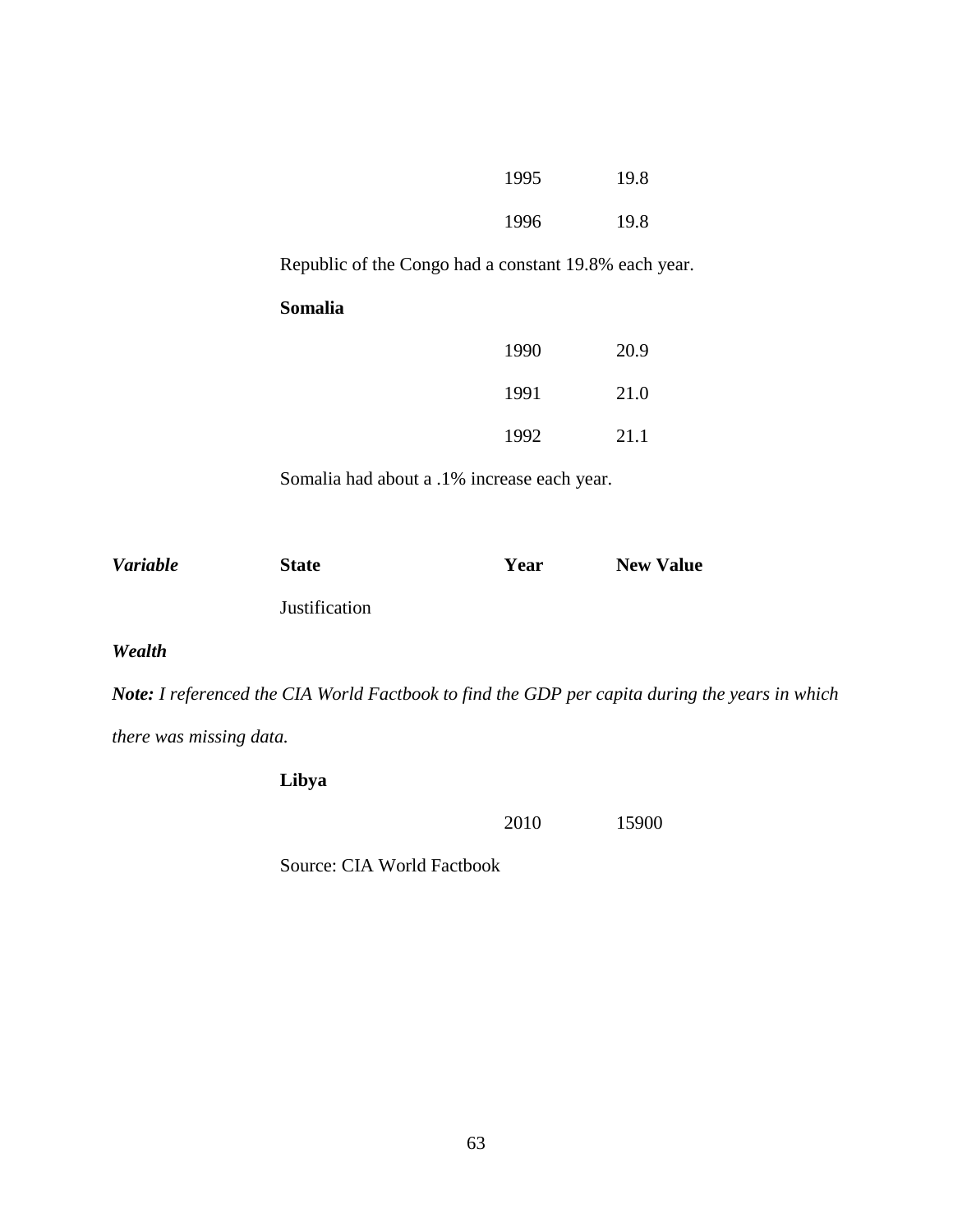## *Variable* **State Years Justification**

## *Irregular Civil War*

*Note: For the missing values in the Kalyvas and Balcells Appendix, I used books and articles referencing the civil wars, scanning for specific words like insurgency, militia, guerrillas, and rebels to signify irregular warfare.*

> **Angola** 1992 - 1994, 1998 – 2002 *Control, Politics and Identity in the Angolan Civil War* – Justin Pearce militias and rebellions until the end of the war in 2002 **Burundi** 1993 - 1998, 2001-2003 *Understanding Civil War* - Sambanis and Collier militias and mass slaughters **Chad** 1990, 1998 -2000, 2005-2006 *The Roots of the Darfur Conflict and the Chadian Civil War –* Roland Marchal mentions of militias and insurgents **Cote d'Ivoire** 2002 - 2004 *They Killed Them Like It Was Nothing* – HRW Report suggestion of militias, security forces, and armed individuals **Dem. Rep. of Congo** 1996 – 1997 Congo: Between Hope and Despair – Michael Deibert mention of insurgency and rebellion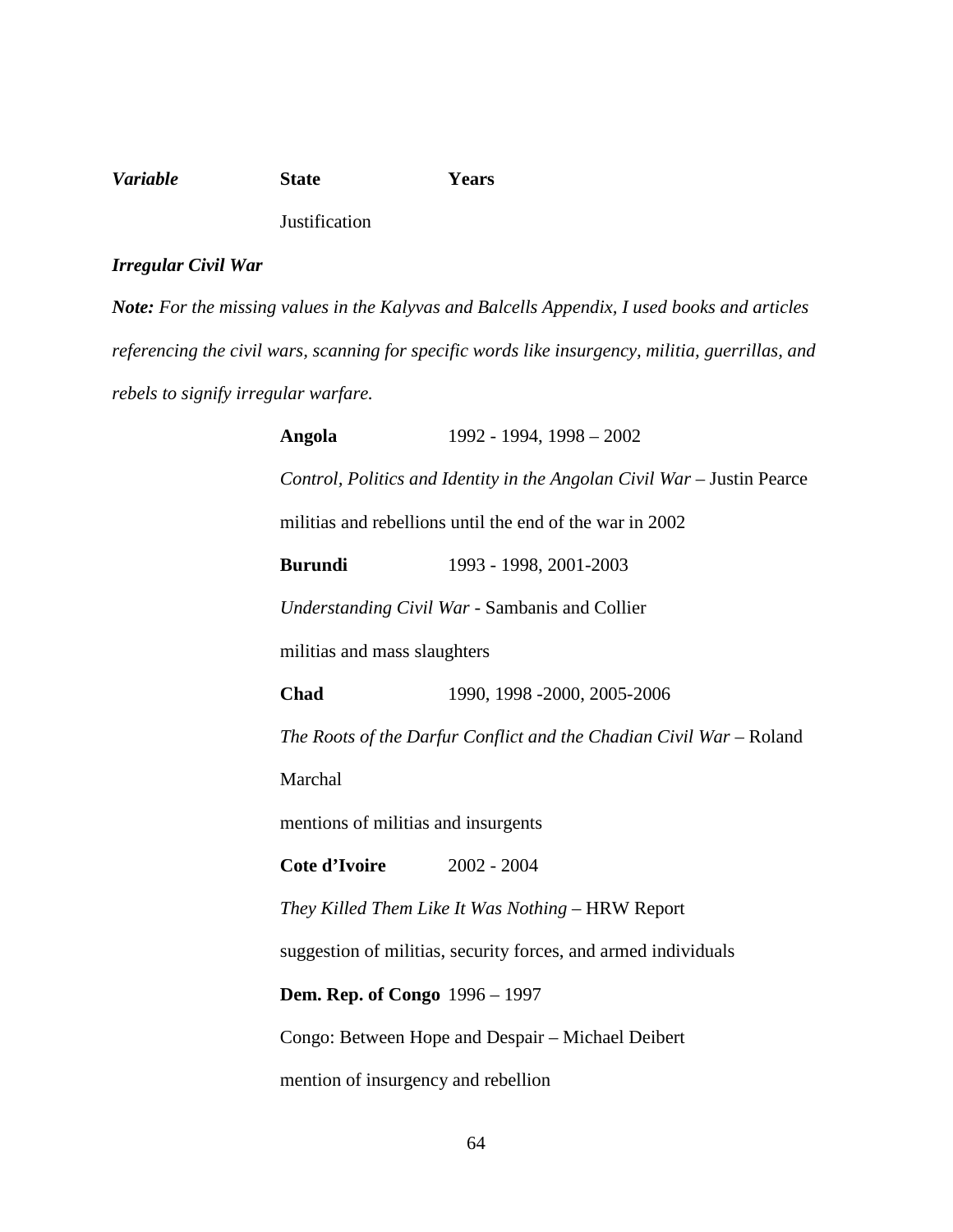## **Guinea** 2000 – 2001

*Violent Order: Rebel Organization and Liberia's Civil War* – Lidow rebels supported by Charles Taylor

**Guinea-Bissau** 1998 - 1999

*Navigating Terrains of War:* Youth and Soldiering in Guinea Bissau – Vigh

mentions of rebel insurgencies and pro-government militias

**Liberia** 1990, 1992 – 1996, 2002 - 2003

*Civil Militia: Africa's Intractable Security Menace?* – Francis

civil militias in Liberian civil war

**Nigeria** 1991 – 1992, 1999 – 2000, 2004

*Civil Militia: Africa's Intractable Security Menace?* - Francis

militias in Nigerian civil war

**Rwanda** 1994, 1997 – 1998, 2001

*Outreach Programme on the Rwanda Genocide and the United Nations* militias and other armed groups

**Sierra Leone** 1991 – 1996, 1998 - 2000

*The West Side Boys: military navigation in the Sierra Leone Civil War* –

Utas and Jörgel

mentions of guerrilla movements, militias, and Sierra Leone army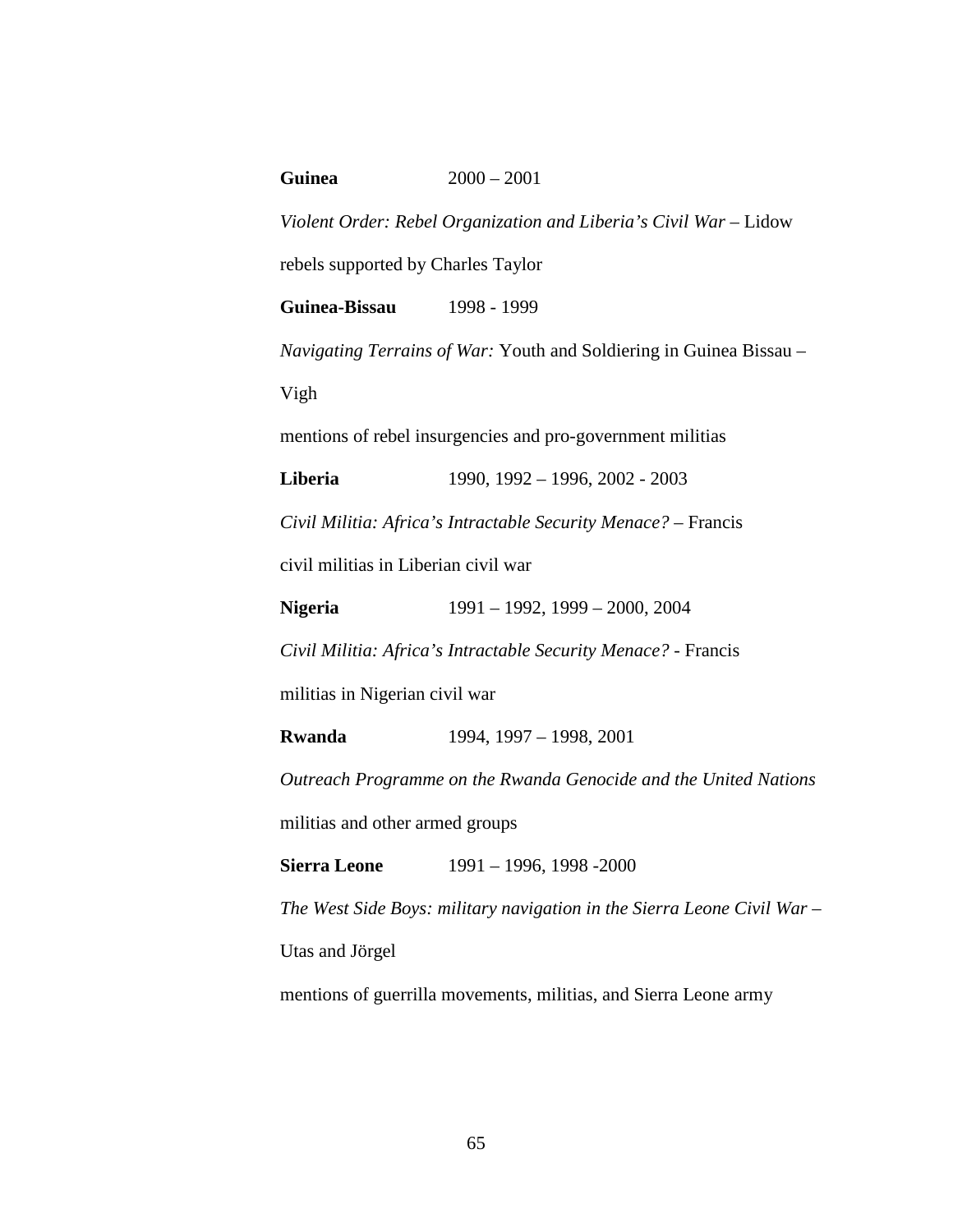## **REFERENCES**

- Abouharb, M. Rodwan, and David L. Cingranelli. 2006. "The Human Rights Effects of World Bank Structural Adjustment, 1981-2000." *International Studies Quarterly* 50: 233-262.
- Balcells, Laia. 2010. "Rivalry and Revenge: Violence against Civilians in Conventional Civil Wars." *International Studies Quarterly* 54: 291-313.
- Beer, Caroline, and Neil J. Mitchell. 2006. "Comparing Nations and States: Human Rights and Democracy in India." *Comparative Political Studies* 39 (8): 996-1018.
- Blanton, Shannon Lindsey, and Robert G. Blanton. 2009. "A Sectoral Analysis of Human Rights and FDI: Does Industry Type Matter?" *International Studies Quarterly* 53: 469-493.
- Bueno de Mesquita, Bruce, George W. Downs, Alastair Smith, and Feryal Marie Cherif. 2005. "Thinking Inside the Box: A Closer Look at Democracy and Human Rights." *International Studies Quarterly* 49: 439-457.
- Carey, Sabine C. 2010. "The Use of Repression as a Response to Domestic Dissent." *Political Studies* 58 (1): 167-186.
- Carey, Sabine C., Mark Gibney, and Steven C. Poe. 2010. *The Politics of Human Rights: The Quest for Dignity.* Cambridge: Cambridge University Press.
- Chenoweth, Erica, and Maria J. Stephan. 2011. *Why Civil Resistance Works: The Strategic Logic of Nonviolent Conflict.* New York, NY: Columbia University Press.
- Cingranelli, David L., and David L. Richards. 1999. "Measuring the Level, Pattern, and Sequence of Government Respect for Physical Integrity Rights." *International Studies Quarterly* 43 (2): 407-418.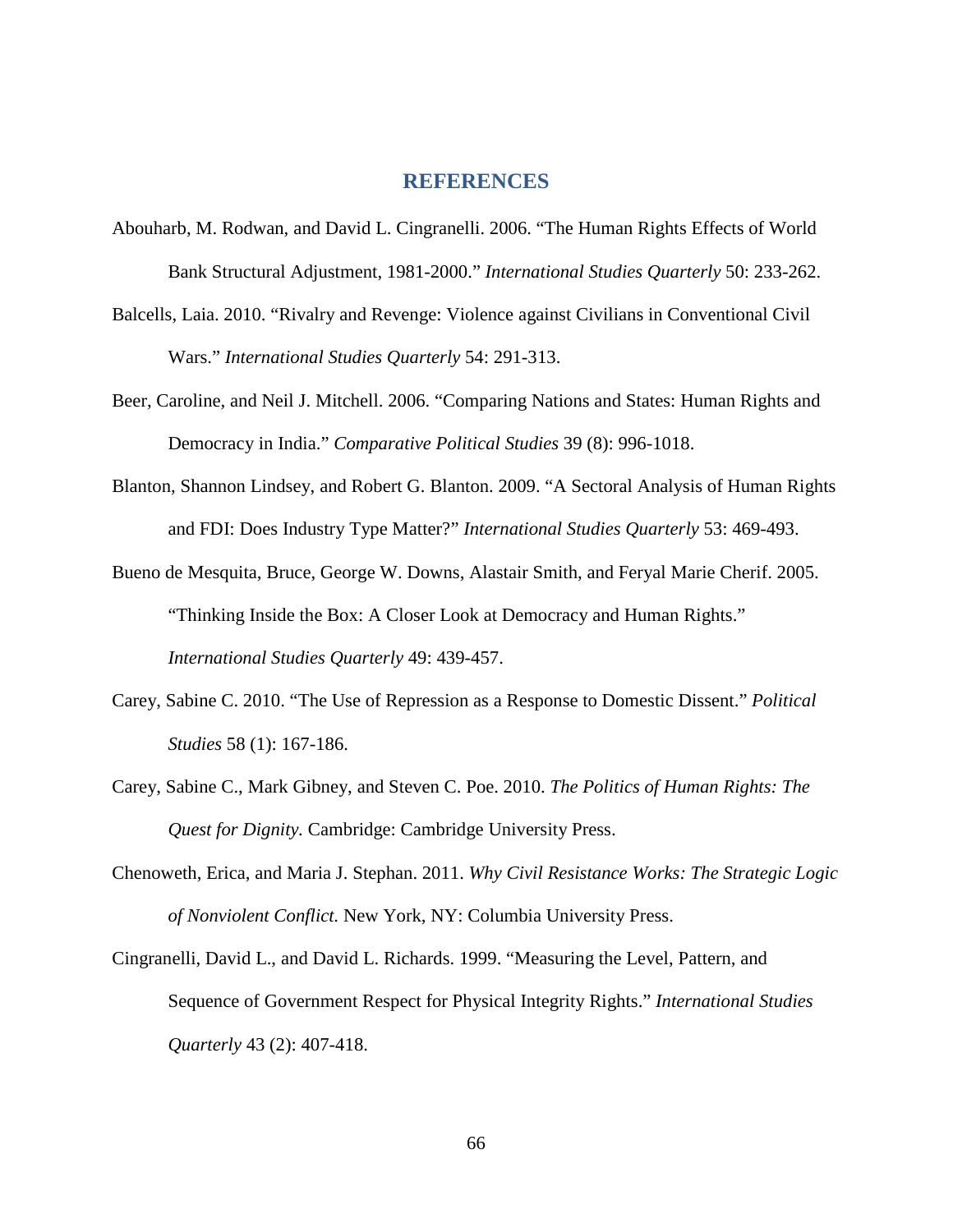Cingranelli, David L. and David L. Richards. 2008. The Cingranelli-Richards (CIRI) Human Rights Data Project Coding Manual Version 2008.3.13. http://ciri.binghamton.edu/documentation/ciri\_coding\_guide.pdf, accessed on 18

November 2013.

- Cingranelli, David L., David L. Richards, and Clay K. Chad. 2013. "The Cingranelli-Richards (CIRI) Human Rights Dataset." www.humansrightsdata.org, accessed on 18 November 2013.
- Cleary, Matthew R. 2000. "Democracy and Indigenous Rebellion in Latin America." *Comparative Political Studies* 33 (9): 1123-1153.
- Colaresi, Michael, and Sabine C. Carey. 2008. "To Kill or Protect: Security Forces, Domestic Institutions, and Genocide." *Journal of Conflict Resolution* 52 (1): 39-67.
- Collier, Paul, and Nicholas Sambanis. 2005. *Understanding Civil War: Africa.* Washington, D.C.: World Bank Publications.
- Conrad, Courtenay, and Jacqueline DeMeritt, 2013. "Constrained by the bank and the ballot: Unearned revenue, democracy, and state incentives to repress" *Journal of Peace Research* 50 (1): 105-119.
- Davenport, Christian. 2007. *State Repression and the Domestic Democratic Peace.* Cambridge: Cambridge University Press.
- Davenport, Christian, and David A. Armstrong, II. 2004. "Democracy and the Violation of Human Rights: A Statistical Analysis from 1976 to 1996." *American Journal of Political Science* 48 (3): 538-554.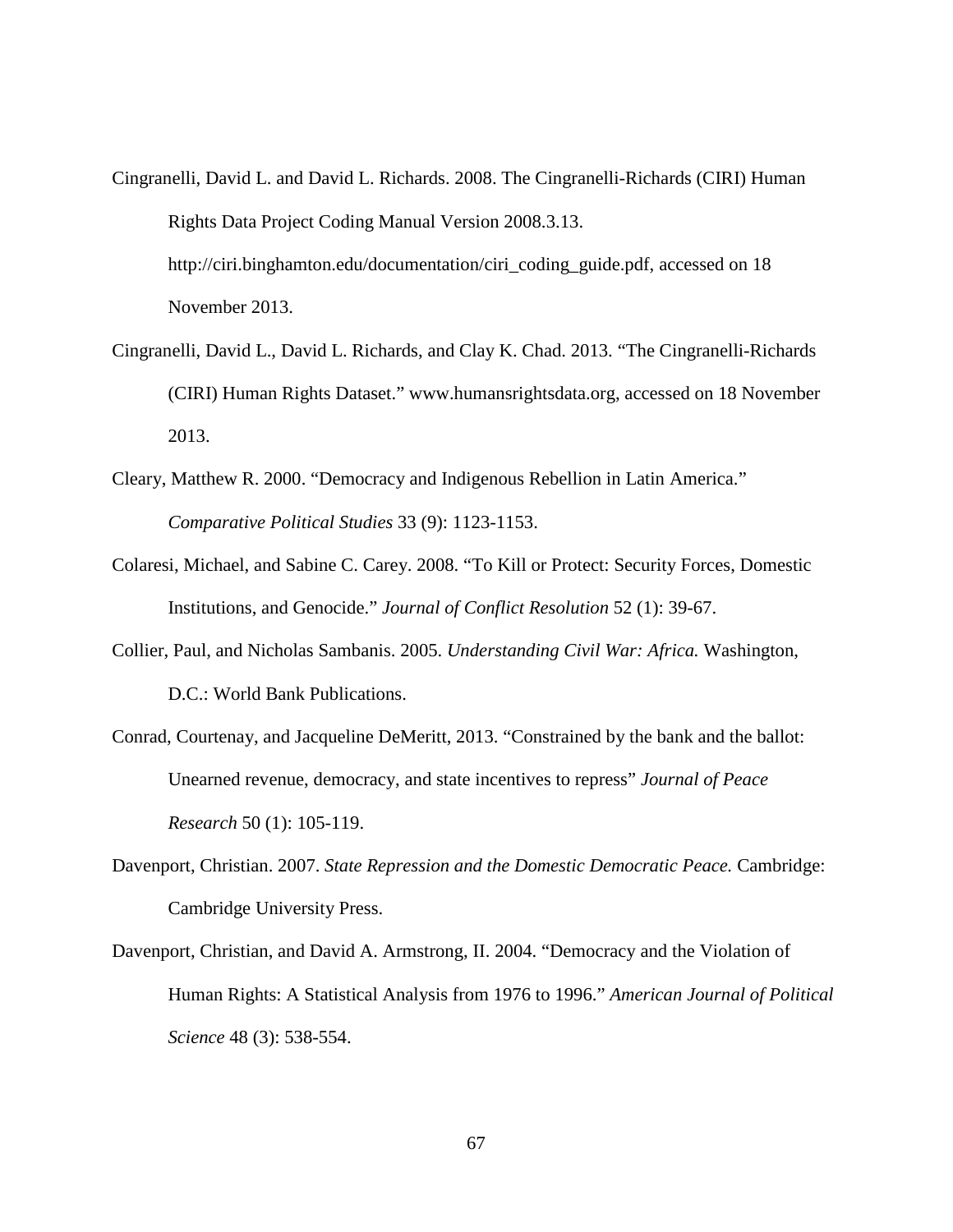- Davenport, Christian, and Molly Inman. 2012. "The State of State Repression Research Since the 1990s." *Terrorism and Political Violence* 24: 619-634.
- Deibert, Michael. 2008. "Congo: Between Hope and Despair." *World Policy Journal* 25 (2): 63- 68.
- DeMerritt, Jacqueline H.R. 2012. "International Organizations and Government Killing: Does Naming and Shaming Save Lives?" *International Interactions* 38: 597-621.
- Dreher, Axel. 2006. "Does Globalization Affect Growth? Evidence from a new Index of Globalization" *Applied Economics* 38 (10): 1091-1110.
- Dreher, Axel, Martin Gassebner, and Lars-H. R. Siemers. 2012. Globalization, Economic Freedom, and Human Rights. *Conflict Resolution* 56 (3): 516-546.
- Escriba-Folch, Abel. 2012. "Authoritarian Responses to Foreign Pressure: Spending, Repression, and Sanctions." *Comparative Political Studies* 45 (6): 683-713.
- Esparza, Marcia, Henry R. Huttenbach, and Daniel Feierstein. 2010. *State Violence and Genocide in Latin America: The Cold War Years.* London: Routledge.
- Fearon, James, and David Laitin. 2003. "Ethnicity, Insurgency, and Civil War." *American Political Science Review* 97:75-90.
- Feitlowitz, Marguerite. 1998. *A Lexicon of Terror: Argentina and the Legacies of Torture.* New York, NY: Oxford University Press.
- Francis, David J. 2005. *Civil Militia: Africa's Intractable Security Menace?* Burlington: Ashgate Publishing Company.
- Franklin, James C. 2008. "Shame on You: The Impact of Human Rights Criticism on Political Repression in Latin America." *International Studies Quarterly* 52: 187-211.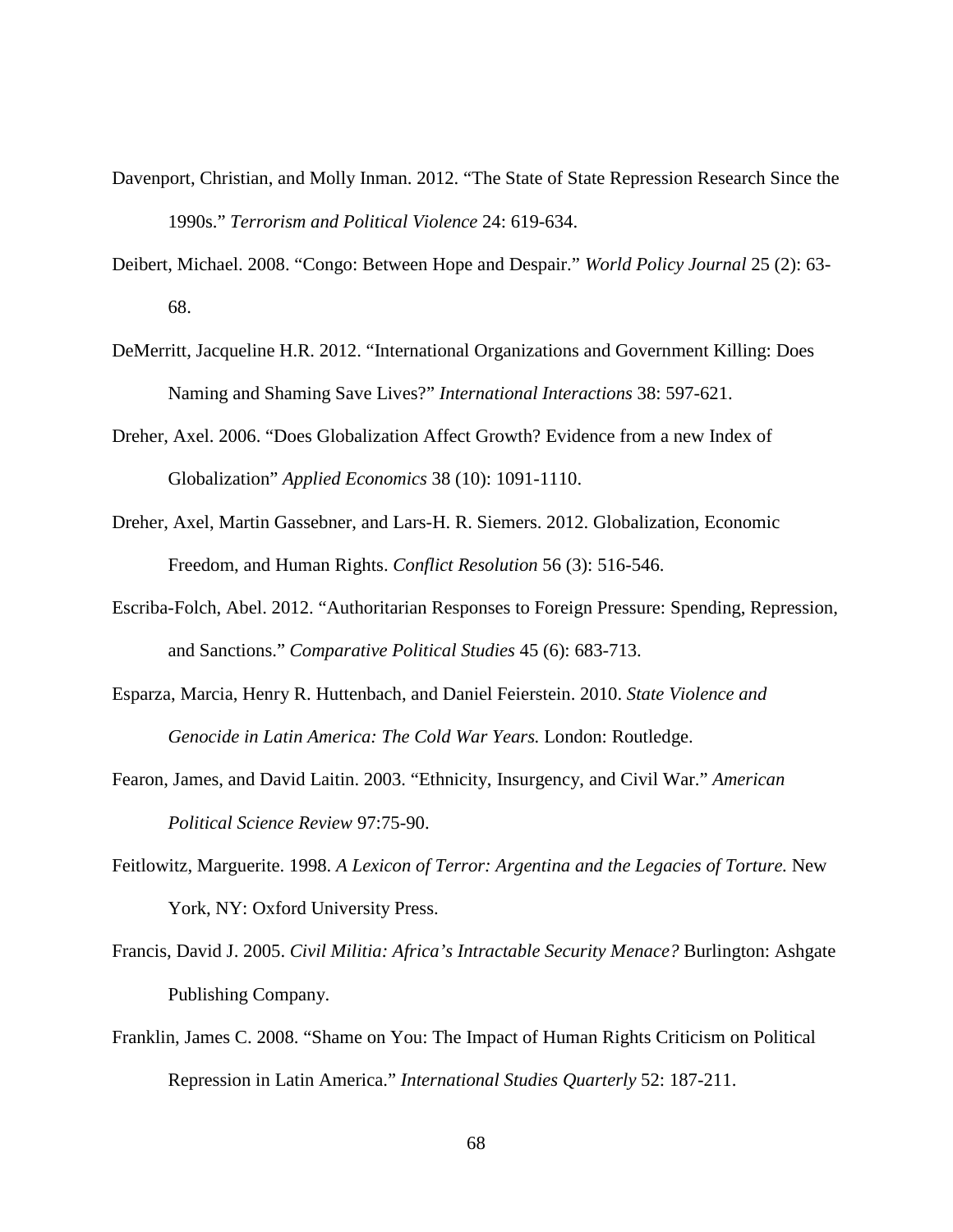- Hafner-Burton, Emilie M. 2005. "Trading Human Rights: How Preferential Trade Agreements Influence Government Repression." *International Organization* 59 (3): 593-629.
- Hafner-Burton, Emilie M., and James Ron. 2009. "Seeing Double: Human Rights Impact through Qualitative and Quantitative Eyes." *World Politics* 61 (2): 360-401.
- Hegre, Havard, Tanja Ellingsen, Scott Gates, and Nils Petter Gleditsch. 2001. "Toward a Democratic Civil Peace? Democracy, Political Change, and Civil War, 1816-1992." *The American Political Science Review* 95 (1): 33-48.
- Hendrix, Cullen S. and Idean Salehyan. 2011. "Social Conflict in Africa Database (SCAD)." www.scaddata.org, accessed on 18 November 2013.
- Hill, Daniel W. 2010. "Estimating the Effects of Human Rights Treaties on State Behavior." *The Journal of Politics* 72 (4): 1161-1174.
- Humphreys, Macartan, and Jeremy M. Weinstein. 2006. "Handling and Manhandling Civilians in Civil War." *The American Political Science Review* 100 (3): 429-447.
- Kalyvas, Stathis N., and Laia Balcells. 2010. "International System and Technologies of Rebellion: How the End of the Cold War Shaped Internal Conflict." *American Political Science Review* 104 (3): 415-429.
- Kalyvas, Stathis. 2006. *The Logic of Violence in Civil War.* Cambridge: Cambridge University Press.
- Keck, Margaret K., and Kathryn Sikkink. 1998. *Activists Beyond Borders: Advocacy Networks in International Politics.* Ithaca, NY: Cornell University Press.
- Kim, Hunjoon, and Kathryn Sikkink. 2010. "Explaining the Deterrence Effect of Human Rights Prosecutions for Transitional Countries." *International Studies Quarterly* 54: 939-963.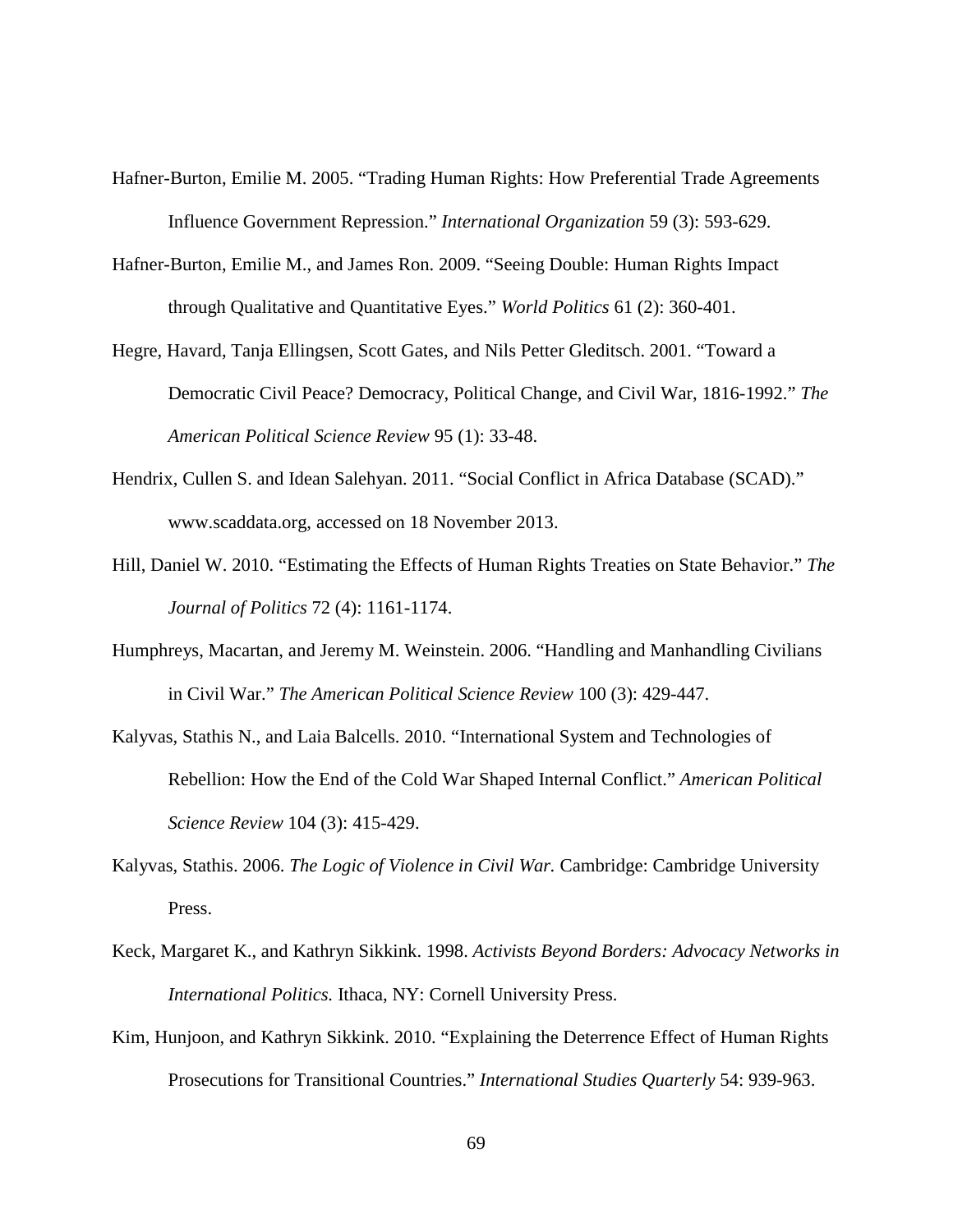- Krain, Matthew. 2005. "International Intervention and the Severity of Genocides and Politicides." *International Studies Quarterly* 49: 363-387.
- Krain, Matthew. 1997. "State-Sponsored Mass Murder: The Onset and Severity of Genocides and Politicides." *Journal of Conflict Resolution* 41 (3): 331-360.
- LaFree, Gary, and Laura Dugan. 2006. *Global Terrorism Database, 1970–1997*. College Park: University of Maryland.
- Landman, Todd, and Marco Larizza. 2009. "Inequality and Human Rights: Who Controls What, When, and How." *International Studies Quarterly* 53: 715-736.
- Lidow, Nicolai Hart. 2011. *Violent Order: Rebel Organization and Liberia's Civil War*. Stanford: Stanford University Press.
- Lutz, Ellen L., and Kathryn Sikkink. 2000. "International Human Rights Law and Practice in Latin America." *International Organization* 54 (3): 633-659.
- Manekin, Devorah. 2013. "Violence Against Civilians in the Second Intifada: The Moderating Effect of Armed Group Structure on Opportunistic Violence." *Comparative Political Studies* 46 (10): 1273-1300.
- Marchal, Roland. 2008. "The Roots of the Darfur Conflict and the Chadian Civil War." *Public Culture* 20 (3): 429-436.
- Mason, T. David, and Dale A. Krane. "The Political Economy of Death Squads: Toward a Theory of the Impact of State-Sanctioned Terror." *International Studies Quarterly* 33 (2):175-198.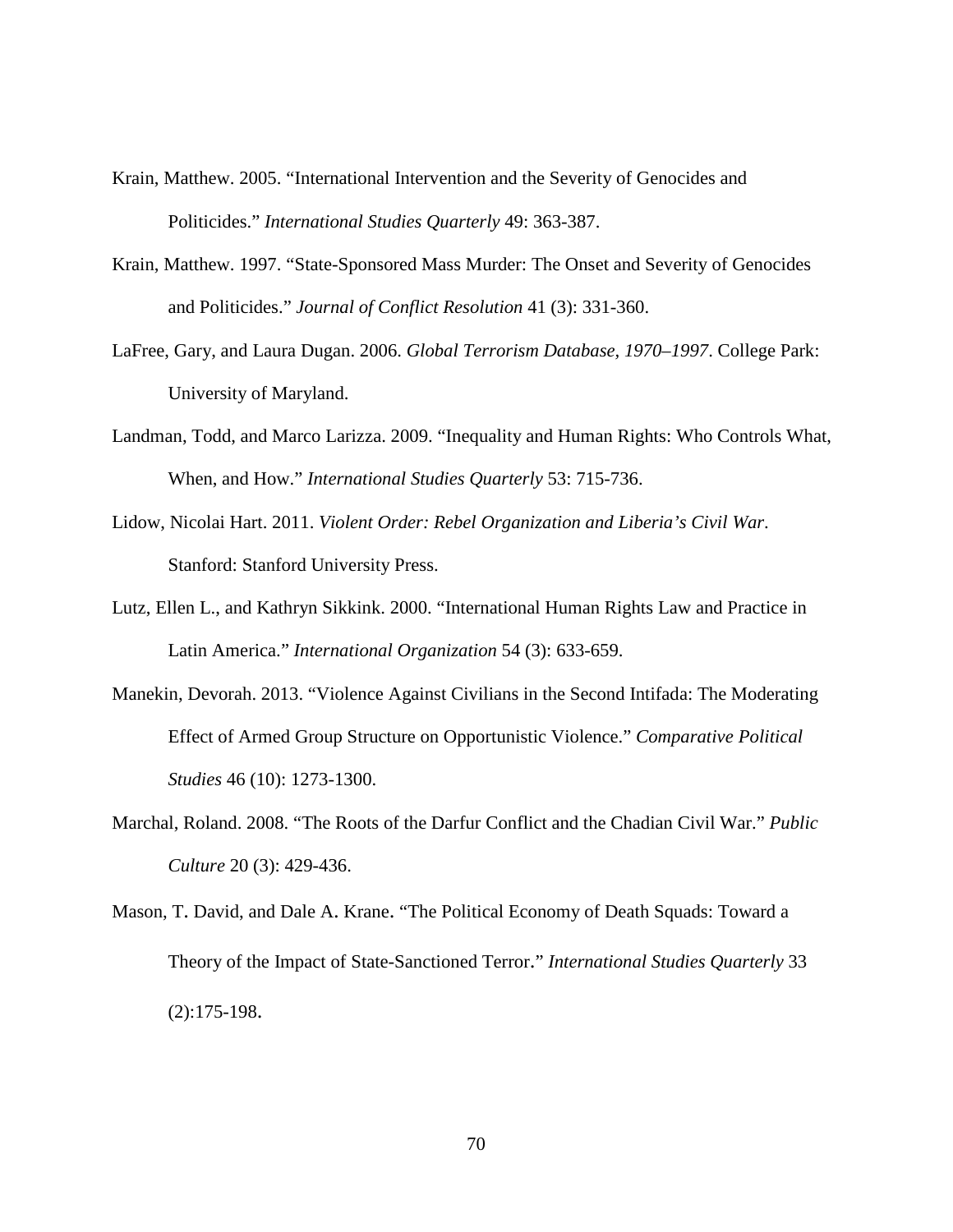- Meernik, James, Rosa Aloisi, Marsha Sowell, and Angela Nichols. 2012. "The Impact of Human Rights Organizations on Naming and Shaming Campaigns." *Journal of Conflict Resolution* 56 (2): 233-256.
- Menjívar, Cecilia, and Néstor Rodríguez. 2005. *When States Kill: Latin America, the U.S., and Technologies of Terror.* Austin, TX: University of Austin Press.
- Nepal, Mani, Alok K. Bohara, and Kishore Gawande. 2011. "More Inequality, More Killings: The Maoist Insurgency in Nepal." *American Journal of Political Science* 55 (4): 886-906.
- Neumayer, Eric. 2005. "Do International Human Rights Treaties Improve Respect for Human Rights?" *Journal of Conflict Resolution* 49 (6): 925-953.
- Pearce, Justin. 2012. "Control, Politics and Identity in the Angolan Civil War." *African Affairs* 111(444): 442-265.
- Pereira, Anthony W. 2001. "Virtual Legality: Authoritarian Legacies and the Reform of Military Justice in Brazil, the Southern Cone, and Mexico." *Comparative Political Studies* 34 (5): 555-574.
- Piazza, James A., and James Igoe Walsh. 2009. "Transnational Terror and Human Rights." *International Studies Quarterly* 53: 125-148.
- Pion-Berlin, David. 1989. *The Ideology of State Terror: Economic Doctrine and Political Repression in Argentina and Peru.* Boulder, CO: Lynne Reiner Publishers.
- Powell, Emilia Justyna, and Jeffrey K. Staton. 2009. "Domestic Judicial Institutions and Human Rights Treaty Violation." *International Studies Quarterly* 53: 149-174.

*Rwanda: A Brief History of the Country.* 2014. United Nations.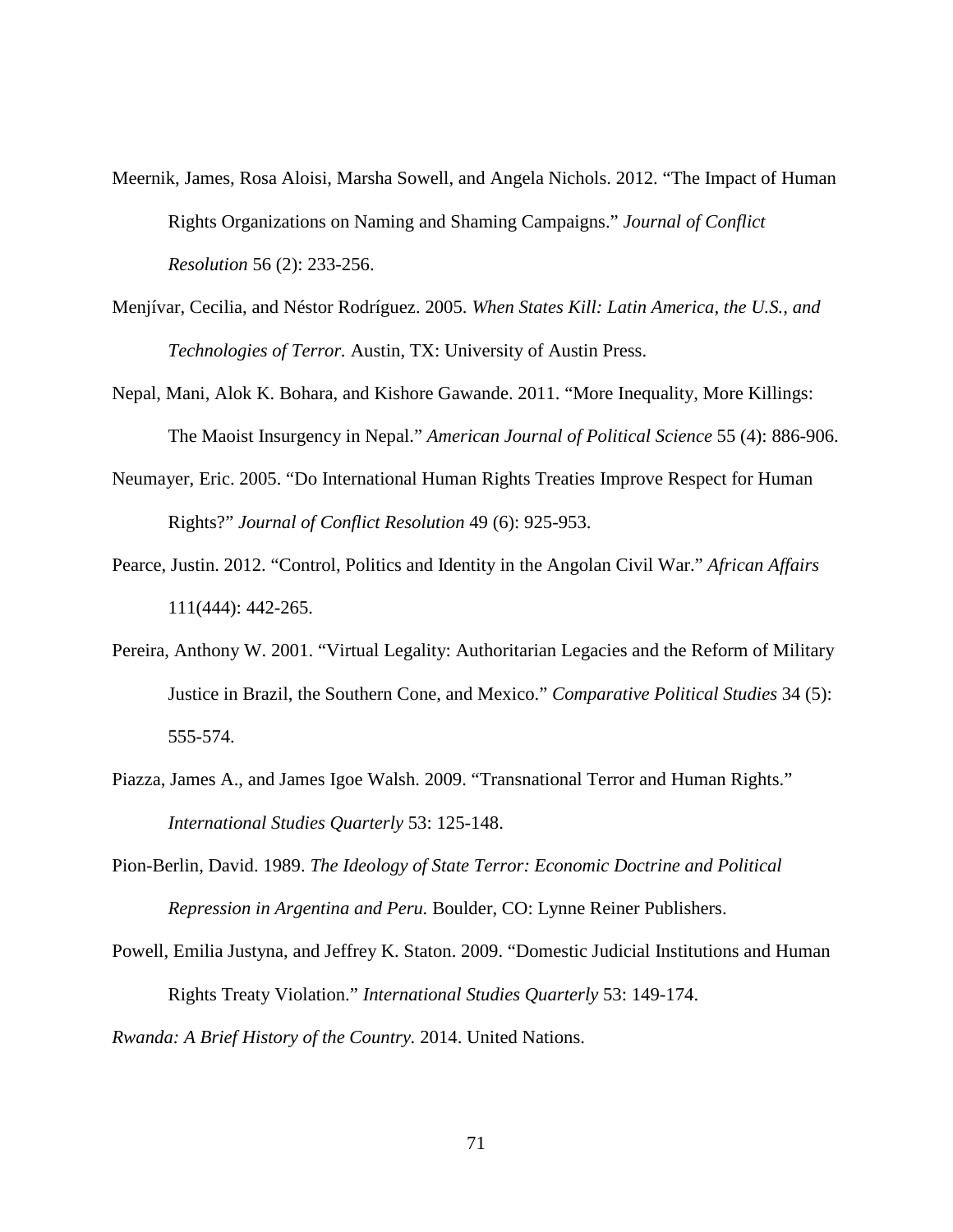- Singer, J. David, and Melvin Small. 1994. *Correlates of War Project: International and Civil War Data, 1815-1992*. Ann Arbor, Michigan: Inter-university Consortium for Political and Social Research.
- Straus, Scott. 2007. "Second-Generation Comparative Research on Genocide." *World Politics* 59 (3): 476-501.
- Taylor, Charles L. and Michael C. Hudson. 1972. *World Handbook of Political and Social Indicators*. New Haven, CT: Yale University Press.
- *"They Killed Them Like It Was Nothing" The Need for Justice for Côte d'Ivoire's Post-Election Crimes.* 2011. Human Rights Watch.
- U.S. Helsinki Watch Committee. 1987. *State of Flux: Human Rights in Turkey*.
- Utas, Mats, and Magnus Jörgel. "West Side Boys: military navigations in the Sierra Leone civil war." *The Journal of Modern African Studies* 46 (3): 487-511.
- Valentino, Benjamin, Paul Huth, and Dylan Balch-Lindsay. 2004. "'Draining the Sea': Mass Killing and Guerrilla Warfare." *Internationl Organization* 58 (2): 375-407.
- Vigh, Henrik. 2006. *Navigating Terrains of War: Youth and Soldiering in Guinea-Bissau.* Oxford: Berghahn Books.
- Vreeland, James Raymond. 2008. "Political Institutions and Human Rights: Why Dictatorships Enter into the United Nations Convention against Torture." *International Organization* 62 (1): 65-101.
- Walker, Scott. 2007. "Are Regimes in Diverse Societies More Repressive? A Crosstemporal, Crossnational Analysis." *Political Science* 59 (1): 23-44.